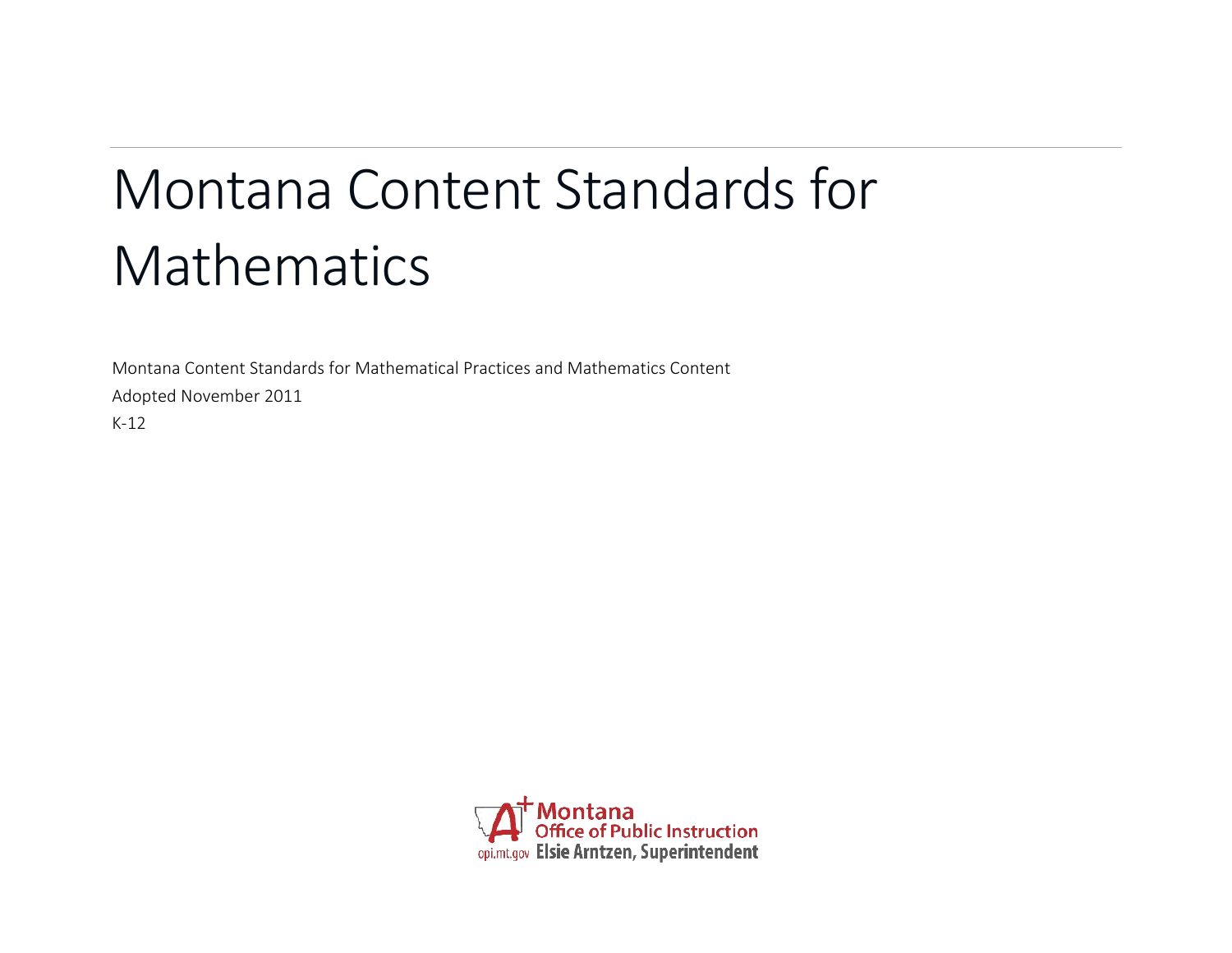# **Contents**

#### **Accommodation statement for publications**

The OPI is committed to providing reasonable accommodations to people with disabilities. If you need a reasonable accommodation, require an alternate format, or have questions concerning accessibility, contact the OPI ADA Coordinator, 406-444-3161, opiada@mt.gov, TTY 406-444-0235.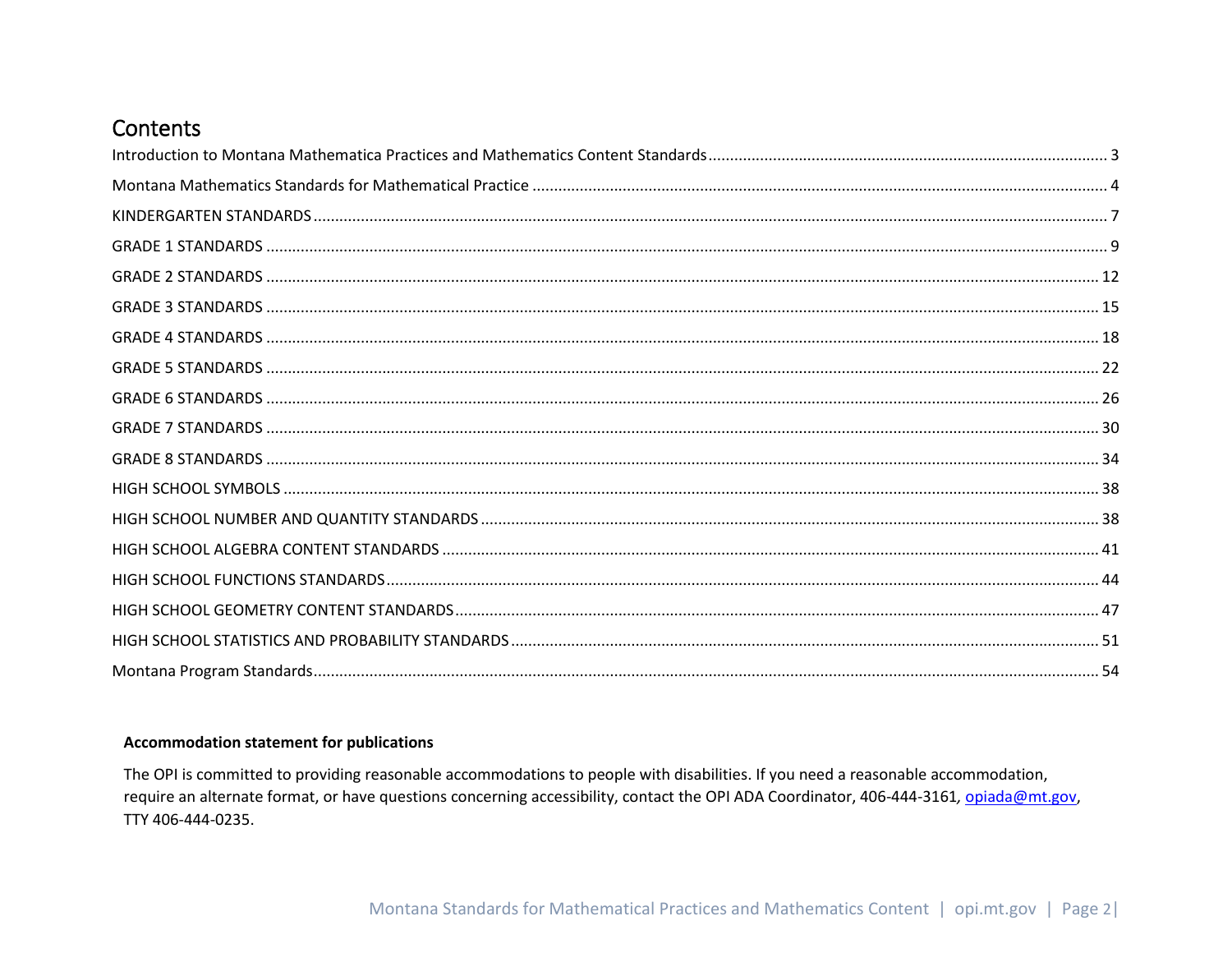# <span id="page-2-0"></span>Introduction to Montana Mathematica Practices and Mathematics Content Standards

This document outlines the Montana Standards for Mathematical Practices and Mathematics Content. Adopted in November 2011, the standards are designed to expose students to mathematics content that will make them college, career, and community ready. The standards also reflect the constitutional mandate to provide instruction that includes the distinct and unique heritage and contemporary contributions of American Indians in a culturally responsive manner (Montana Constitution Article X Section  $1(2)$  and statutes  $\S 20$ -1-501 and  $\S 20$ -9-309  $2(c)$ , MCA).

The Standards for Mathematical Practice describe expertise that mathematics educators at all levels should seek to develop in their students. Designers of curricula, assessments, and professional development should connect the mathematical practices to mathematics content.

The Standards for Mathematics Content do not dictate curriculum, pedagogy or assessments, but rather are what drives curriculum creation. For example, just because topic A appears before topic B in the standards for a given grade, it does not necessarily mean that topic A must be taught before topic B. A teacher might prefer to teach topic B before topic A, or might choose to highlight connections by teaching topic A and topic B at the same time. Or, a teacher might prefer to teach a topic of his or her own choosing that leads, as a byproduct, to students reaching the standards for topics A and B. The standards are broken down into individual grade levels in kindergarten through grade 8. In high school, the standards use conceptual categories instead of course dictation. [Achieve the core](https://achievethecore.org/content/upload/SAP%20Focus%20Math%20K%E2%80%938%2011.12.14.pdf) has created "where to focus" kindergarten through grade 8 documents that outline the major, supporting and additional clusters for the grade. [Model pathway](http://montanateach.org/resources/montana-content-standards-for-mathematics-model-pathways-for-high-school/) guides are available for high schools, and provide ideas for how high schools may choose to separate standards into course-specific groupings. In addition, [appendices](http://montanateach.org/wp-content/uploads/2017/10/Montana-Mathematics-Standards-Appendix-1.pdf) provide helpful resources to support implementation of the standards.

The Montana Standards for Mathematical Practices and Mathematics Content were created so that all students can reach proficiency in math, become lifelong problem solvers, and see the relevance of math in their future endeavors.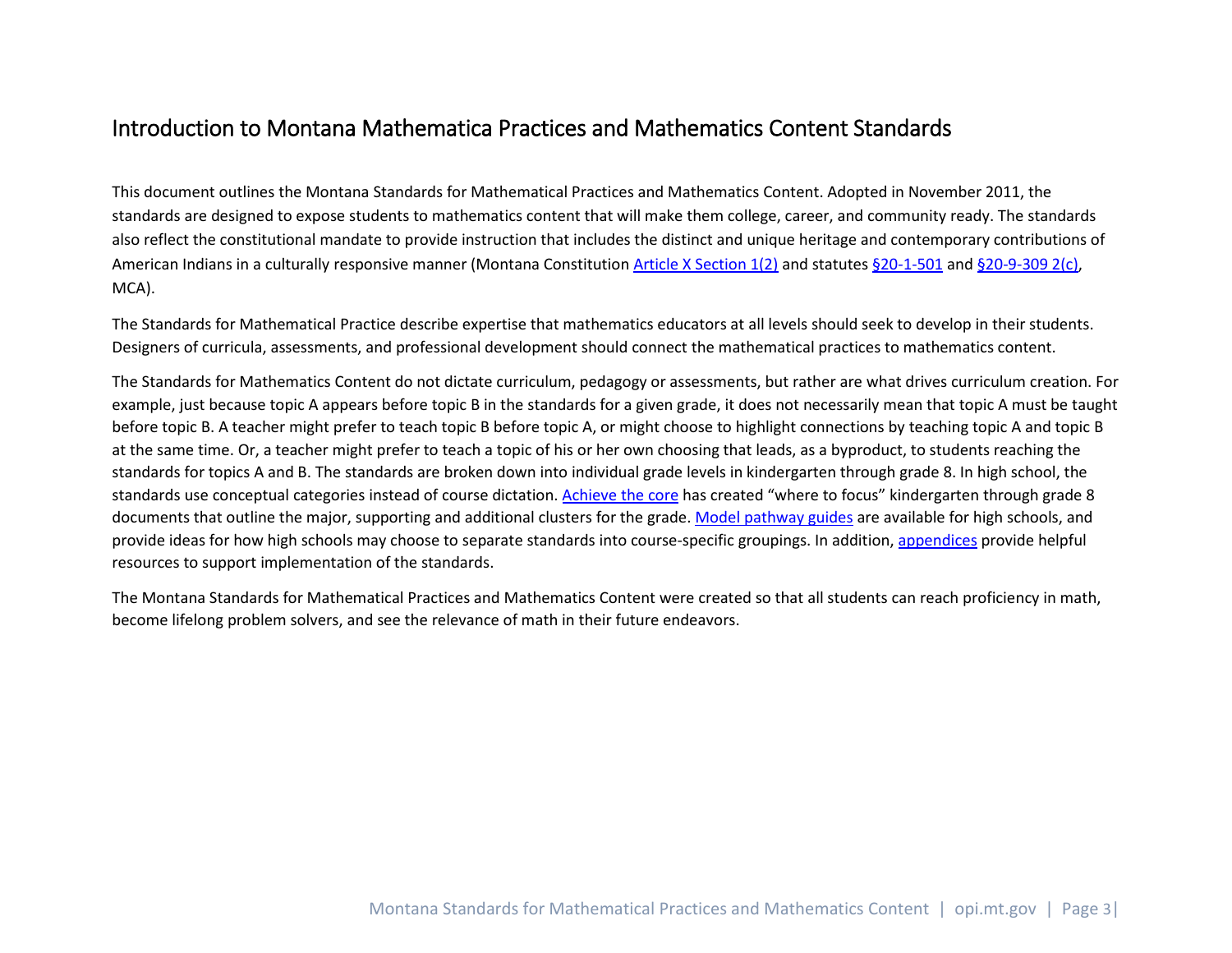# <span id="page-3-0"></span>Montana Mathematics Standards for Mathematical Practice

The Standards for Mathematical Practice describe varieties of expertise that mathematics educators at all levels should seek to develop in their students. These practices rest on important "processes and proficiencies" with long-standing importance in mathematics education. The first of these are the NCTM process standards of problem solving, reasoning and proof, communication, representation, and connections. The second are the strands of mathematical proficiency specified in the National Research Council's report *Adding It Up*: adaptive reasoning, strategic competence, conceptual understanding (comprehension of mathematical concepts, operations and relations), procedural fluency (skill in carrying out procedures flexibly, accurately, efficiently and appropriately), and productive disposition (habitual inclination to see mathematics as sensible, useful, and worthwhile, coupled with a belief in diligence and one's own efficacy).

## 1. Make sense of problems and persevere in solving them.

Mathematically proficient students start by explaining to themselves the meaning of a problem and looking for entry points to its solution. They analyze givens, constraints, relationships, and goals. They make conjectures about the form and meaning of the solution and plan a solution pathway rather than simply jumping into a solution attempt. They consider analogous problems, and try special cases and simpler forms of the original problem in order to gain insight into its solution. They monitor and evaluate their progress and change course if necessary. Older students might, depending on the context of the problem, transform algebraic expressions or change the viewing window on their graphing calculator to get the information they need. Mathematically proficient students can explain correspondences between equations, verbal descriptions, tables, and graphs or draw diagrams of important features and relationships, graph data, and search for regularity or trends. Younger students might rely on using concrete objects or pictures to help conceptualize and solve a problem. Mathematically proficient students check their answers to problems using a different method, and they continually ask themselves, "Does this make sense?" They can understand the approaches of others to solving complex problems and identify correspondences between different approaches. Building on the inherent problem-solving abilities of people over time, students can understand that mathematics is relevant when studied in a cultural context that applies to real-world situations and environments.

## 2. Reason abstractly and quantitatively.

Mathematically proficient students make sense of quantities and their relationships in problem situations. They bring two complementary abilities to bear on problems involving quantitative relationships: the ability to *decontextualize*—to abstract a given situation and represent it symbolically and manipulate the representing symbols as if they have a life of their own, without necessarily attending to their referents—and the ability to *contextualize*, to pause as needed during the manipulation process in order to probe into the referents for the symbols involved. Quantitative reasoning entails habits of creating a coherent representation of the problem at hand; considering the units involved; attending to the meaning of quantities, not just how to compute them; and knowing and flexibly using different properties of operations and objects.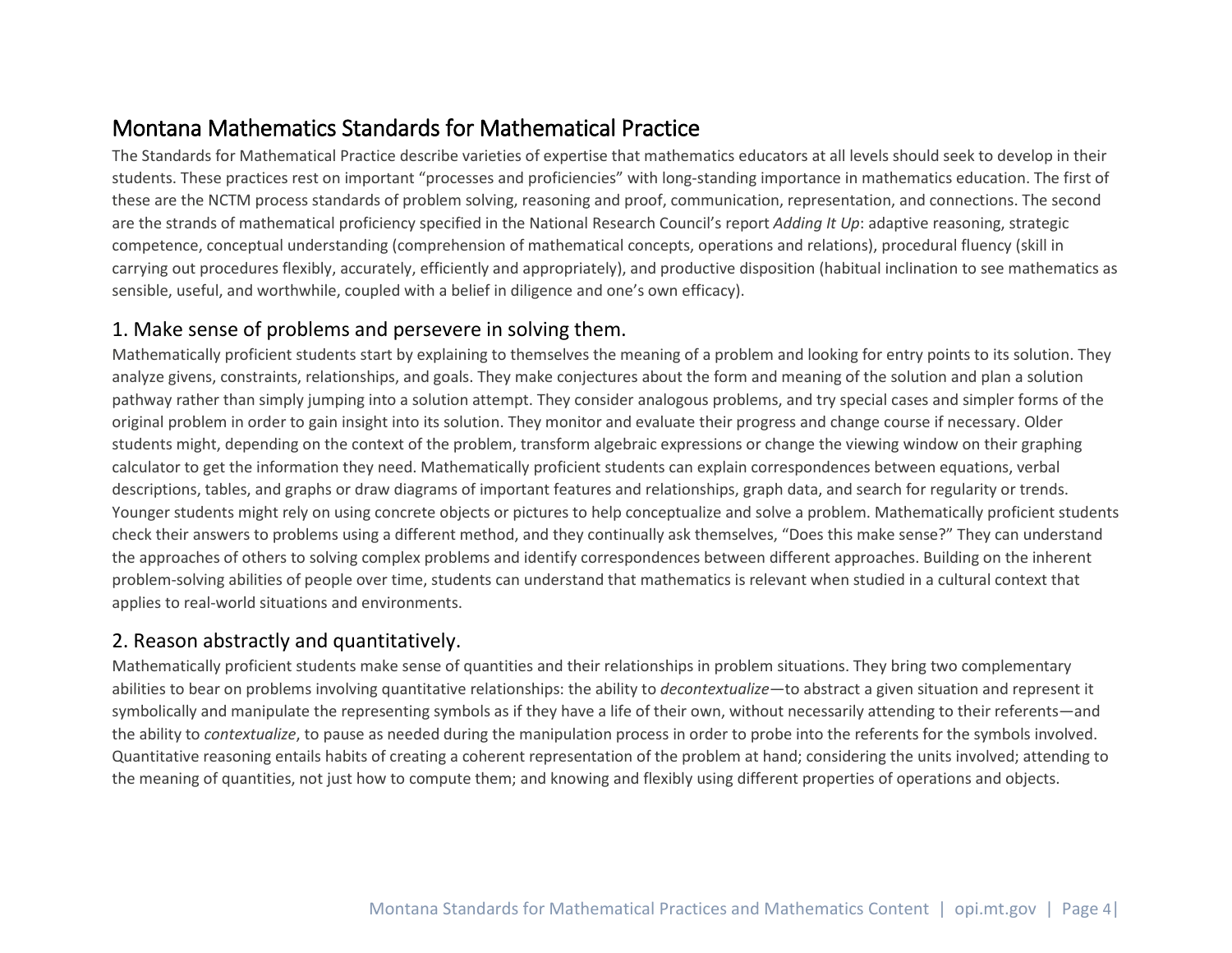# 3. Construct viable arguments and critique the reasoning of others.

Mathematically proficient students understand and use stated assumptions, definitions, and previously established results in constructing arguments. They make conjectures and build a logical progression of statements to explore the truth of their conjectures. They are able to analyze situations by breaking them into cases, and can recognize and use counterexamples. They justify their conclusions, communicate them to others, and respond to the arguments of others. They reason inductively about data, making plausible arguments that take into account the context from which the data arose. Mathematically proficient students are also able to compare the effectiveness of two plausible arguments, distinguish correct logic or reasoning from that which is flawed, and—if there is a flaw in an argument—explain what it is. Elementary students can construct arguments using concrete referents such as objects, drawings, diagrams, and actions within a cultural context, including those of Montana American Indians. Such arguments can make sense and be correct, even though they are not generalized or made formal until later grades. Later, students learn to determine domains to which an argument applies. Students at all grades can listen or read the arguments of others, decide whether they make sense, and ask useful questions to clarify or improve the arguments.

## 4. Model with mathematics.

Mathematically proficient students can apply the mathematics they know to solve problems arising in everyday life, society, and the workplace. This includes solving problems within a cultural context, including those of Montana American Indians. In early grades, this might be as simple as writing an addition equation to describe a situation. In middle grades, a student might apply proportional reasoning to plan a school event or analyze a problem in the community. By high school, a student might use geometry to solve a design problem or use a function to describe how one quantity of interest depends on another. Mathematically proficient students who can apply what they know are comfortable making assumptions and approximations to simplify a complicated situation, realizing that these may need revision later. They are able to identify important quantities in a practical situation and map their relationships using such tools as diagrams, two-way tables, graphs, flowcharts and formulas. They can analyze those relationships mathematically to draw conclusions. They routinely interpret their mathematical results in the context of the situation and reflect on whether the results make sense, possibly improving the model if it has not served its purpose.

## 5. Use appropriate tools strategically.

Mathematically proficient students consider the available tools when solving a mathematical problem. These tools might include pencil and paper, concrete models, a ruler, a protractor, a calculator, a spreadsheet, a computer algebra system, a statistical package, or dynamic geometry software. Proficient students are sufficiently familiar with tools appropriate for their grade or course to make sound decisions about when each of these tools might be helpful, recognizing both the insight to be gained and their limitations. For example, mathematically proficient high school students analyze graphs of functions and solutions generated using a graphing calculator. They detect possible errors by strategically using estimation and other mathematical knowledge. When making mathematical models, they know that technology can enable them to visualize the results of varying assumptions, explore consequences, and compare predictions with data. Mathematically proficient students at various grade levels are able to identify relevant external mathematical resources, such as digital content located on a website, and use them to pose or solve problems. They are able to use technological tools to explore and deepen their understanding of concepts.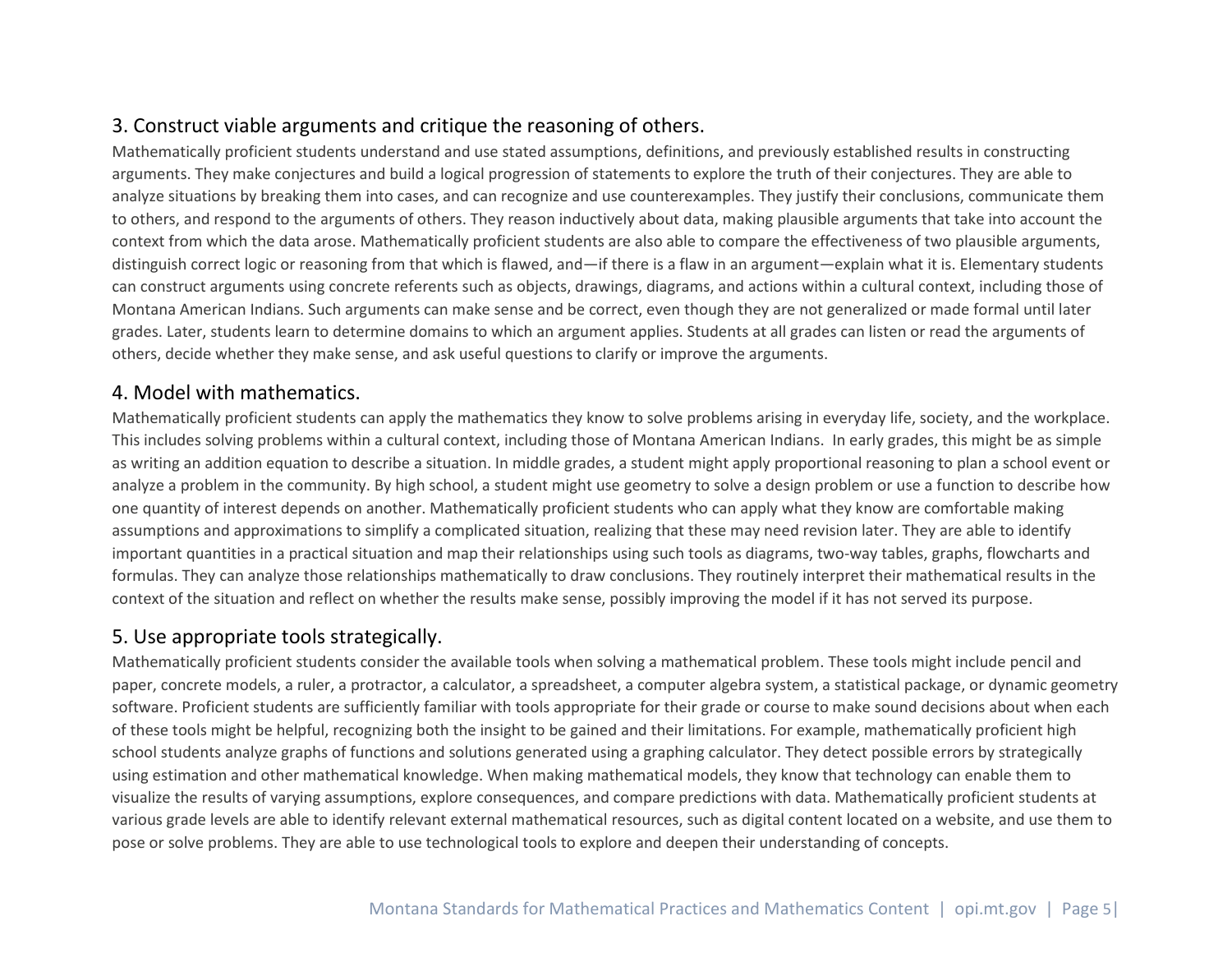# 6. Attend to precision.

Mathematically proficient students try to communicate precisely to others. They try to use clear definitions in discussion with others and in their own reasoning. They state the meaning of the symbols they choose, including using the equal sign consistently and appropriately. They are careful about specifying units of measure, and labeling axes to clarify the correspondence with quantities in a problem. They calculate accurately and efficiently, express numerical answers with a degree of precision appropriate for the problem context. In the elementary grades, students give carefully formulated explanations to each other. By the time they reach high school they have learned to examine claims and make explicit use of definitions.

# 7. Look for and make use of structure.

Mathematically proficient students look closely to discern a pattern or structure. Young students, for example, might notice that three and seven more is the same amount as seven and three more, or they may sort a collection of shapes according to how many sides the shapes have. Later, students will see 7 × 8 equals the well-remembered 7 × 5 + 7 × 3, in preparation for learning about the distributive property. In the expression  $x^2$ + 9*x* + 14, older students can see the 14 as 2 × 7 and the 9 as 2 + 7. They recognize the significance of an existing line in a geometric figure and can use the strategy of drawing an auxiliary line for solving problems. They also can step back for an overview and shift perspective. They can see complicated things, such as some algebraic expressions, as single objects or as being composed of several objects. For example, they can see 5 – 3(*x* – *y*) <sup>2</sup> as 5 minus a positive number times a square and use that to realize that its value cannot be more than 5 for any real numbers *x* and *y*.

# 8. Look for and express regularity in repeated reasoning.

Mathematically proficient students notice if calculations are repeated, and look both for general methods and for shortcuts. Upper elementary students might notice when dividing 25 by 11 that they are repeating the same calculations over and over again, and conclude they have a repeating decimal. By paying attention to the calculation of slope as they repeatedly check whether points are on the line through (1, 2) with slope 3, middle school students might abstract the equation  $(y-2)/(x-1) = 3$ . Noticing the regularity in the way terms cancel when expanding (*x*  $(1)(x + 1)$ ,  $(x - 1)(x<sup>2</sup> + x + 1)$ , and  $(x - 1)(x<sup>3</sup> + x<sup>2</sup> + x + 1)$  might lead them to the general formula for the sum of a geometric series. As they work to solve a problem, mathematically proficient students maintain oversight of the process, while attending to the details. They continually evaluate the reasonableness of their intermediate results.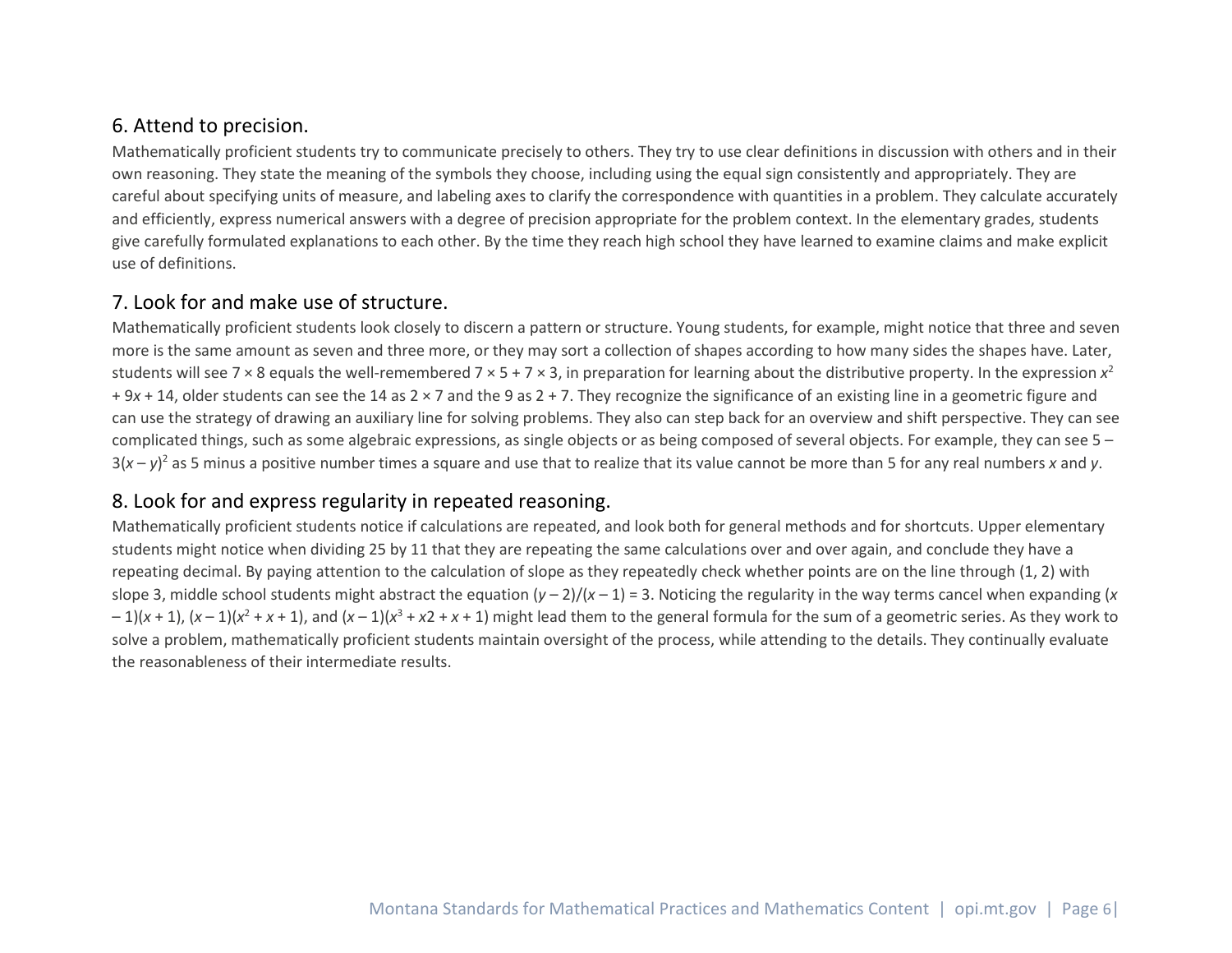# <span id="page-6-0"></span>KINDERGARTEN STANDARDS

## **Counting and Cardinality (CC)**

*Know number names and the count sequence.* 

- Count to 100 by ones and by tens. (K.CC.1)
- Count forward beginning from a given number within the known sequence (instead of having to begin at 1). (K.CC.2)
- Write numbers from 0-20. Represent a number of objects with a written numeral 0-20 (with 0 representing a count of no objects). (K.CC.3)

*Count to tell the number of objects.* 

- Understand the relationship between numbers and quantities; connect counting to cardinality.
	- o When counting objects, say the number names in the standard order, pairing each object with one and only one number name and each number name with one and only one object from a variety of cultural contexts, including those of Montana American Indians.
	- o Understand that the last number name said tells the number of objects counted and the number of objects is the same regardless of their arrangement or the order in which they were counted.
	- o Understand that each successive number name refers to a quantity that is one larger. (K.CC.4)
- Count to answer "how many?" questions about as many as 20 things arranged in a line, a rectangular array, or a circle, or as many as 10 things in a scattered configuration; given a number from 1-20, count out that many objects from a variety of cultural contexts, including those of Montana American Indians. (K.CC.5)

*Compare numbers.* 

- Identify whether the number of objects in one group is greater than, less than, or equal to the number of objects in another group, e.g., by using matching and counting strategies. (K.CC.6)
- Compare two numbers between 1 and 10 presented as written numerals. (K.CC.7)

#### **Operations and Algebraic Thinking (OA)**

*Understand addition as putting together and adding to, and understand subtraction as taking apart and taking from.* 

- Represent addition and subtraction with objects, fingers, mental images, drawings, sounds (e.g., claps), acting out situations, verbal explanations, expressions, or equations. (K.OA.1)
- Solve addition and subtraction word problems from a variety of cultural contexts, including those of Montana American Indians, and add and subtract within 10, e.g., by using objects or drawings to represent the problem. (K.OA.2)
- Decompose numbers less than or equal to 10 into pairs in more than one way, e.g., by using objects or drawings, and record each decomposition by a drawing or equation (e.g.,  $5 = 2 + 3$  and  $5 = 4 + 1$ ). (K.OA.3)
- For any number from 1 to 9, find the number that makes 10 when added to the given number, e.g., by using objects or drawings, and record the answer with a drawing or equation. (K.OA.4)
- Fluently add and subtract within 5. (K.OA.5)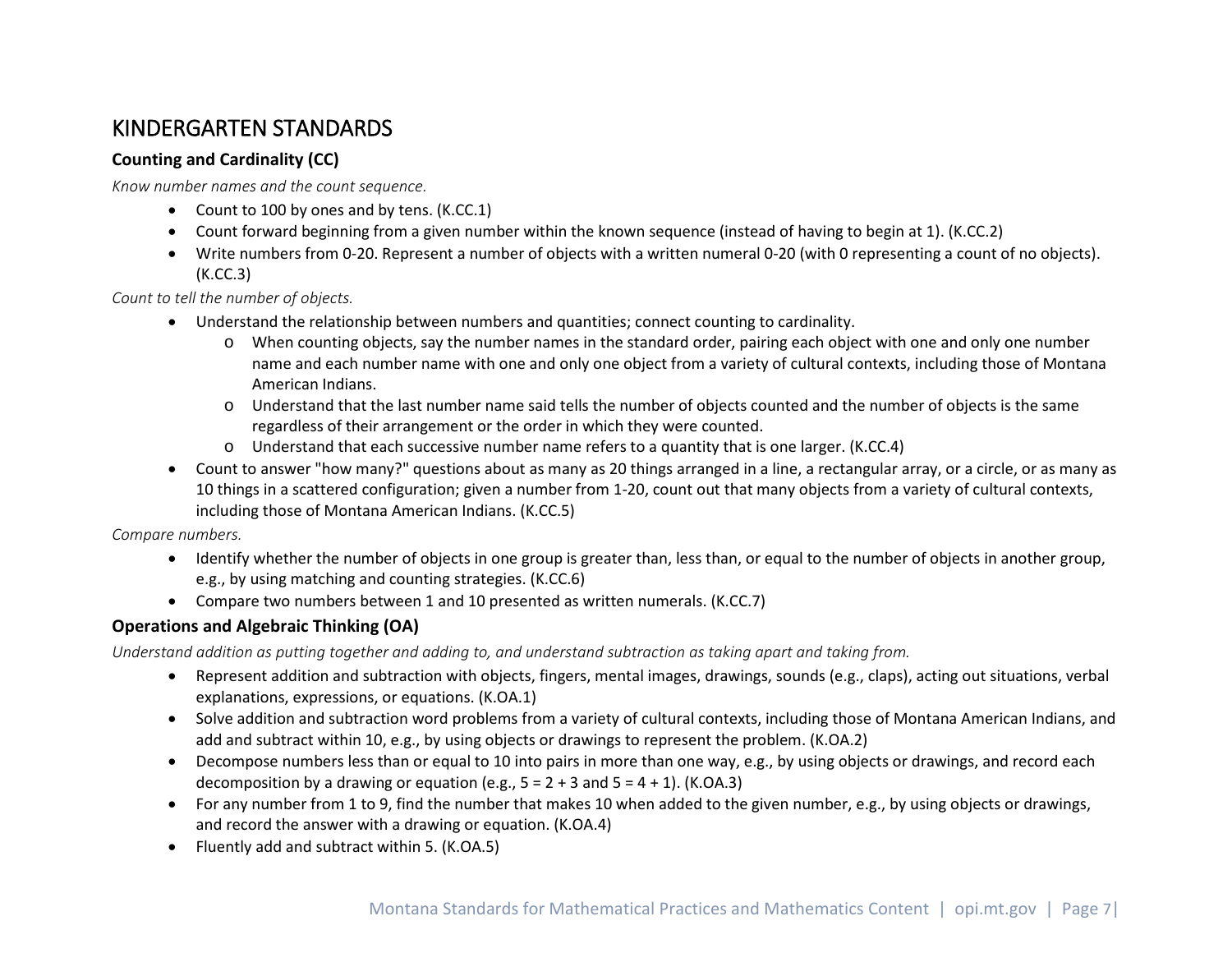#### **Number and Operations in Base Ten (NBT)**

*Work with numbers 11 – 19 to gain foundations for place value.* 

• Compose and decompose numbers from 11 to 19 into ten ones and some further ones, e.g., by using objects or drawings, record each composition or decomposition by a drawing or equation (such as 18 = 10 + 8); understand that these numbers are composed of ten ones and one, two, three, four, five, six, seven, eight, or nine ones. (K.NBT.1)

#### **Measurement and Data (MD)**

*Describe and compare measurable attributes.* 

- Describe measurable attributes of objects, such as length or weight and describe several measurable attributes of a single object. (K.MD.1)
- Directly compare two objects with a measurable attribute in common, to see which object has "more of"/"less of" the attribute and describe the difference. For example, directly compare the heights of two children and describe one child as taller/shorter. (K.MD.2)

*Classify objects and count the number of objects in each category.* 

• Classify objects from a variety of cultural contexts, including those of Montana American Indians, into given categories; count the numbers of objects in each category, and sort the categories by count. (K.MD.3)

#### **Geometry (G)**

*Identify and describe shapes (squares, circles, triangles, rectangles, hexagons, cubes, cones, cylinders, and spheres).* 

- Describe objects, including those of Montana American Indians, in the environment using names of shapes, and describe the relative positions of these objects using terms such as: above, below, beside, in front of, behind, and next to. (K.G.1)
- Correctly name shapes regardless of their orientations or overall size. (K.G.2)
- Identify shapes as two-dimensional (lying in a plane, "flat") or three-dimensional ("solid"). (K.G.3)

*Analyze, compare, create, and compose shapes.* 

- Analyze and compare two- and three-dimensional shapes, in different sizes and orientations, using informal language to describe their similarities, differences, parts (e.g., number of sides and vertices/"corners") and other attributes (e.g., having sides of equal length). (K.G.4)
- Model shapes in the world from a variety of cultural contexts, including those of Montana American Indians, by building shapes from components (e.g., sticks and clay balls) and drawing shapes. (K.G.5)
- Compose simple shapes to form larger shapes. For example, "Can you join these two triangles with full sides touching to make a rectangle?" (K.G.6)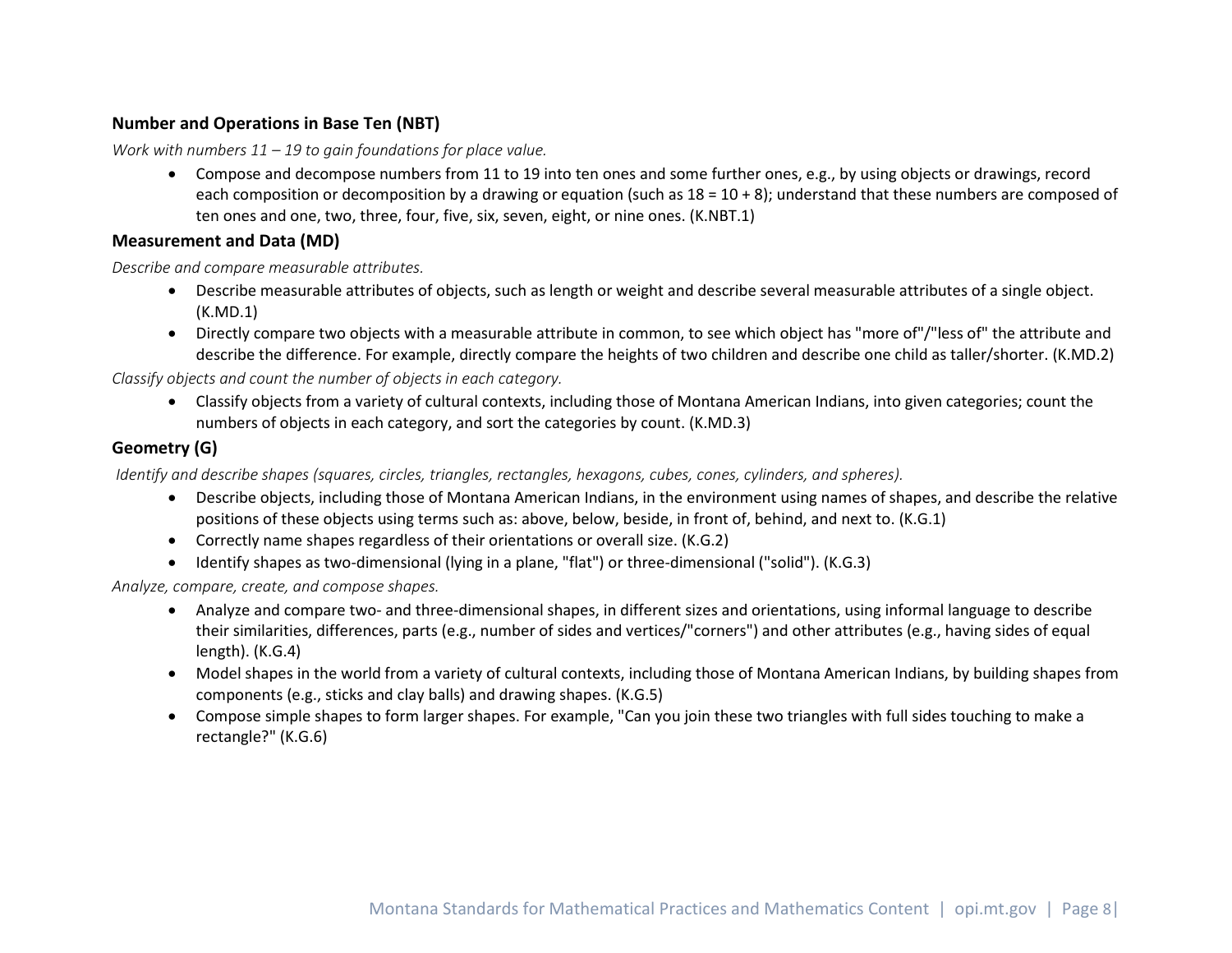# <span id="page-8-0"></span>GRADE 1 STANDARDS

#### **Operations and Algebraic Thinking (OA)**

*Represent and solve problems involving addition and subtraction.* 

- Use addition and subtraction within 20 to solve word problems within a cultural context, including those of Montana American Indians, involving situations of adding to, taking from, putting together, taking apart, and comparing, with unknowns in all positions, e.g., by using objects, drawings, and equations with a symbol for the unknown number to represent the problem. (1.OA.1)
- Solve word problems within a cultural context, including those of Montana American Indians, that call for addition of three whole numbers whose sum is less than or equal to 20, e.g., by using objects, drawings, and equations with a symbol for the unknown number to represent the problem. (1.OA.2)

*Understand and apply properties of operations and the relationship between addition and subtraction.* 

- Apply properties of operations as strategies to add and subtract. Examples: if  $8 + 3 = 11$  is known, then  $3 + 8 = 11$  is also known. (Commutative property of addition.) To add  $2 + 6 + 4$ , the second two numbers can be added to make a ten, so  $2 + 6 + 4 = 2 + 10 =$ 12. (Associative property of addition.) (1.OA.3)
- Understand subtraction as an unknown-addend problem. For example, subtract 10 − 8 by finding the number that makes 10 when added to 8. (1.OA.4)

*Add and subtract within 20.* 

- Relate counting to addition and subtraction (e.g., by counting on 2 to add 2). (1.OA.5)
- Add and subtract within 20 demonstrating fluency for addition and subtraction within 10. Use strategies such as counting on, making ten (e.g.,  $8 + 6 = 8 + 2 + 4 = 10 + 4 = 14$ ), decomposing a number leading to a ten (e.g.,  $13 - 4 = 13 - 3 - 1 = 10 - 1 = 9$ ), using the relationship between addition and subtraction (e.g., knowing that  $8 + 4 = 12$ , one knows  $12 - 8 = 4$ ) and creating equivalent but easier or known sums (e.g., adding  $6 + 7$  by creating the known equivalent  $6 + 6 + 1 = 12 + 1 = 13$ ). (1.0A.6)

*Work with addition and subtraction equations.* 

- Understand the meaning of the equal sign, and determine if equations involving addition and subtraction are true or false. For example, which of the following equations are true and which are false?  $6 = 6$ ,  $7 = 8 - 1$ ,  $5 + 2 = 2 + 5$ ,  $4 + 1 = 5 + 2$ . (1.0A.7)
- Determine the unknown whole number in an addition or subtraction equation relating to three whole numbers. For example, determine the unknown number that makes the equation true in each of the equations:  $8 + ? = 11$ ,  $5 = ? - 3$ ,  $6 + 6 = ?$ . (1.0A.8)

#### **Number and Operations in Base Ten (NBT)**

*Extend the counting sequence.* 

• Count to 120, starting at any number less than 120 and read and write numerals and represent a number of objects with a written numeral in this range. (1.NBT.1)

*Understand place value.* 

- Understand that the two digits of a two-digit number represent amounts of tens and ones and understand the following as special cases:
	- o 10 can be thought of as a bundle of ten ones called a "ten."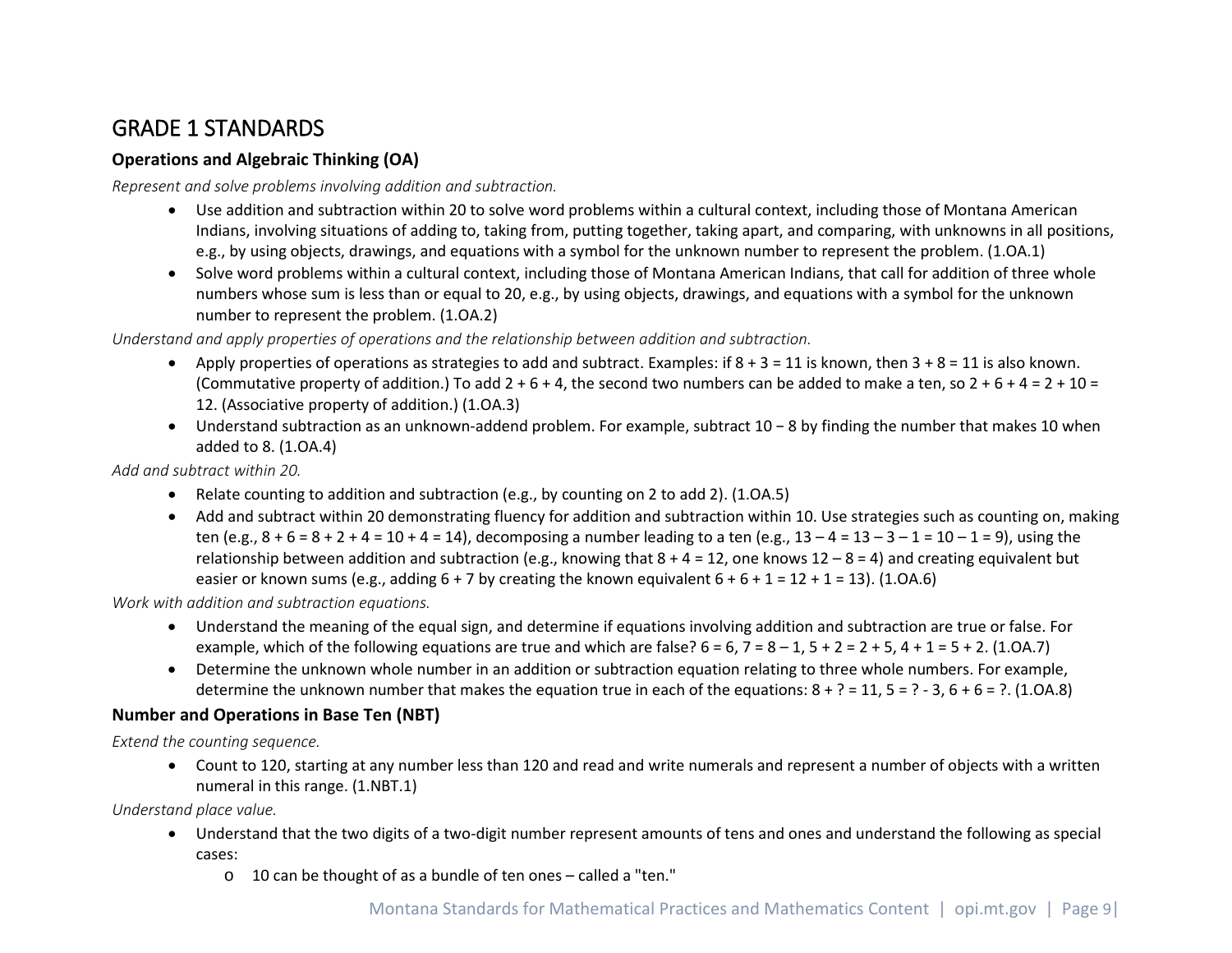- o The numbers from 11 to 19 are composed of a ten and one, two, three, four, five, six, seven, eight, or nine ones.
- o The numbers 10, 20, 30, 40, 50, 60, 70, 80, 90 refer to one, two, three, four, five, six, seven, eight, or nine tens (and 0 ones). (1.NBT.2)
- Compare two two-digit numbers based on meanings of the tens and ones digits, recording the results of comparisons with the symbols  $>$ ,  $=$ , and  $<$  .(1.NBT.3)

*Use place value understanding and properties of operations to add and subtract.*

- Add within 100, including adding a two-digit number and a one-digit number, and adding a two-digit number and a multiple of 10, using concrete models or drawings and strategies based on place value, properties of operations, and/or the relationship between addition and subtraction; relate the strategy to a written method and explain the reasoning used. Understand that in adding twodigit numbers, one adds tens and tens, ones and ones; and sometimes it is necessary to compose a ten. (1.NBT.4)
- Given a two-digit number, mentally find 10 more or 10 less than the number, without having to count; explain the reasoning used. (1.NBT.5)
- Subtract multiples of 10 in the range 10-90 from multiples of 10 in the range 10-90 (positive or zero differences), using concrete models or drawings and strategies based on place value, properties of operations, and/or the relationship between addition and subtraction; relate the strategy to a written method and explain the reasoning used. (1.NBT.6).

## **Measurement and Data (MD)**

*Measure lengths indirectly and by iterating length units.*

- Order three objects from a variety of cultural contexts, including those of Montana American Indians, by length and compare the lengths of two objects indirectly by using a third object. (1.MD.1)
- Express the length of an object as a whole number of length units, by laying multiple copies of a shorter object (the length unit) end to end; understand that the length measurement of an object is the number of same-size length units that span it with no gaps or overlaps. Limit to contexts where the object being measured is spanned by a whole number of length units with no gaps or overlaps. (1.MD.2)

*Tell and write time.*

• Tell and write time in hours and half-hours using analog and digital clocks. (1.MD.3)

*Represent and interpret data.*

• Organize, represent, and interpret data with up to three categories; ask and answer questions about the total number of data points, how many in each category, and how many more or less are in one category than in another. (1.MD.4)

# **Geometry (G)**

*Reason with shapes and their attributes.*

- Distinguish between defining attributes (e.g., triangles are closed and three-sided) versus non-defining attributes (e.g., color, orientation, overall size); build and draw shapes to possess defining attributes. (1.G.1)
- Compose two-dimensional shapes (rectangles, squares, trapezoids, triangles, half-circles, and quarter-circles) or three-dimensional shapes (cubes, right rectangular prisms, right circular cones, and right circular cylinders) to create a composite shape, and compose new shapes from the composite shape. (1.G.2)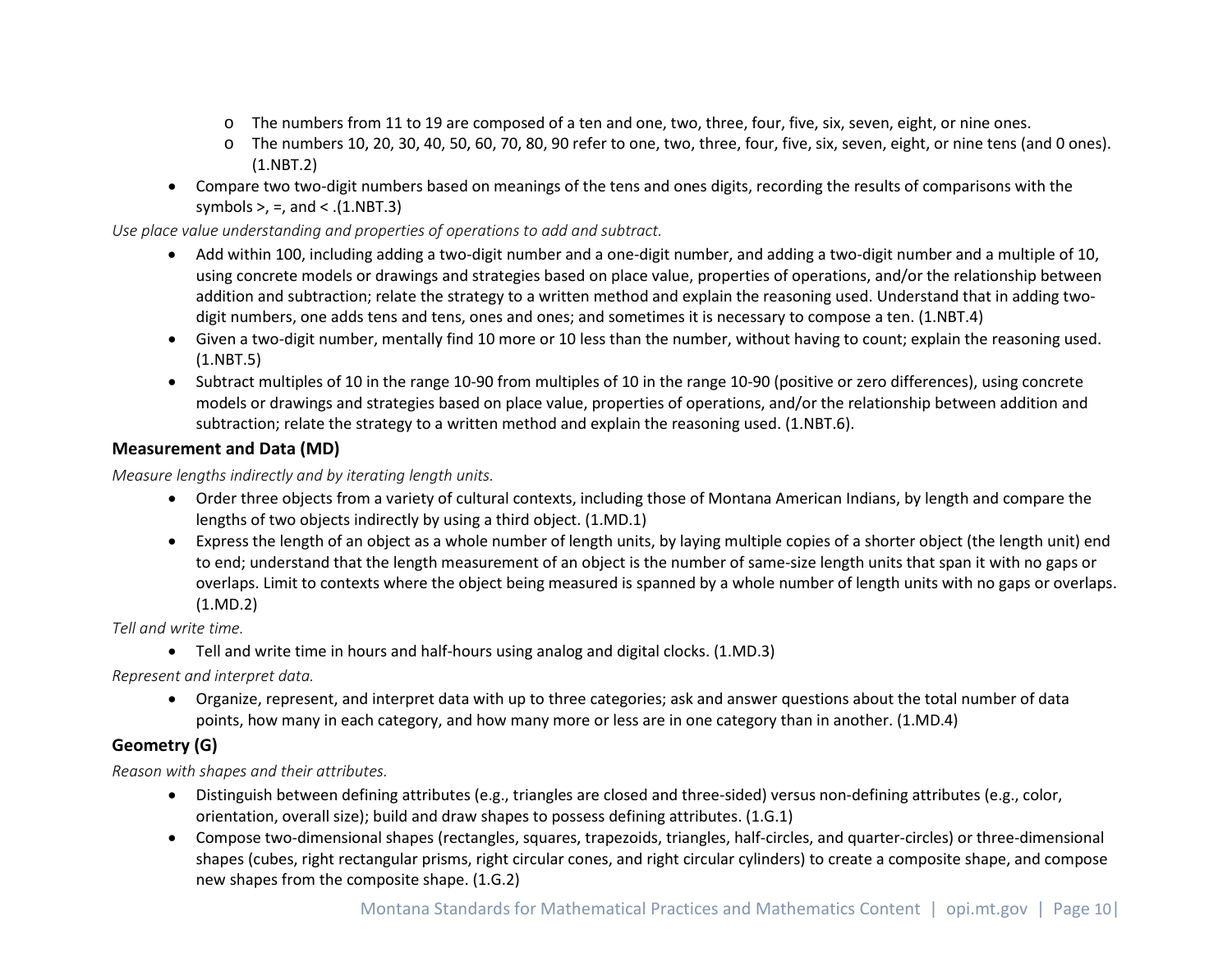• Partition circles and rectangles into two and four equal shares, describe the shares using the words: halves, fourths, and quarters, and use the phrases half of, fourth of, and quarter of. Describe the whole as two of, or four of the shares. Understand for these examples that decomposing into more equal shares creates smaller shares. (1.G.3)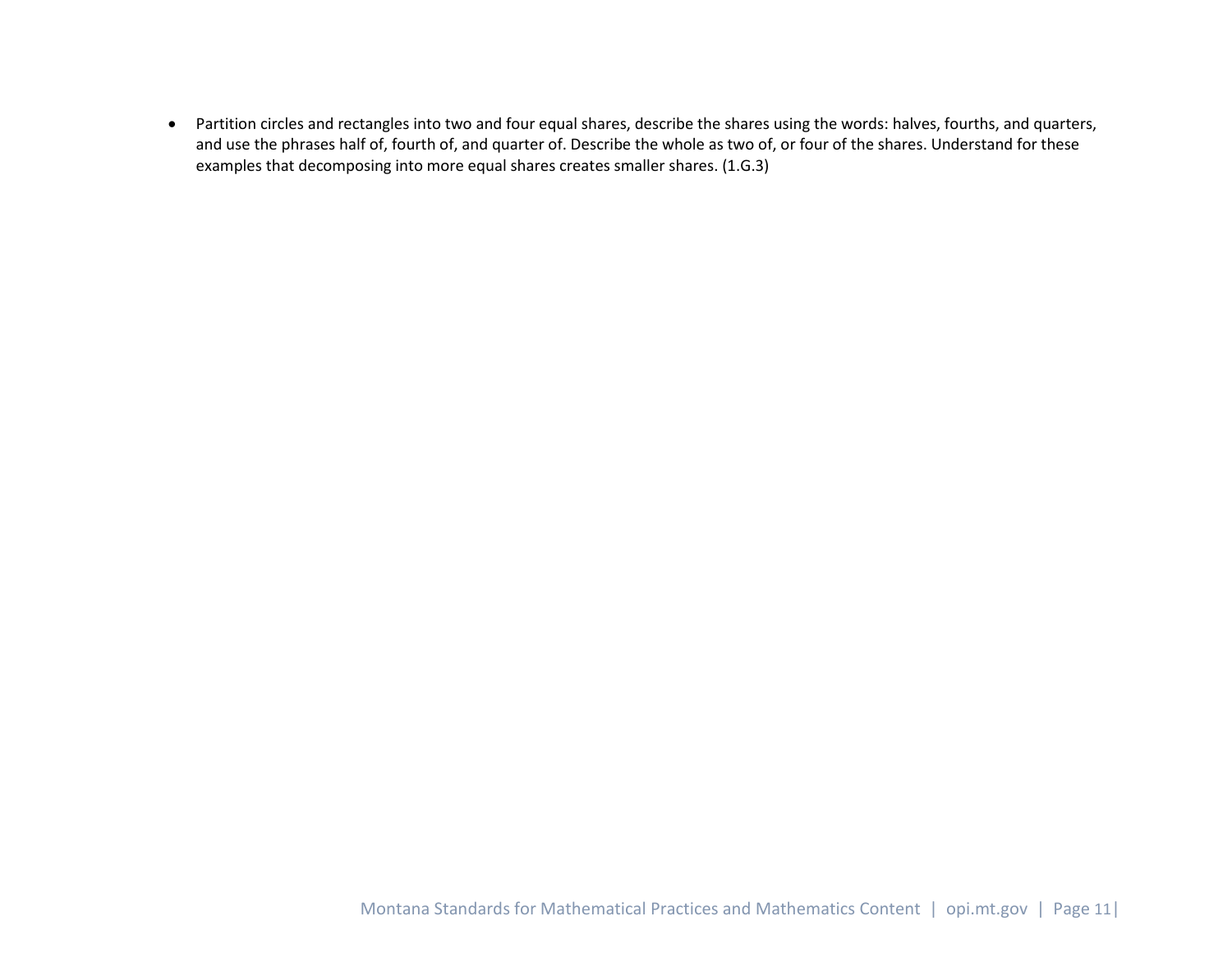# <span id="page-11-0"></span>GRADE 2 STANDARDS

#### **Operations and Algebraic Thinking (OA)**

*Represent and solve problems involving addition and subtraction.* 

• Use addition and subtraction within 100 to solve one- and two-step word problems involving situations within a cultural context, including those of Montana American Indians, of adding to, taking from, putting together, taking apart, and comparing, with unknowns in all positions, e.g., by using drawings and equations with a symbol for the unknown number to represent the problem. (2.OA.1)

*Add and subtract within 20.* 

• Fluently add and subtract within 20 using mental strategies. By the end of Grade 2, know from memory all sums of two one-digit numbers. (2.OA.2)

*Work equal groups of objects to gain foundations for multiplication.* 

- Determine whether a group of objects (up to 20) has an odd or even number of members, e.g., by pairing objects or counting them by 2s and write an equation to express an even number as a sum of two equal addends. (2.OA.3)
- Use addition to find the total number of objects arranged in rectangular arrays with up to 5 rows and up to 5 columns; write an equation to express the total as a sum of equal addends. (2.OA.4)

#### **Number and Operations in Base Ten (NBT)**

*Understand place value.* 

- Understand that the three digits of a three-digit number represent amounts of hundreds, tens, and ones; e.g., 706 equals 7 hundreds, 0 tens, and 6 ones; understand the following special cases:
	- o 100 can be thought of as a bundle of ten tens called a "hundred."
	- o The numbers 100, 200, 300, 400, 500, 600, 700, 800, 900 refer to one, two, three, four, five, six, seven, eight, or nine hundreds (and 0 tens and 0 ones). (2.NBT.1)
- Count within 1000; skip-count by 5s, 10s, and 100s. (2.NBT.2)
- Read and write numbers to 1000 using base-ten numerals, number names, and expanded form. (2.NBT.3.)
- Compare two three-digit numbers based on meanings of the hundreds, tens, and ones digits, using >, =, and < symbols to record the results of comparisons. (2.NBT.4)

*Use place value understanding and properties of operations to add and subtract.* 

- Fluently add and subtract within 100 using strategies based on place value, properties of operations, and/or the relationship between addition and subtraction. (2.NBT.5)
- Add up to four two-digit numbers using strategies based on place value and properties of operations. (2.NBT.6)
- Add and subtract within 1000 using concrete models or drawings and strategies based on place value, properties of operations, and/or the relationship between addition and subtraction; relate the strategy to a written method. Understand that in adding or subtracting three-digit numbers, one adds or subtracts hundreds and hundreds, tens and tens, ones and ones; and sometimes it is necessary to compose or decompose tens or hundreds. (2.NBT.7)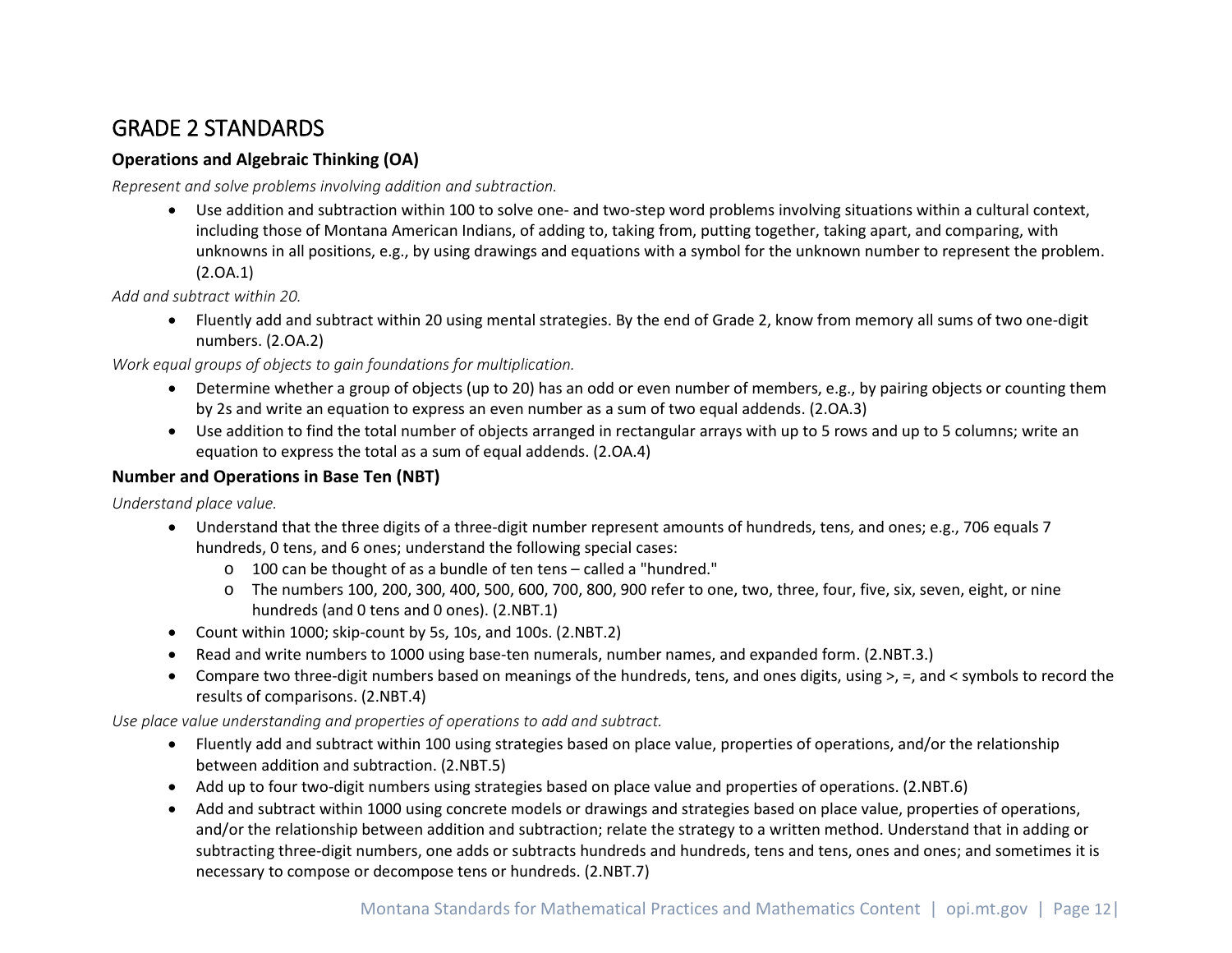- Mentally add 10 or 100 to a given number 100-900 and mentally subtract 10 or 100 from a given number 100-900. (2.NBT.8)
- Explain why addition and subtraction strategies work using place value and the properties of operations. (2.NBT.9)

## **Measurement and Data (MD)**

*Measure and estimate lengths in standard units.*

- Measure the length of an object by selecting and using appropriate tools such as rulers, yardsticks, meter sticks, and measuring tapes. (2.MD.1)
- Measure the length of an object twice, using length units of different lengths for the two measurements and describe how the two measurements relate to the size of the unit chosen. (2.MD.2)
- Estimate lengths using units of inches, feet, centimeters, and meters. (2.MD.3)
- Measure to determine how much longer one object is than another, expressing the length difference in terms of a standard length unit. (2.MD.4)

*Relate addition and subtraction to length.*

- Use addition and subtraction within 100 to solve word problems within a cultural context, including those of Montana American Indians, involving lengths that are given in the same units, e.g., by using drawings (such as drawings of rulers) and equations with a symbol for the unknown number to represent the problem. (2.MD.5)
- Represent whole numbers as lengths from 0 on a number line diagram with equally spaced points corresponding to the numbers 0, 1, 2, ... and represent whole-number sums and differences within 100 on a number line diagram. (2.MD.6)

*Work with time and money.*

- Tell and write time from analog and digital clocks to the nearest five minutes using a.m. and p.m. (2.MD.7)
- Solve word problems involving dollar bills, quarters, dimes, nickels, and pennies, using \$ and ¢ symbols appropriately. For example, if you have two dimes and three pennies, how many cents do you have? (2.MD.8)

*Represent and interpret data.*

- Generate measurement data by measuring lengths of several objects to the nearest whole unit, or by making repeated measurements of the same object and show the measurements by making a line plot, where the horizontal scale is marked off in whole-number units. (2.MD.9)
- Draw a picture graph and a bar graph (with single-unit scale) to represent a data set from a variety of cultural contexts, including those of Montana American Indians, with up to four categories and solve simple put-together, take-apart and compare problems using information presented in a bar graph. (2.MD.10)

## **Geometry (G)**

*Reason with shapes and their attributes.*

- Recognize and draw shapes having specified attributes, such as a given number of angles or a given number of equal faces. Identify triangles, quadrilaterals, pentagons, hexagons, and cubes. (2.G.1)
- Partition a rectangle into rows and columns of same-size squares and count to find the total number of them. (2.G.2)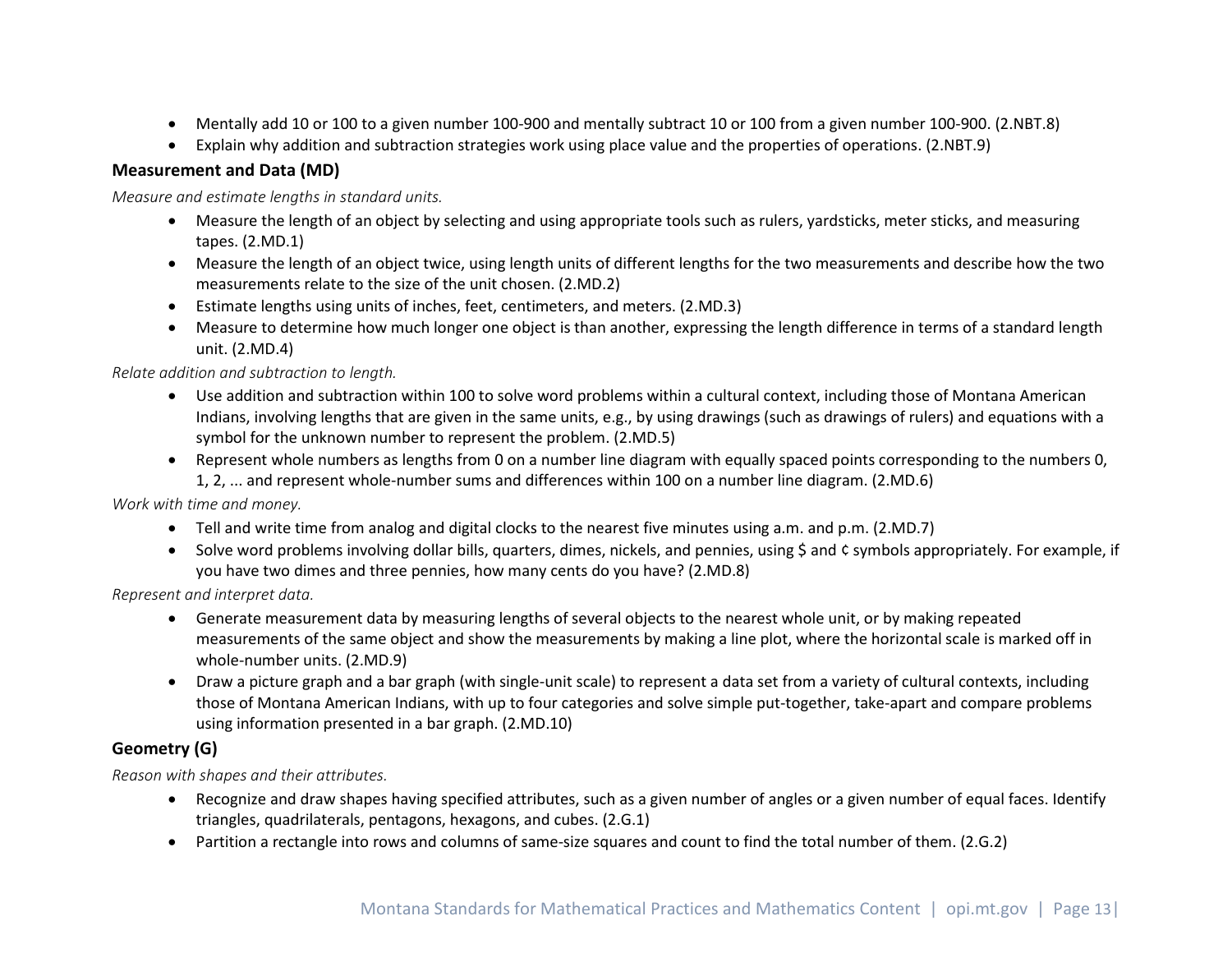• Partition circles and rectangles into two, three, or four equal shares, describe the shares using the words halves, thirds, half of, a third of, etc., describe the whole as two halves, three thirds, four fourths. Recognize that equal shares of identical wholes need not have the same shape. (2.G.3)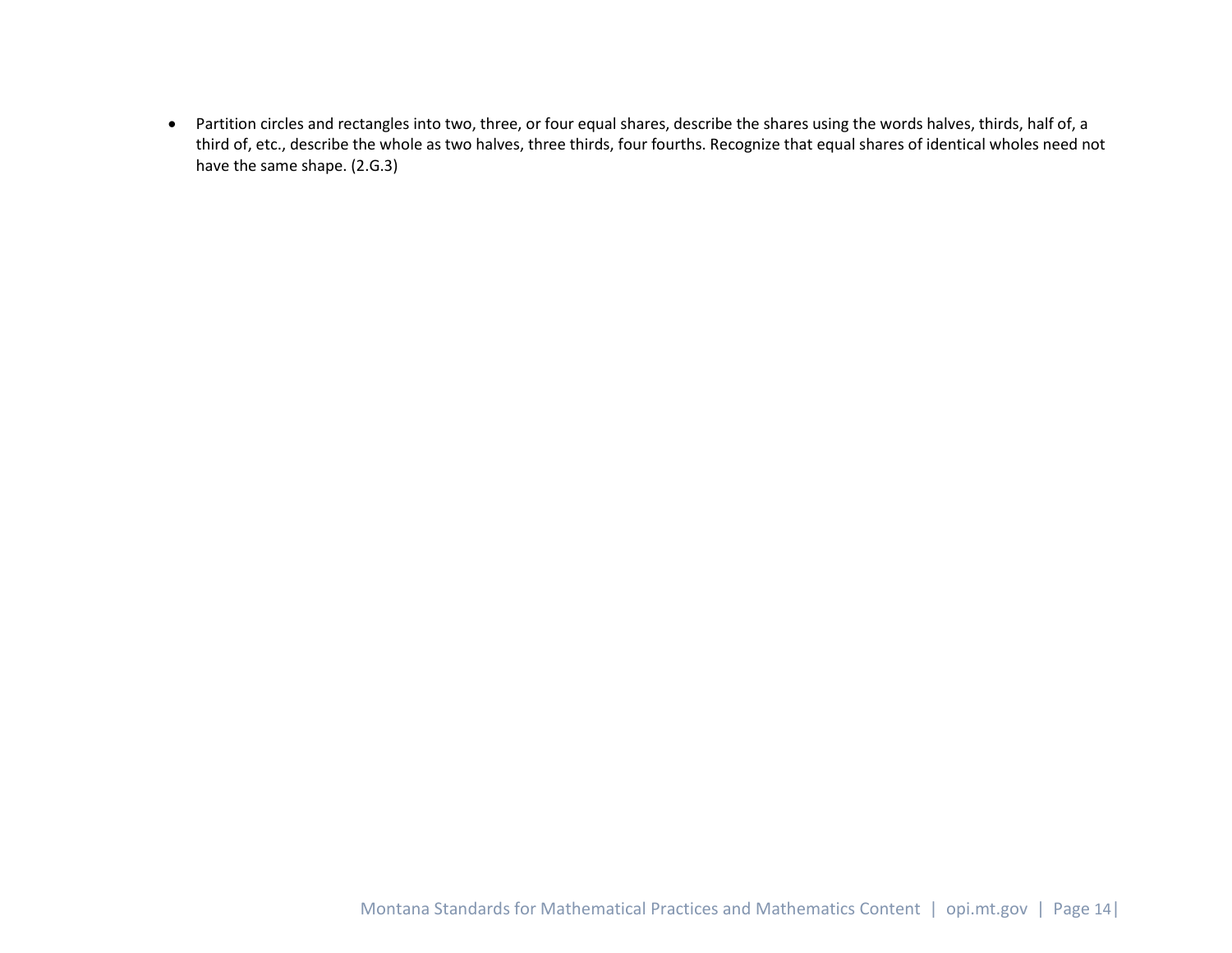# <span id="page-14-0"></span>GRADE 3 STANDARDS

#### **Operations and Algebraic Thinking (OA)**

*Represent and solve problems involving multiplication and division.*

- $\bullet$  Interpret products of whole numbers, e.g., interpret  $5 \times 7$  as the total number of objects in 5 groups of 7 objects each. For example, describe a context in which a total number of objects can be expressed as 5 × 7. (3.OA.1)
- Interpret whole-number quotients of whole numbers, e.g., interpret 56 ÷ 8 as the number of objects in each share when 56 objects are partitioned equally into 8 shares, or as a number of shares when 56 objects are partitioned into equal shares of 8 objects each. For example, describe a context in which a number of shares or a number of groups can be expressed as  $56 \div 8$ . (3.0A.2)
- Use multiplication and division within 100 to solve word problems in situations involving equal groups, arrays, and measurement quantities, e.g., by using drawings and equations with a symbol for the unknown number to represent the problem. (3.OA.3)
- Determine the unknown whole number in a multiplication or division equation relating three whole numbers. For example, determine the unknown number that makes the equation true in each of the equations  $8 \times ? = 48$ ,  $5 = ? \div 3$ ,  $6 \times 6 = ?$ . (3.0A.4)

*Understand properties of multiplication and the relationship between multiplication and division.* 

- Apply properties of operations as strategies to multiply and divide. Examples: If  $6 \times 4 = 24$  is known, then  $4 \times 6 = 24$  is also known. (Commutative property of multiplication.)  $3 \times 5 \times 2$  can be found by  $3 \times 5 = 15$ , then  $15 \times 2 = 30$ , or by  $5 \times 2 = 10$ , then  $3 \times 10 = 30$ . (Associative property of multiplication.) Knowing that  $8 \times 5 = 40$  and  $8 \times 2 = 16$ , one can find  $8 \times 7$  as  $8 \times (5 + 2) = (8 \times 5) + (8 \times 2) = 40$ + 16 = 56. (Distributive property.) (3.OA.5)
- Understand division as an unknown factor problem. For example, find 32 ÷ 8 by finding the number that makes 32 when multiplied by 8. (3.OA.6)

*Multiply and divide within 100.* 

• fluently multiply and divide within 100, using strategies such as the relationship between multiplication and division (e.g., knowing that  $8 \times 5 = 40$ , one knows  $40 \div 5 = 8$ ) or properties of operations. By the end of Grade 3, know from memory all products of two one-digit numbers. (3.OA.7)

*Solve problems involving the four operations, and identify and explain patterns in arithmetic.* 

- Solve two-step word problems using the four operations within cultural contexts, including those of Montana American Indians. Represent these problems using equations with a letter standing for the unknown quantity. Assess the reasonableness of answers using mental computation and estimation strategies including rounding. (3.OA.8)
- Identify arithmetic patterns (including patterns in the addition table or multiplication table), and explain them using properties of operations. For example, observe that four times a number is always even, and explain why four times a number can be decomposed into two equal addends. (3.OA.9)

#### **Number and Operations in Base Ten (NBT)**

*Use place value understanding and properties of operations to perform multi-digit arithmetic.* 

• Use place value understanding to round whole numbers to the nearest 10 or 100. (3.NBT.1)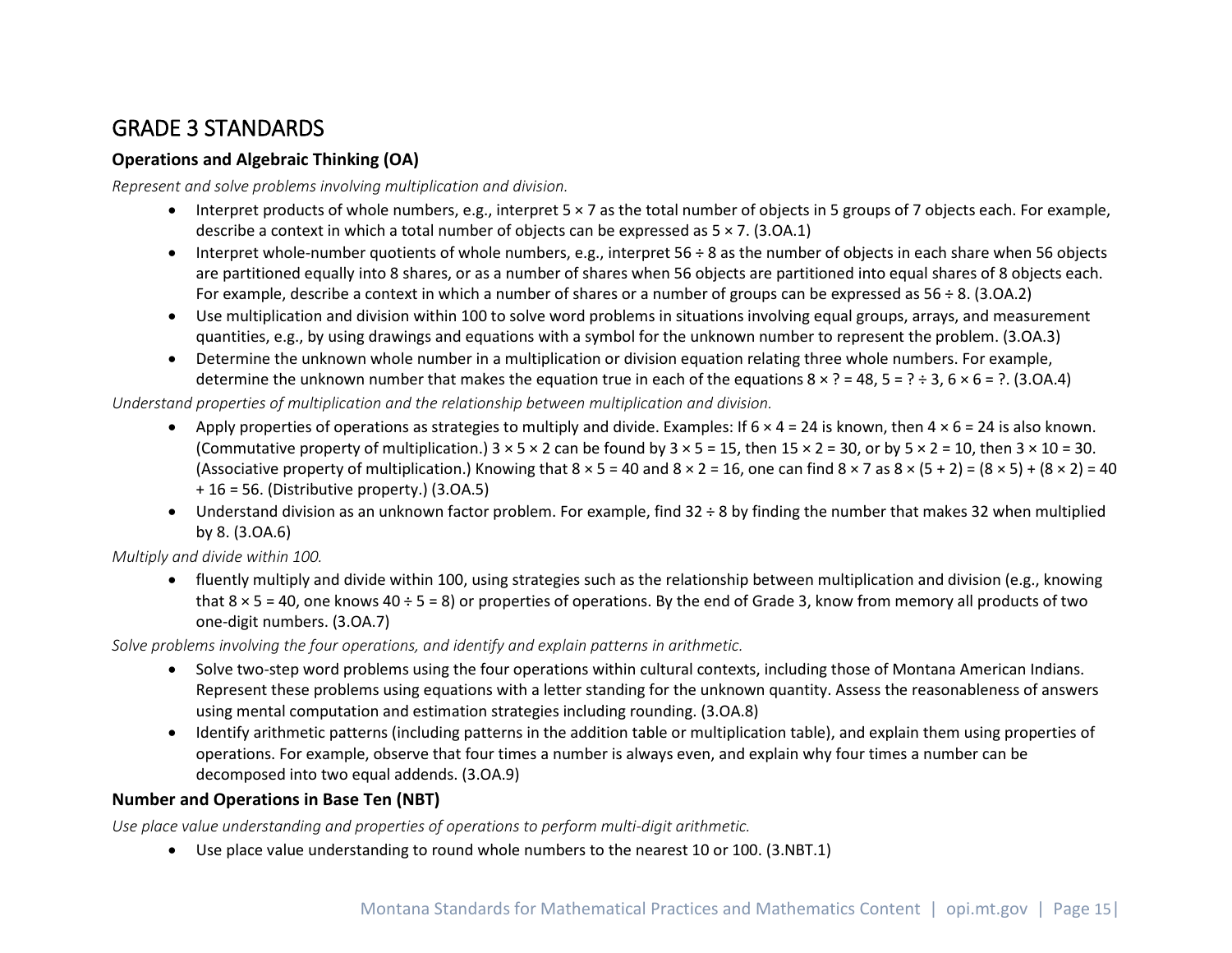- Fluently add and subtract within 1000 using strategies and algorithms based on place value, properties of operations, and/or the relationship between addition and subtraction. (3.NBT.2)
- Multiply one-digit whole numbers by multiples of 10 in the range 10-90 (e.g.,  $9 \times 80$ ,  $5 \times 60$ ) using strategies based on place value and properties of operations. (3.NBT.3)

#### **Number and Operations – Fractions (NF)**

*Develop understanding of fractions as numbers.*

- Understand a fraction 1/*b* as the quantity formed by 1 part when a whole is partitioned into *b* equal parts; understand a fraction *a*/*b* as the quantity formed by *a* parts of size 1/*b*. (3.NF.1)
- Understand a fraction as a number on the number line and represent fractions on a number line diagram.
	- o Represent a fraction 1/*b* on a number line diagram by defining the interval from 0 to 1 as the whole and partitioning it into *b*  equal parts. Recognize that each part has size 1/*b*, and that the endpoint of the part based at 0 locates the number 1/*b* on the number line.
	- o Represent a fraction *a*/*b* on a number line diagram by marking off *a* lengths 1/*b* from 0. Recognize that the resulting interval has size *a*/*b* and that its endpoint locates the number *a*/*b* on the number line. (3.NF.2)
- Explain equivalence of fractions in special cases and compare fractions by reasoning about their size.
	- o Understand two fractions as equivalent (equal) if they are the same size or the same point on a number line.
	- $\circ$  Recognize and generate simple equivalent fractions, e.g.,  $1/2 = 2/4$ ,  $4/6 = 2/3$ . Explain why the fractions are equivalent, e.g., by using a visual fraction model.
	- o Express whole numbers as fractions, and recognize fractions that are equivalent to whole numbers. Examples: express 3 in the form  $3 = 3/1$ ; recognize that  $6/1 = 6$ ; and locate  $4/4$  and 1 at the same point of a number line diagram.
	- o Compare two fractions with the same numerator or the same denominator by reasoning about their size. Recognize that comparisons are valid only when the two fractions refer to the same whole. Record the results of comparisons with the symbols >, =, or <, and justify the conclusions, e.g., by using a visual fraction model. (3.NF.3)

#### **Measurement and Data (MD)**

*Solve problems involving measurement and estimation of intervals of time, liquid volumes, and masses of objects.*

- Tell and write time to the nearest minute and measure time intervals in minutes. Solve word problems involving addition and subtraction of time intervals in minutes, e.g., by representing the problem on a number line diagram. (3.MD.1)
- Measure and estimate liquid volumes and masses of objects using standard units of grams (g), kilograms (kg), and liters (l). Add, subtract, multiply, or divide to solve one-step word problems involving masses or volumes that are given in the same units, e.g., by using drawings (such as a beaker with a measurement scale) to represent the problem. (3.MD.2)

*Represent and interpret data.*

• Draw a scaled picture graph and a scaled bar graph to represent a data set with several categories, within cultural contexts including those of Montana American Indians. Solve one- and two-step "how many more" and "how many less" problems using information presented in scaled bar graphs. For example, draw a bar graph in which each square in the bar graph might represent five pets. (3.MD.3)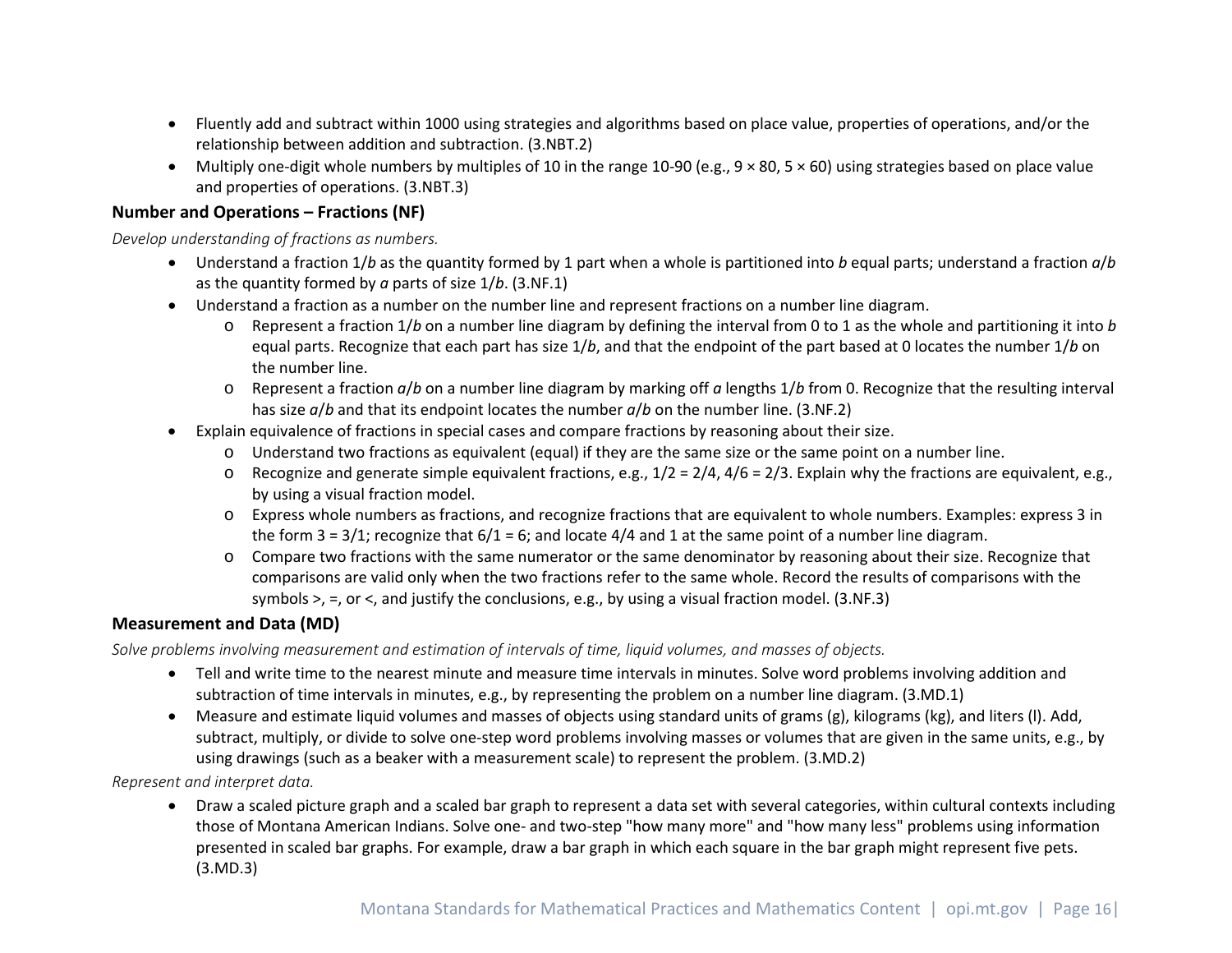• Generate measurement data by measuring lengths using rulers marked with halves and fourths of an inch. Show the data by making a line plot where the horizontal scale is marked off in appropriate units, i.e. whole numbers, halves, or quarters. (3.MD.4)

*Geometric measurement: understand concepts of area and relate area to multiplication and to addition.* 

- Recognize area as an attribute of plane figures and understand concepts of area measurement.
	- o A square with side length 1 unit, called "a unit square," is said to have "one square unit" of area and can be used to measure area.
	- o A plane figure which can be covered without gaps or overlaps by *n* unit squares is said to have an area of *n* square units. (3.MD.5)
- Measure areas by counting unit squares (square cm, square m, square in, square ft, and improvised units). (3.MD.6)
- Relate area to the operations of multiplication and addition.
	- o Find the area of a rectangle with whole-number side lengths by tiling it, and show that the area is the same as would be found by multiplying the side lengths.
	- o Multiply side lengths to find areas of rectangles with whole-number side lengths in the context of solving real-world and mathematical problems and represent whole-number products as rectangular areas in mathematical reasoning.
	- o Use tiling to show in a concrete case that the area of a rectangle with whole-number side lengths *a* and *b* + *c* is the sum of *a* × *b* and *a* × *c*. Use area models to represent the distributive property in mathematical reasoning.
	- o Recognize area as additive. Find areas of rectilinear figures by decomposing them into non-overlapping rectangles and adding the areas of the non-overlapping parts, applying this technique to solve real-world problems, including those of Montana American Indians. (3.MD.7)

*Geometric measurement: recognize perimeter as an attribute of plane figures and distinguish between linear and area measures.* 

• Solve real-world and mathematical problems involving perimeters of polygons, including finding the perimeter given the side lengths, finding an unknown side length, and exhibiting rectangles with the same perimeter and different areas or with the same area and different perimeters. (3.MD.8)

#### **Geometry (G)**

*Reason with shapes and their attributes.* 

- Understand that shapes in different categories (e.g., rhombuses, rectangles, and others) may share attributes (e.g., having four sides) and that the shared attributes can define a larger category (e.g., quadrilaterals). Recognize rhombuses, rectangles, and squares as examples of quadrilaterals, and draw examples of quadrilaterals that do not belong to any of these subcategories. (3.G.1)
- Partition shapes into parts with equal areas. Express the area of each part as a unit fraction of the whole. For example, partition a shape into four parts with equal area, and describe the area of each part as 1/4 of the area of the shape. (3.G.2)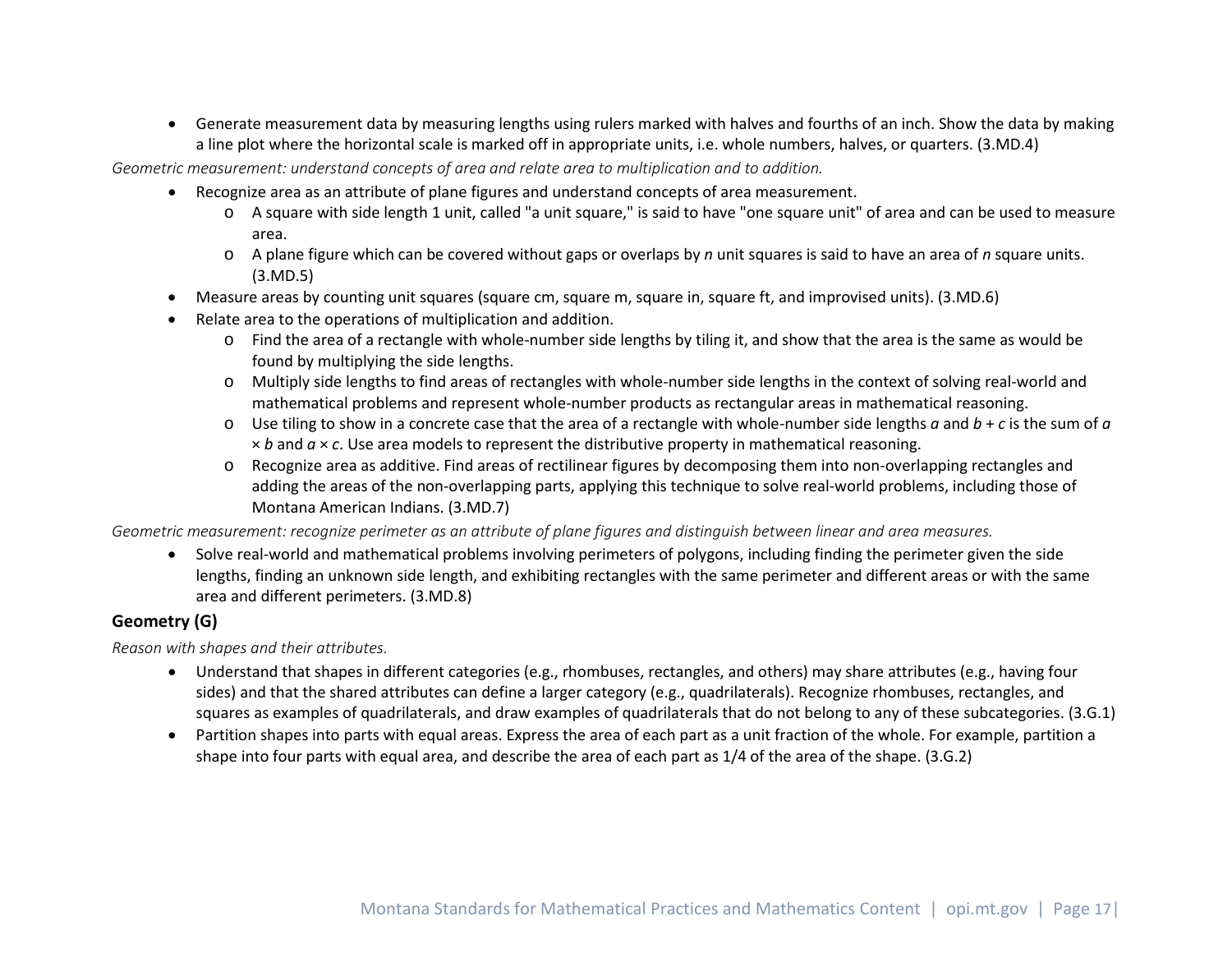# <span id="page-17-0"></span>GRADE 4 STANDARDS

#### **Operations and Algebraic Thinking (OA)**

*Use the four operations with whole numbers to solve problems.* 

- Interpret a multiplication equation as a comparison, e.g., interpret  $35 = 5 \times 7$  as a statement that 35 is 5 times as many as 7 and 7 times as many as 5. Represent verbal statements of multiplicative comparisons as multiplication equations. (4.OA.1)
- Multiply or divide to solve word problems involving multiplicative comparison, e.g., by using drawings and equations with a symbol for the unknown number to represent the problem, distinguishing multiplicative comparison from additive comparison. (4.OA.2)
- Solve multi-step word problems within cultural contexts, including those of Montana American Indians, with whole numbers and having whole-number answers using the four operations, including problems in which remainders must be interpreted. Represent these problems using equations with a letter standing for the unknown quantity. Assess the reasonableness of answers using mental computation and estimation strategies including rounding. (4.OA.3)

*Gain familiarity with factors and multiples.* 

• Find all factor pairs for a whole number in the range 1-100. Recognize that a whole number is a multiple of each of its factors. Determine whether a given whole number in the range 1-1000 is a multiple of a given one-digit number. Determine whether a given whole number in the range 1-100 is prime or composite. (4.OA.4)

*Generate and analyze patterns.* 

• Generate a number or shape pattern that follows a given rule. Identify apparent features of the pattern that were not explicit in the rule itself. For example, given the rule "Add 3" and the starting number 1, generate terms in the resulting sequence and observe that the terms appear to alternate between odd and even numbers. Explain informally why the numbers will continue to alternate in this way. (4.OA.5)

#### **Number and Operations in Base Ten (NBT)**

*Generalize place value understanding for multi-digit whole numbers.* 

- Recognize that in a multi-digit whole number, a digit in one place represents ten times what it represents in the place to its right. For example, recognize that 700 ÷ 70 = 10 by applying concepts of place value and division. (4.NBT.1)
- Read and write multi-digit whole numbers using base ten numerals, number names, and expanded form and compare two multidigit numbers based on meanings of the digits in each place, using  $>$ , =, and < symbols to record the results of comparisons. (4.NBT.2)
- Use place value understanding to round multi-digit whole numbers to any place. (4.NBT.3)

*Use place value understanding and properties of operations to perform multi-digit arithmetic.* 

- Fluently add and subtract multi-digit whole numbers using the standard algorithm. (4.NBT.4)
- Multiply a whole number of up to four digits by a one-digit whole number, and multiply two two-digit numbers, using strategies based on place value and the properties of operations. Illustrate and explain the calculation by using equations, rectangular arrays, and/or area models. (4.NBT.5)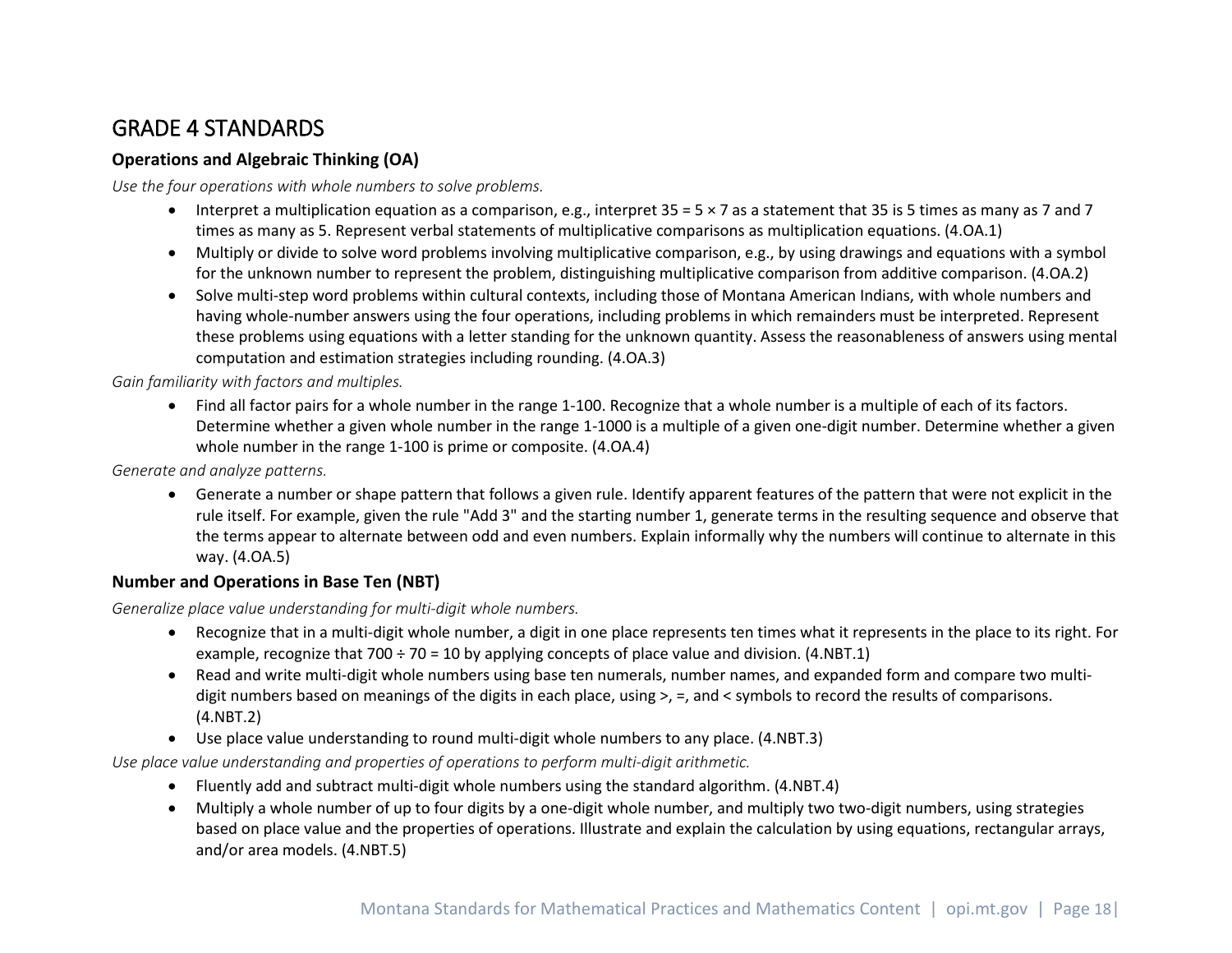• Find whole number quotients and remainders with up to four-digit dividends and one-digit divisors, using strategies based on place value, the properties of operations, and/or the relationship between multiplication and division. Illustrate and explain the calculation by using equations, rectangular arrays, and/or area models (4.NBT.6)

#### **Number and Operations – Fractions (NF)**

*Extend understanding of fraction equivalence and ordering.*

- Explain why a fraction  $a/b$  is equivalent to a fraction  $(n \times a)/(n \times b)$  by using visual fraction models with attention to how the number and size of the parts differ even though the two fractions themselves are the same size and use this principle to recognize and generate equivalent fractions (4.NF.1)
- Compare two fractions with different numerators and different denominators, e.g., by creating common denominators or numerators, or by comparing to a benchmark fraction such as 1/2. Recognize that comparisons are valid only when the two fractions refer to the same whole. Record the results of comparisons with symbols >, =, or <, and justify the conclusions, e.g., by using a visual fraction model. (4.NF.2)

*Build fractions from unit fractions by applying and extending previous understandings of operations on whole numbers.*

- Understand a fraction *a*/*b* with *a* > 1 as a sum of fractions 1/*b*.
	- o Understand addition and subtraction of fractions as joining and separating parts referring to the same whole.
	- o Decompose a fraction into a sum of fractions with the same denominator in more than one way, recording each decomposition by an equation. Justify decompositions, e.g., by using a visual fraction model. Examples: 3/8 = 1/8 + 1/8 +  $1/8$ ;  $3/8 = 1/8 + 2/8$ ;  $2 \frac{1}{8} = 1 + 1 + \frac{1}{8} = \frac{8}{8} + \frac{8}{8} + \frac{1}{8}$ .
	- o Add and subtract mixed numbers with like denominators, e.g., by replacing each mixed number with an equivalent fraction, and/or by using properties of operations and the relationship between addition and subtraction.
	- o Solve word problems within cultural contexts, including those of Montana American Indians, involving addition and subtraction of fractions referring to the same whole and having like denominators, e.g., by using visual fraction models and equations to represent the problem. (4.NF.3)
- Apply and extend previous understandings of multiplication to multiply a fraction by a whole number.
	- o Understand a fraction *a*/*b* as a multiple of 1/*b*. For example, use a visual fraction model to represent 5/4 as the product 5 × (1/4), recording the conclusion by the equation  $5/4 = 5 \times (1/4)$ .
	- o Understand a multiple of *a*/*b* as a multiple of 1/*b*, and use this understanding to multiply a fraction by a whole number. For example, use a visual fraction model to express  $3 \times (2/5)$  as  $6 \times (1/5)$ , recognizing this product as 6/5. (In general,  $n \times (a/b) =$  $(n \times a)/b$ ).
	- o Solve word problems within cultural contexts, including those of Montana American Indians, involving multiplication of a fraction by a whole number, e.g., by using visual fraction models and equations to represent the problem. For example, if each person at a party will eat 3/8 of a pound of roast beef and there will be five people at the party, how many pounds of roast beef will be needed? Between what two whole numbers does your answer lie? As a contemporary American Indian example, for family/cultural gatherings, the Canadian and Montana Cree bake bannock made from flour, salt, grease, and baking soda, in addition to 3/4 cup water per pan. When making four pans, how much water will be needed? (4.NF.4)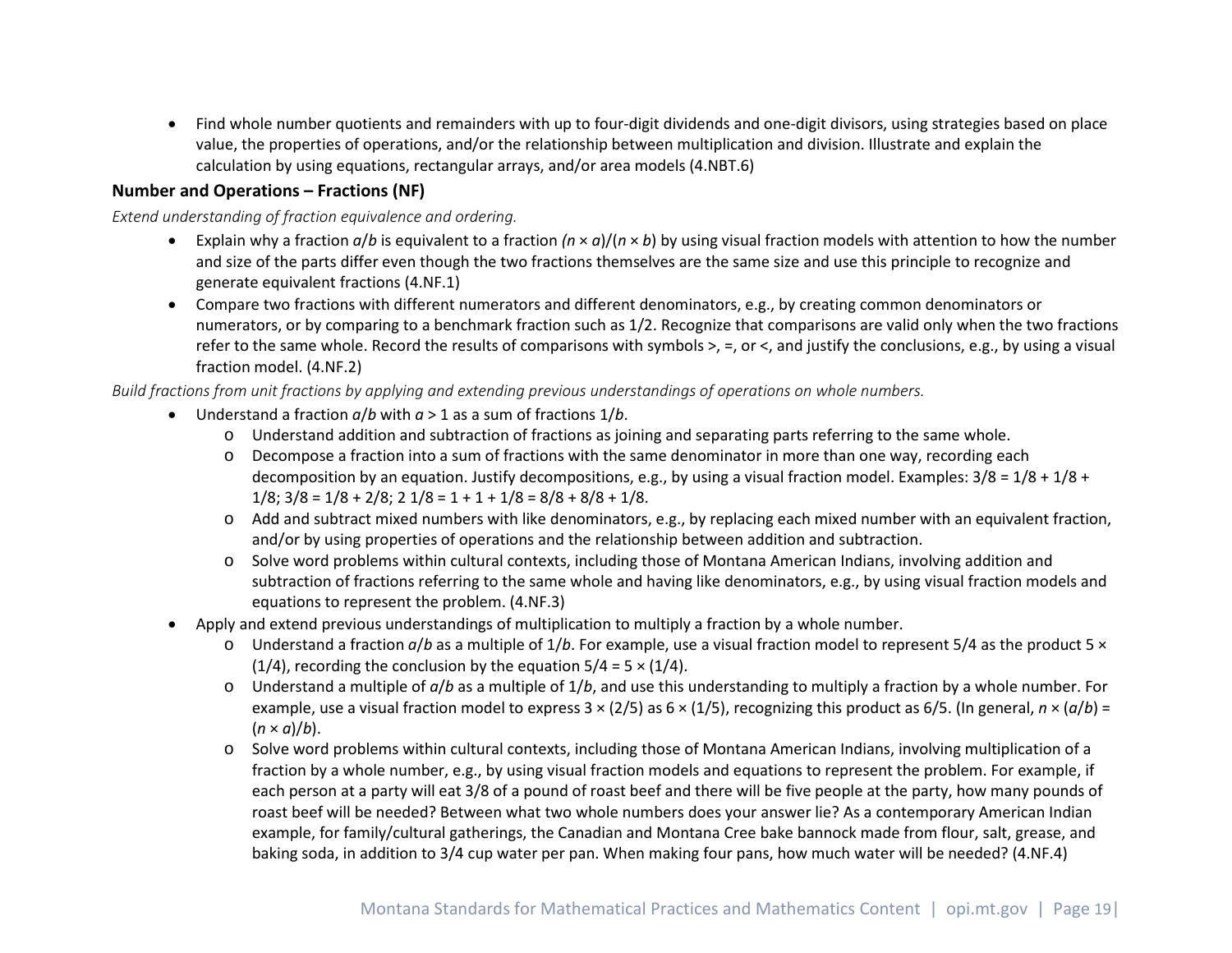*Understand decimal notation for fractions, and compare decimal fractions.*

- Express a fraction with denominator 10 as an equivalent fraction with denominator 100, and use this technique to add two fractions with respective denominators 10 and 100. For example, express 3/10 as 30/100, and add 3/10 + 4/100 = 34/100. (4.NF.5)
- Use decimal notation for fractions with denominators 10 or 100. For example, rewrite 0.62 as 62/100; describe a length as 0.62 meters; locate 0.62 on a number line diagram. (4.NF.6)
- Compare two decimals to hundredths by reasoning about their size. Recognize that comparisons are valid only when the two decimals refer to the same whole. Record the results of comparisons with the symbols >, =, or <, and justify the conclusions, e.g., by using a visual model. (4.NF.7)

#### **Measurement and Data (MD)**

*Solve problems involving measurement and conversion of measurements from a larger unit to a smaller unit.*

- Know relative sizes of measurement units within one system of units including km, m, cm; kg, g; lb, oz.; l, ml; hr, min, and sec. Within a single system of measurement, express measurements in a larger unit in terms of a smaller unit. Record measurement equivalents in a two-column table. For example, know that 1 ft is 12 times as long as 1 in. Express the length of a 4 ft snake as 48 in. Generate a conversion table for feet and inches listing the number pairs (1, 12), (2, 24), (3, 36), ... (4.MD.1)
- Use the four operations to solve word problems within cultural contexts, including those of Montana American Indians, involving distances, intervals of time, liquid volumes, masses of objects, and money, including problems involving simple fractions or decimals and problems that require expressing measurements given in a larger unit in terms of a smaller unit. Represent measurement quantities using diagrams such as number line diagrams that feature a measurement scale. (4.MD.2)
- Apply the area and perimeter formulas for rectangles in real-world and mathematical problems. For example, find the width of a rectangular room given the area of the flooring and the length, by viewing the area formula as a multiplication equation with an unknown factor. (4.MD.3)

*Represent and interpret data.*

• Make a line plot to display a data set of measurements in fractions of a unit (1/2, 1/4, 1/8). Solve problems involving addition and subtraction of fractions by using information presented in line plots. For example, from a line plot find and interpret the difference in length between the longest and shortest specimens in an insect or arrow/spearhead collection. (4.MD.4)

*Geometric measurement: understand concepts of angle and measure angles.*

- Recognize angles as geometric shapes that are formed wherever two rays share a common endpoint and understand concepts of angle measurement:
	- o An angle is measured with reference to a circle with its center at the common endpoint of the rays, by considering the fraction of the circular arc between the points where the two rays intersect the circle. An angle that turns through 1/360 of a circle is called a "one-degree angle," and can be used to measure angles.
	- o an angle that turns through *n* one-degree angles is said to have an angle measure of *n* degrees. (4.MD.5)
- Measure angles in whole-number degrees using a protractor. Sketch angles of specified measure. (4.MD.6)
- Recognize angle measure as additive. When an angle is decomposed into non-overlapping parts, the angle measure of the whole is the sum of the angle measurers of the parts. Solve addition and subtraction problems to find unknown angles on a diagram in realworld and mathematical problems, e.g., by using an equation with a symbol for the unknown angle measure. (4.MD.7)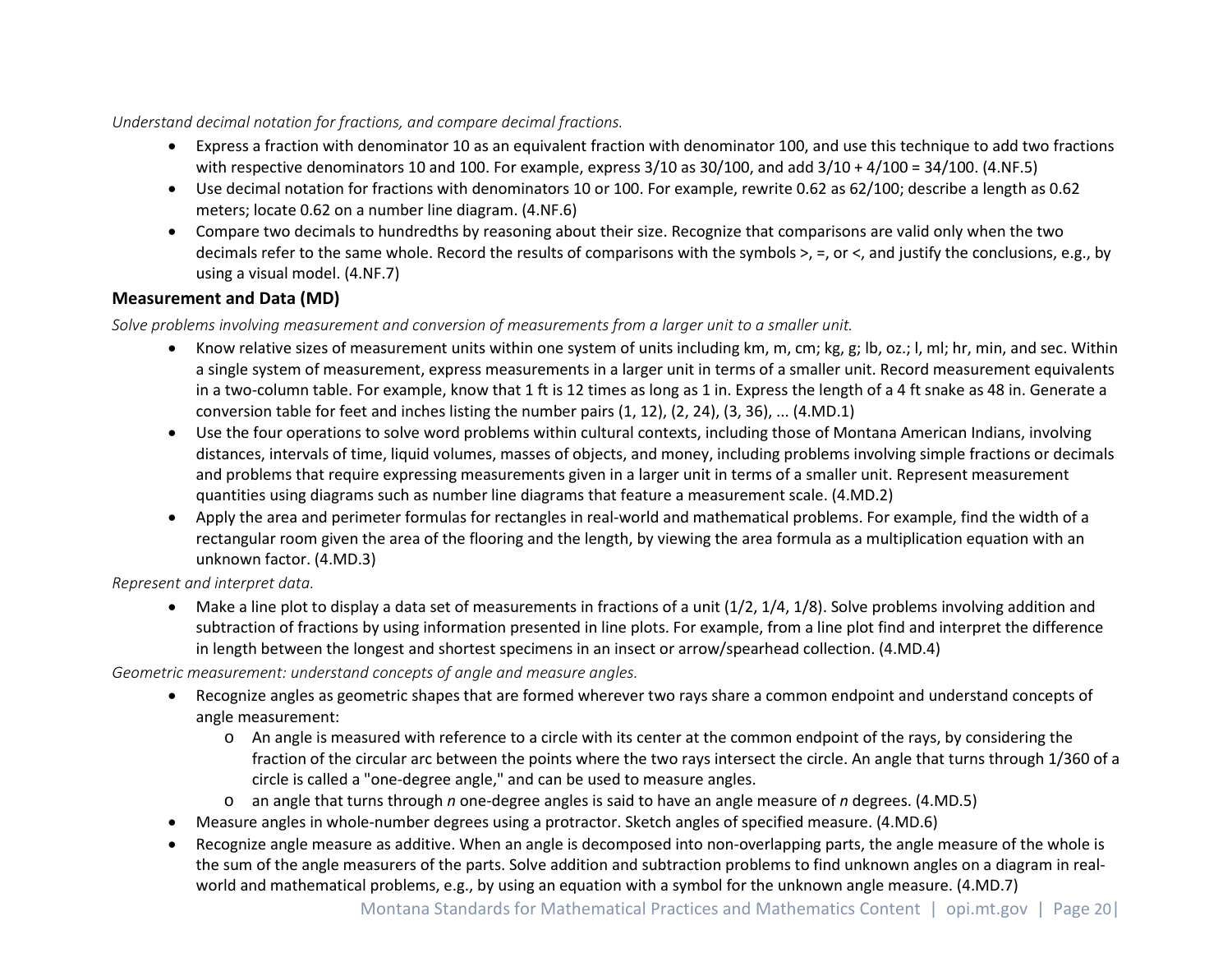## **Geometry (G)**

*Draw and identify lines and angles, and classify shapes by properties of their lines and angles.* 

- Draw points, lines, line segments, rays, angles (right, acute, obtuse), and perpendicular and parallel lines. Identify these in twodimensional figures. (4.G.1)
- Classify two-dimensional figures based on the presence or absence of parallel or perpendicular lines or the presence or absence of angles of a specified size. Recognize right triangles as a category, and identify right triangles. (4.G.2)
- Recognize a line of symmetry for a two-dimensional figure, including those found in Montana American Indian designs, as a line across the figure such that the figure can be folded along the line into matching parts. Identify line-symmetric figures and draw lines of symmetry. (4.G.3)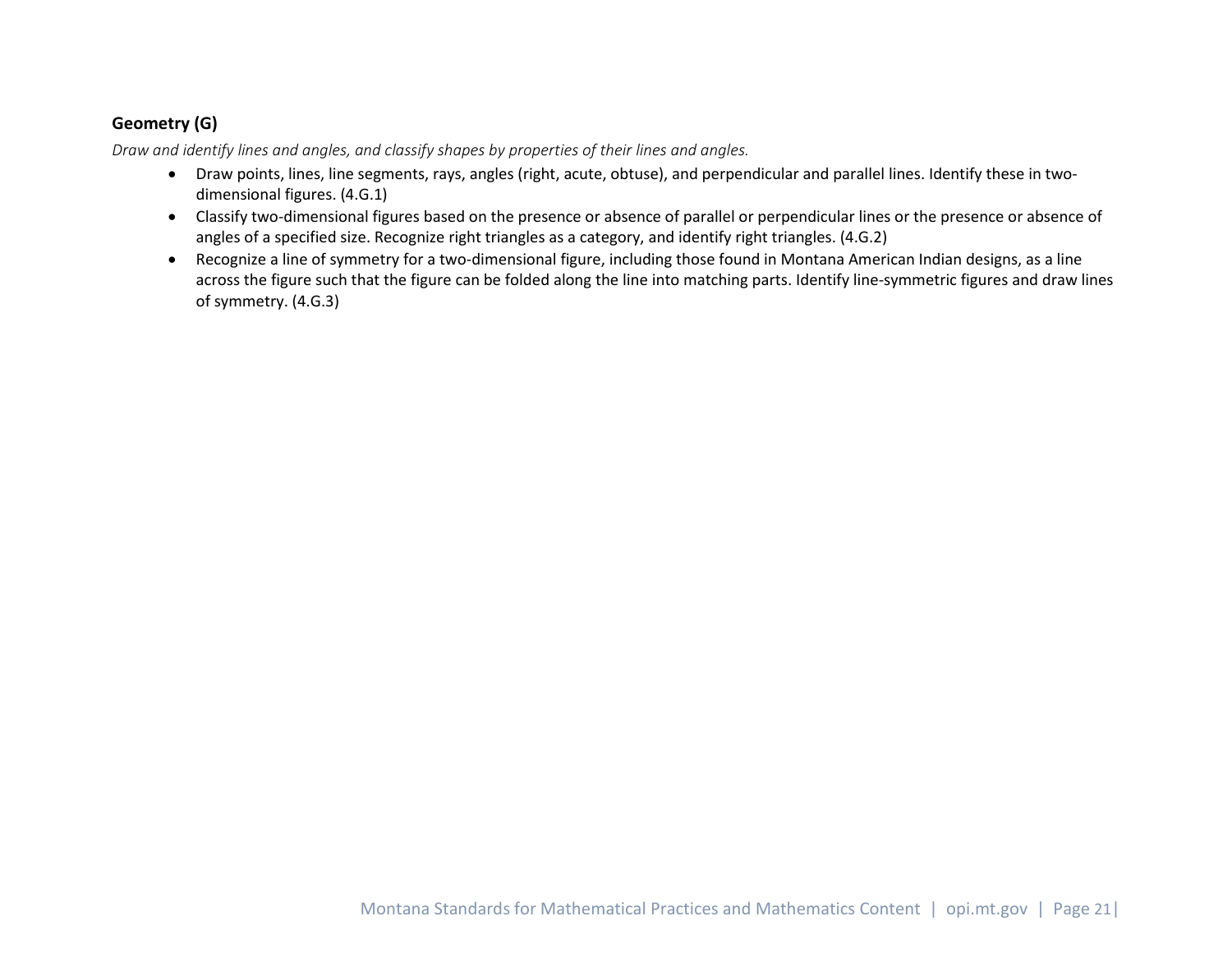# <span id="page-21-0"></span>GRADE 5 STANDARDS

#### **Operations and Algebraic Thinking (OA)**

*Write and interpret numerical expressions.* 

- Use parentheses, brackets, or braces in numerical expressions and evaluate expressions with these symbols. (5.OA.1)
- Write simple expressions that record calculations with numbers and interpret numerical expressions without evaluating them. For example, express the calculation "add 8 and 7, then multiply by 2" as  $2 \times (8 + 7)$ . Recognize that  $3 \times (18932 + 921)$  is three times as large as 18932 + 921, without having to calculate the indicated sum or product. (5.OA.2)

*Analyze patterns and relationships.* 

• Generate two numerical patterns using two given rules. Identify apparent relationships between corresponding terms. Form ordered pairs consisting of corresponding terms from the two patterns and graph the ordered pairs on a coordinate plane. For example, given the rule "Add 3" and the starting number 0, and given the rule "Add 6" and the starting number 0, generate terms in the resulting sequences and observe that the terms in one sequence are twice the corresponding terms in the other sequence. Explain informally why this is so. (5.OA.3)

#### **Number and Operations in Base Ten (NBT)**

*Understand the place value system.* 

- Recognize that in a multi-digit number, a digit in one place represents 10 times as much as it represents in the place to its right and 1/10 of what it represents in the place to its left. (5.NBT.1)
- Explain patterns in the number of zeros of the product when multiplying a number by powers of 10, and explain patterns in the placement of the decimal point when a decimal is multiplied or divided by a power of 10. Use whole-number exponents to denote powers of 10. (5.NBT.2)
- Read, write, and compare decimals to thousandths.
	- o Read and write decimals to thousandths using base ten numerals, number names, and expanded form, e.g., 347.392 =  $3 \times$  $100 + 4 \times 10 + 7 \times 1 + 3 \times (1/10) + 9 \times (1/100) + 2 \times (1/1000)$ .
	- o Compare two decimals to thousandths based on meanings of the digits in each place using >, =, and < symbols to record the results of comparisons. (5.NBT.3)
- Use place value understandings to round decimals to any place. (5.NBT.4)

*Perform operations with multi-digit whole numbers and with decimals to hundredths.* 

- Fluently multiply multi-digit whole numbers using the standard algorithm. (5.NBT.5)
- Find whole-number quotients of whole numbers with up to four-digit dividends and two-digit divisors using strategies based on place value, the properties of operations, and/or the relationship between multiplication and division. Illustrate and explain the calculation by using equations, rectangular arrays, and/or area models. (5.NBT.6)
- Add, subtract, multiply, and divide decimals to hundredths using concrete models or drawings within cultural contexts, including those of Montana American Indians, and strategies based on place value, properties of operations, and/or the relationship between addition and subtraction; relate the strategy to a written method and explain the reasoning used. (5.NBT.7)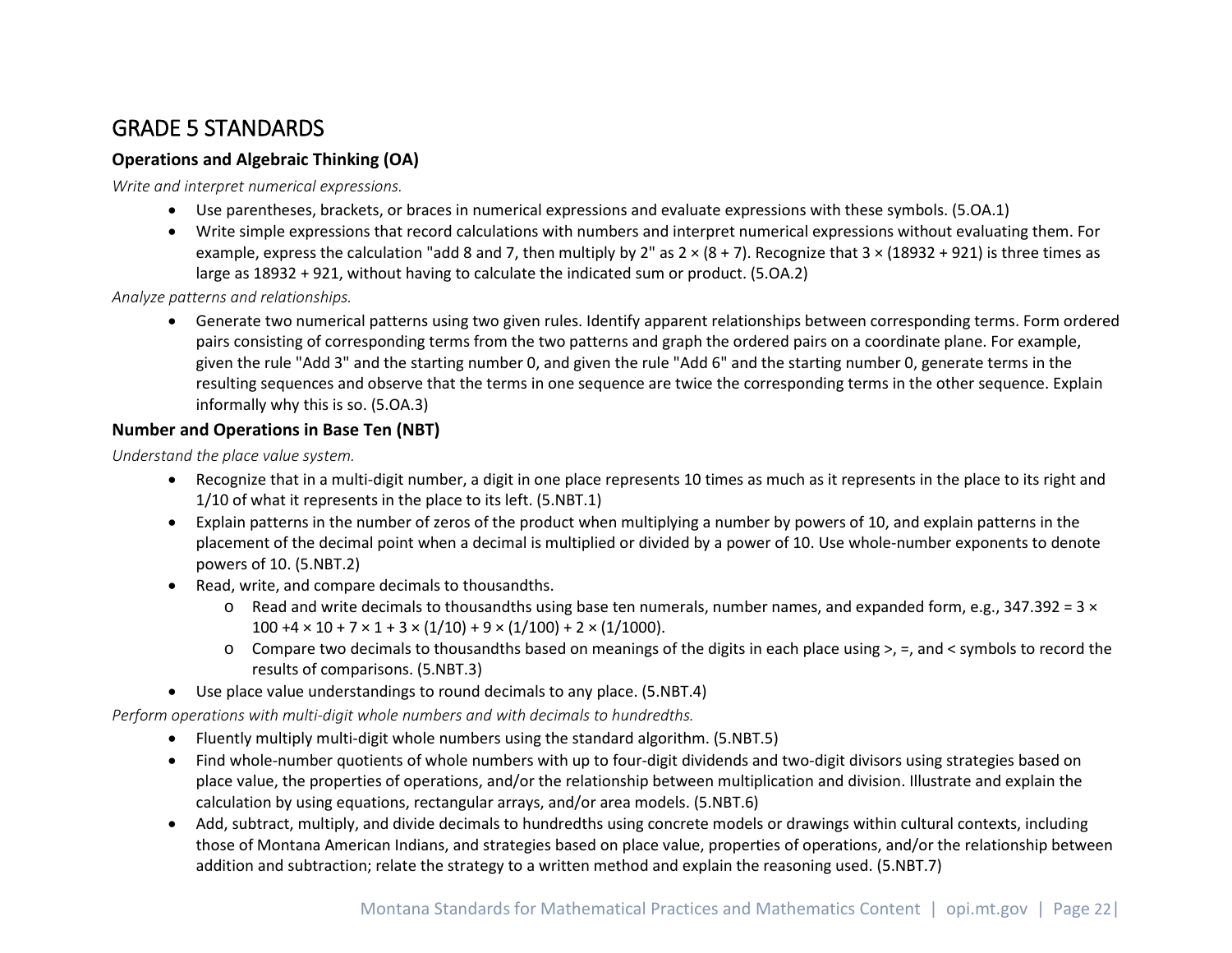#### **Number and Operations – Fractions (NF)**

*Use equivalent fractions as a strategy to add and subtract fractions.*

- Add and subtract fractions with unlike denominators (including mixed numbers) by replacing given fractions with equivalent fractions in such a way as to produce an equivalent sum or difference of fractions with like denominators. For example, 2/3 + 5/4 = 8/12 + 15/12 = 23/12. (In general, *a*/*b* + *c*/*d* = (*ad* + *bc*)/*bd*.) (5.NF.1)
- Solve word problems involving addition and subtraction of fractions referring to the same whole, including cases of unlike denominators, e.g., by using visual fraction models or equations to represent the problem. Use benchmark fractions and number sense of fractions to estimate mentally and assess the reasonableness of answers. For example, recognize an incorrect result 2/5 +  $1/2 = 3/7$ , by observing that  $3/7 < 1/2$ . (5.NF.2)

#### *Apply and extend previous understandings of multiplication and division to multiply and divide fractions.*

- Interpret a fraction as division of the numerator by the denominator  $(a/b = a \div b)$ . Solve word problems involving division of whole numbers leading to answers in the form of fractions or mixed numbers, e.g., by using visual fraction models or equations to represent the problem. For example, interpret 3/4 as the result of dividing 3 by 4, noting that 3/4 multiplied by 4 equals 3 and that when 3 wholes are shared equally among 4 people each person has a share of size 3/4. If 9 people want to share a 50-pound sack of rice equally by weight, how many pounds of rice should each person get? Between what two whole numbers does your answer lie? (5.NF.3)
- Apply and extend previous understandings of multiplication to multiply a fraction or whole number by a fraction.
	- o Interpret the product  $(a/b) \times q$  as a parts of a partition of *q* into *b* equal parts; equivalently, as the result of a sequence of operations  $a \times q \div b$ . For example, use a visual fraction model to show (2/3)  $\times$  4 = 8/3, and create a story context for this equation within cultural contexts, including those of Montana American Indians. Do the same with  $(2/3) \times (4/5) = 8/15$ . (In general, (*a*/*b*) × (*c*/*d*) = *ac*/*bd*.)
	- $\circ$  Find the area of a rectangle with fractional side lengths by tiling it with unit squares of the appropriate unit fraction side lengths, and show that the area is the same as would be found by multiplying the side lengths. Multiply fractional side lengths to find areas of rectangles, and represent fraction products as rectangular areas. (5.NF.4)
- Interpret multiplication as scaling (resizing), by:
	- o Comparing the size of a product to the size of one factor on the basis of the size of the other factor, without performing the indicated multiplication.
	- o Explaining why multiplying a given number by a fraction greater than 1 results in a product greater than the given number (recognizing multiplication by whole numbers greater than 1 as a familiar case); explaining why multiplying a given number by a fraction less than 1 results in a product smaller than the given number; and relating the principle of fraction equivalence  $a/b = (n \times a)/(n \times b)$  to the effect of multiplying  $a/b$  by 1. (5.NF.5)
- Solve real-world problems involving multiplication of fractions and mixed numbers, e.g., by using visual fraction models or equations to represent the problem within cultural contexts, including those of Montana American Indians. (5.NF.6)
- Apply and extend previous understandings of division to divide unit fractions by whole numbers and whole numbers by unit fractions.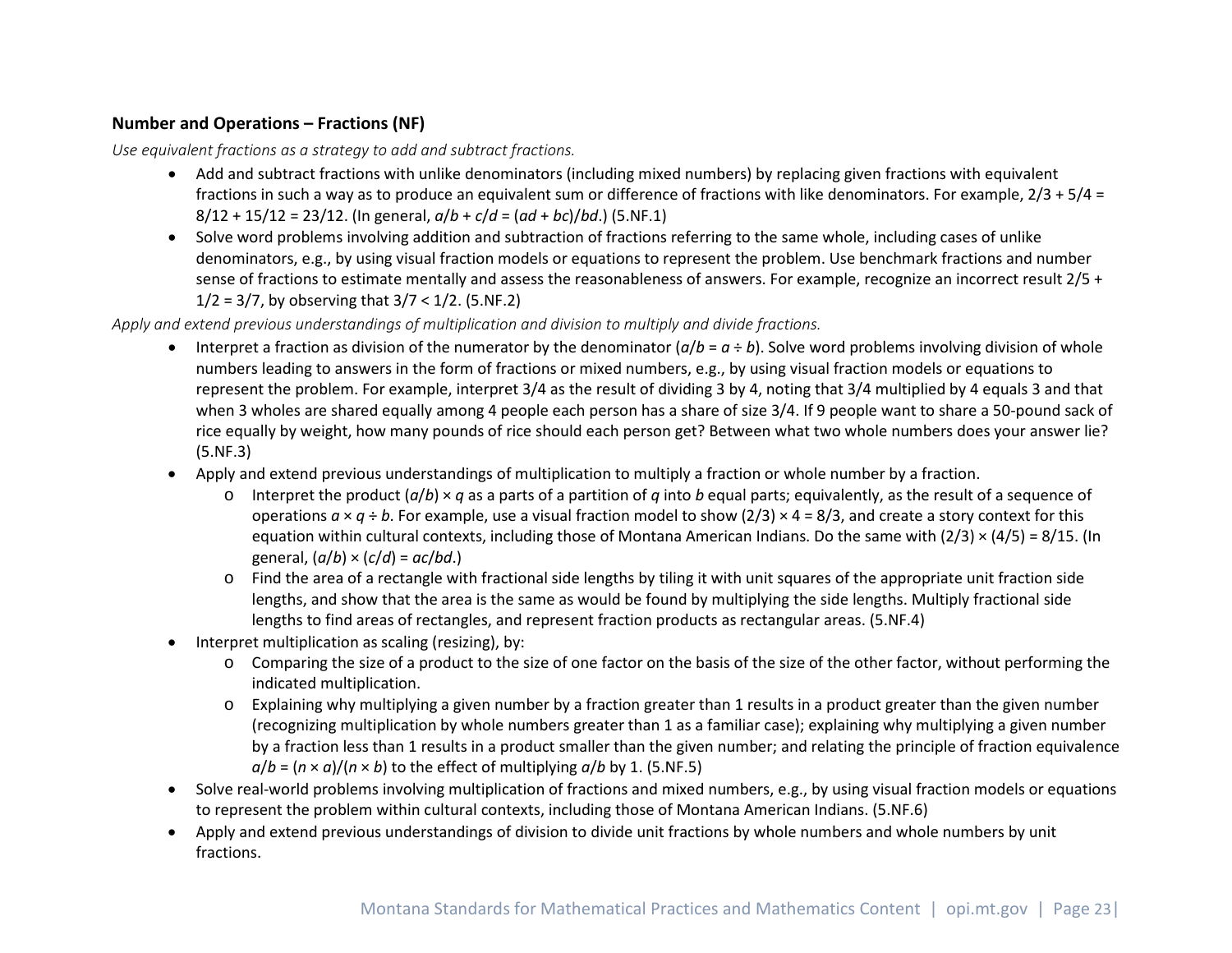- o Interpret division of a unit fraction by a non-zero whole number and compute such quotients. For example, create a story context within cultural contexts, including those of Montana American Indians, for  $(1/3) \div 4$ , and use a visual fraction model to show the quotient. Use the relationship between multiplication and division to explain that  $(1/3) \div 4 = 1/12$  because  $(1/12) \times 4 = 1/3$ .
- o Interpret division of a whole number by a unit fraction and compute such quotients. For example, create a story context within cultural contexts, including those of Montana American Indians, for  $4 \div (1/5)$ , and use a visual fraction model to show the quotient. Use the relationship between multiplication and division to explain that  $4 \div (1/5) = 20$  because  $20 \times (1/5) = 4$ .
- o Solve real-world problems involving division of unit fractions by non-zero whole numbers and division of whole numbers by unit fractions, e.g., by using visual fraction models and equations to represent the problem. For example, how much chocolate will each person get if 3 people share 1/2 lb of chocolate equally? How many 1/3-cup servings are in 2 cups of raisins? (5.NF.7)

#### **Measurement and Data (MD)**

*Convert like measurement units within a given measurement system.*

• Convert among different-sized standard measurement units within a given measurement system (e.g., convert 5 cm to 0.05 m) and use these conversions in solving multi-step, real-world problems within a cultural context, including those of Montana American Indians. (5.MD.1)

*Represent and interpret data.*

• Make a line plot to display a data set of measurements in fractions of a unit  $(1/2, 1/4, 1/8)$ . Use operations on fractions for this grade to solve problems involving information presented in line plots. For example, given different measurements of liquid in identical beakers, find the amount of liquid each beaker would contain if the total amount in all the beakers were redistributed equally. (5.MD.2)

*Geometric measurement: understand concepts of volume and relate volume to multiplication and to addition.*

- Recognize volume as an attribute of solid figures and understand concepts of volume measurement.
	- o A cube with side length 1 unit, called a "unit cube," is said to have "one cubic unit" of volume, and can be used to measure volume.
	- o A solid figure which can be packed without gaps or overlaps using *n* unit cubes is said to have a volume of *n* cubic units. (5.MD.3)
- Measure volumes by counting unit cubes, using cubic cm, cubic in, cubic ft, and improvised units. (5.MD.4)
- Relate volume to the operations of multiplication and addition and solve real-world and mathematical problems involving volume within cultural contexts, including those of Montana American Indians.
	- o Find the volume of a right rectangular prism with whole-number side lengths by packing it with unit cubes and show that the volume is the same as would be found by multiplying the edge lengths, equivalently by multiplying the height by the area of the base. Represent threefold whole-number products as volumes, e.g., to represent the associative property of multiplication.
	- o Apply the formulas *V* = *l* × *w* × *h* and *V* = *b* × *h* for rectangular prisms to find volumes of right rectangular prisms with wholenumber edge lengths in the context of solving real-world and mathematical problems.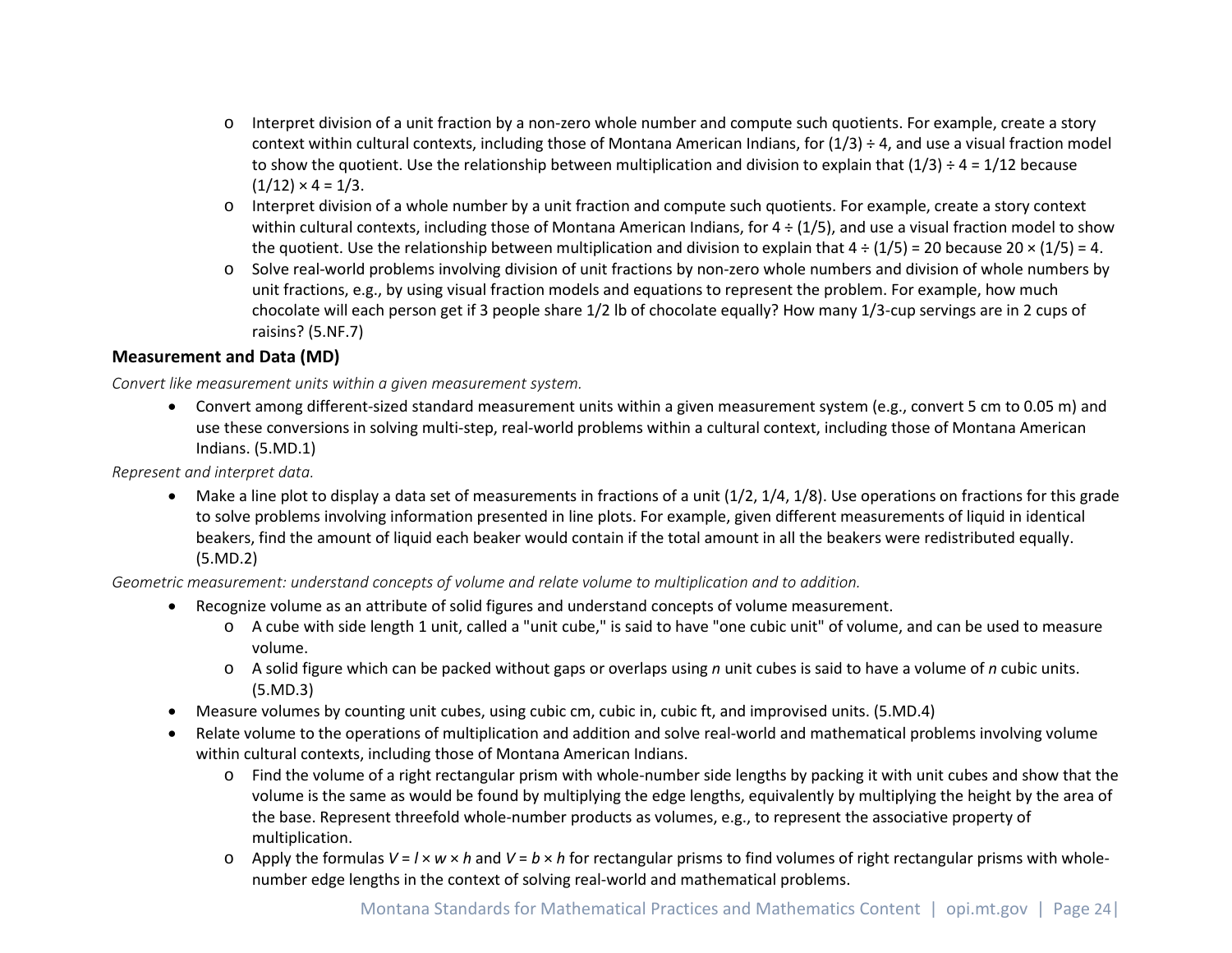o Recognize volume as additive. Find volumes of solid figures composed of two non-overlapping right rectangular prisms by adding the volumes of the non-overlapping parts, applying this technique to solve real-world problems. (5.MD.5)

#### **Geometry (G)**

*Graph points on the coordinate plane to solve real-world and mathematics problems.* 

- Use a pair of perpendicular number lines, called axes, to define a coordinate system, with the intersection of the lines (the origin) arranged to coincide with the 0 on each line and a given point in the plane located by using an ordered pair of numbers, called its coordinates. Understand that the first number indicates how far to travel from the origin in the direction of one axis, and the second number indicates how far to travel in the direction of the second axis, with the convention that the names of the two axes and the coordinates correspond (e.g., *x*-axis and *x*-coordinate, *y*-axis and *y*-coordinate). (5.G.1)
- Represent real-world and mathematical problems by graphing points in the first quadrant of the coordinate plane and interpret coordinate values of points in the context of the situation, including those found in Montana American Indian designs. (5.G.2)

*Classify two-dimensional figures into categories based on their properties.* 

- Understand that attributes belonging to a category of two-dimensional figures also belong to all subcategories of that category. For example, all rectangles have four right angles and squares are rectangles, so all squares have four right angles. (5.G.3)
- Classify two-dimensional figures in a hierarchy based on properties. (5.G.4)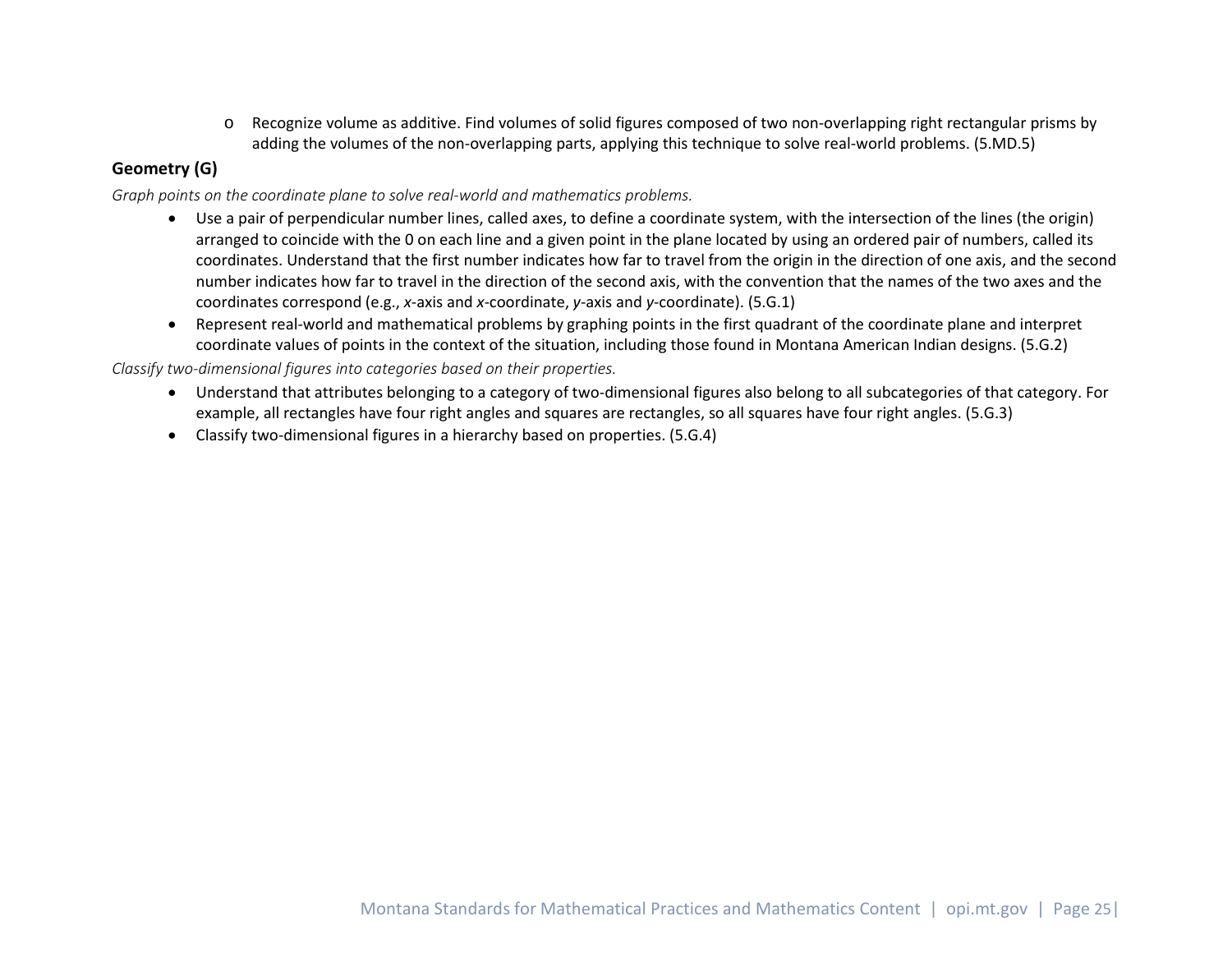# <span id="page-25-0"></span>GRADE 6 STANDARDS

#### **Ratios and Proportional Relationship (RP)**

*Understand ratio concepts and use ratio reasoning to solve problems.* 

- Understand the concept of a ratio and use ratio language to describe a ratio relationship between two quantities. For example, "The ratio of wings to beaks in the bird house at the zoo was 2:1, because for every 2 wings there was 1 beak." "For every vote candidate A received, candidate C received nearly three votes." (6.RP.1)
- Understand the concept of a unit rate *a*/*b* associated with a ratio *a*:*b* with *b* ≠ 0, and use rate language in the context of a ratio relationship. For example, "This recipe has a ratio of 3 cups of flour to 4 cups of sugar, so there is 3/4 cup of flour for each cup of sugar." "We paid \$75 for 15 hamburgers, which is a rate of \$5 per hamburger." (6.RP.2)
- Use ratio and rate reasoning to solve real-world and mathematical problems from a variety of cultural contexts, including those of Montana American Indians, e.g., by reasoning about tables of equivalent ratios, tape diagrams, double number line diagrams, or equations.
	- o Make tables of equivalent ratios relating quantities with whole-number measurements, find missing values in the tables, plot the pairs of values on the coordinate plane. Use tables to compare ratios.
	- o Solve unit rate problems including those involving unit pricing and constant speed. For example, if it took 7 hours to mow 4 lawns, then at that rate, how many lawns could be mowed in 35 hours? At what rate were lawns being mowed? As a contemporary American Indian example, it takes at least 16 hours to bead a Crow floral design on moccasins for two children. How many pairs of moccasins can be completed in 72 hours?
	- o Find a percent of a quantity as a rate per 100 (e.g., 30% of a quantity means 30/100 times the quantity); solve problems involving finding the whole, given a part and the percent.
	- o Use ratio reasoning to convert measurement units; manipulate and transform units appropriately when multiplying or dividing quantities. (6.RP.3)

#### **The Number System (NS)**

*Apply and extend previous understandings of multiplication and division to divide factions by fractions.* 

• Interpret and compute quotients of fractions and solve word problems involving division of fractions by fractions, e.g., by using visual fraction models and equations to represent the problem. For example, create a story context for  $(2/3) \div (3/4)$  and use a visual fraction model to show the quotient; use the relationship between multiplication and division to explain that  $(2/3) \div (3/4) = 8/9$ because 3/4 of 8/9 is 2/3. (In general, (*a*/*b*) ÷ (*c*/*d*) = *ad*/*bc*.) How much chocolate will each person get if 3 people share 1/2 lb of chocolate equally? How many 3/4-cup servings are in 2/3 of a cup of yogurt? How wide is a rectangular strip of land with length 3/4 mi and area 1/2 square mi? (6.NS.1)

*Compute fluently with multi-digit numbers and find common factors and multiples.* 

- Fluently divide multi-digit numbers using the standard algorithm. (6.NS.2)
- Fluently add, subtract, multiply, and divide multi-digit decimals using the standard algorithm for each operation. (6.NS.3)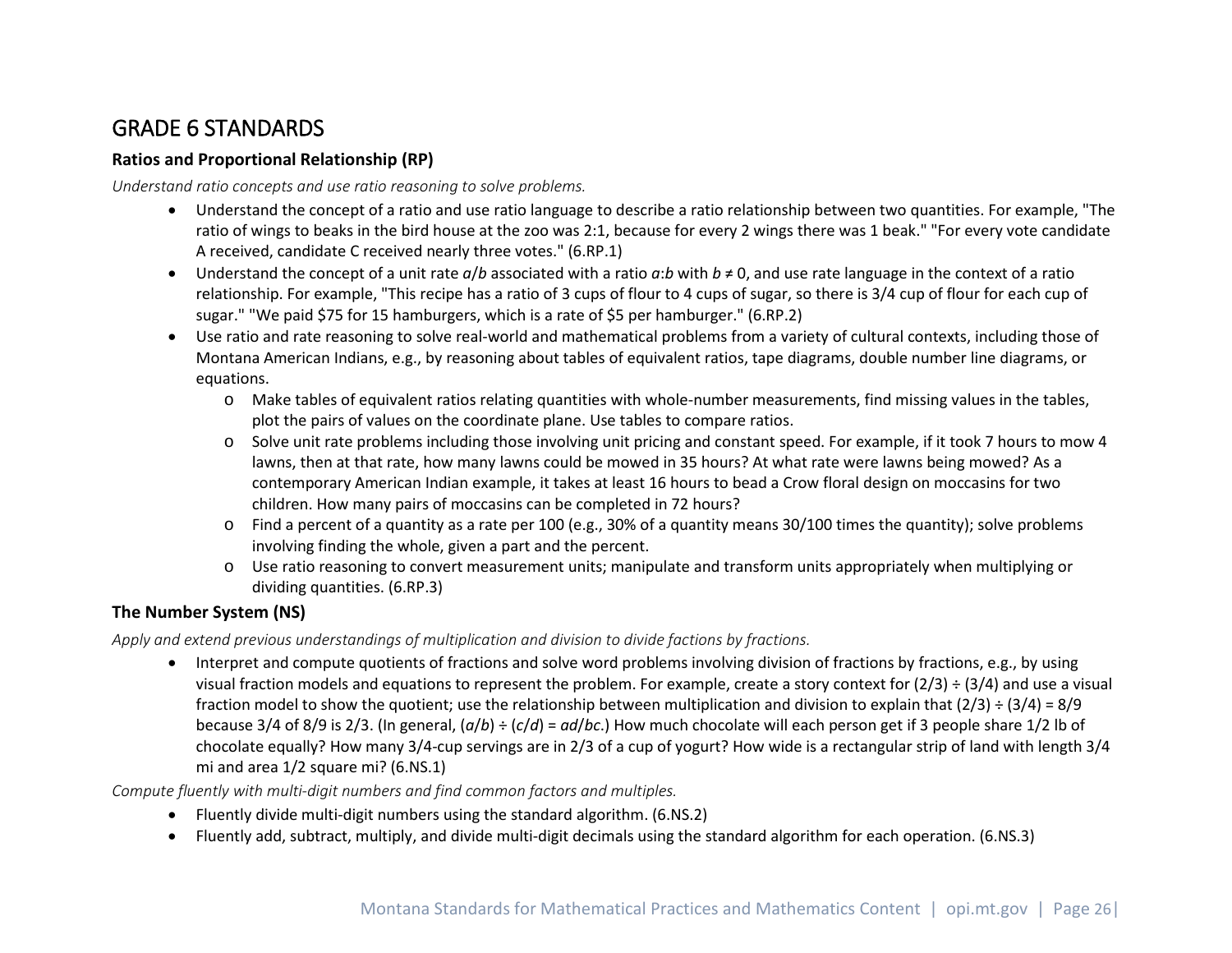• Find the greatest common factor of two whole numbers less than or equal to 100 and the least common multiple of two whole numbers less than or equal to 12. Use the distributive property to express a sum of two whole numbers 1-100 with a common factor as a multiple of a sum of two whole numbers with no common factor. For example, express 36 + 8 as 4 (9 + 2). (6.NS.4)

*Apply and extend previous understandings of numbers to the system of rational numbers.*

- Understand that positive and negative numbers are used together to describe quantities having opposite directions or values (e.g., temperature above/below zero, elevation above/below sea level, credits/debits, positive/negative electric charge); use positive and negative numbers to represent quantities in real-world contexts, explaining the meaning of 0 in each situation. (6.NS.5)
- Understand a rational number as a point on the number line. Extend number line diagrams and coordinate axes familiar from previous grades to represent points on the line and in the plane with negative number coordinates.
	- $\circ$  Recognize opposite signs of numbers as indicating locations on opposite sides of 0 on the number line; recognize that the opposite of the opposite of a number is the number itself, e.g.,  $-(-3) = 3$ ; that 0 is its own opposite.
	- o Understand signs of numbers in ordered pairs as indicating locations in quadrants of the coordinate plane and recognize that when two ordered pairs differ only by signs, the locations of the points are related by reflections across one or both axes.
	- o Find and position integers and other rational numbers on a horizontal or vertical number line diagram; find and position pairs of integers and other rational numbers on a coordinate plane. (6.NS.6)
- Understand ordering and absolute value of rational numbers.
	- o Interpret statements of inequality as statements about the relative position of two numbers on a number line diagram. For example, interpret -3 > -7 as a statement that -3 is located to the right of -7 on a number line oriented from left to right.
	- $\circ$  Write, interpret, and explain statements of order for rational numbers in real-world contexts. For example, write -3 $\degree$ C > -7 $\degree$ C to express the fact that -3 $^{\circ}$ C is warmer than -7 $^{\circ}$ C.
	- o Understand the absolute value of a rational number as its distance from 0 on the number line; interpret absolute value as magnitude for a positive or negative quantity in a real-world situation. For example, for an account balance of -30 dollars, write  $|-30| = 30$  to describe the size of the debt in dollars.
	- o Distinguish comparisons of absolute value from statements about order. For example, recognize that an account balance less than -30 dollars represents a debt greater than 30 dollars. (6.NS.7)
- Solve real-world and mathematical problems from a variety of cultural contexts, including those of Montana American Indians, by graphing points in all four quadrants of the coordinate plane. Include use of coordinates and absolute value to find distances between points with the same first coordinate or the same second coordinate. (6.NS.8)

#### **Expressions and Equations (EE)**

*Apply and extend previous understandings of arithmetic to algebraic expressions.*

- Write and evaluate numerical expressions involving whole-number exponents. (6.EE.1)
- Write, read, and evaluate expressions in which letters stand for numbers.
	- o Write expressions that record operations with numbers and with letters standing for numbers. For example, express the calculation "subtract *y* from 5" as 5 – *y*.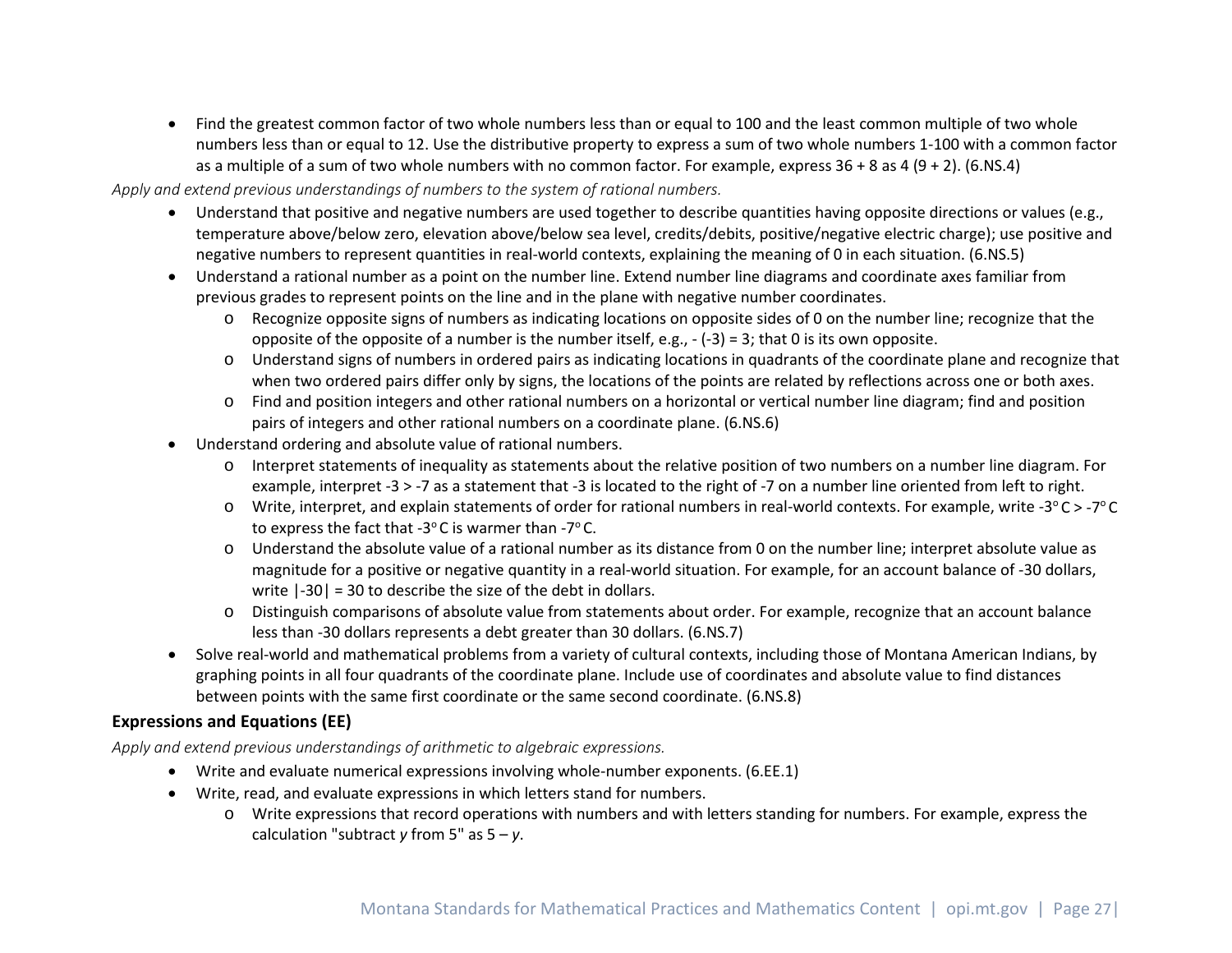- o Identify parts of an expression using mathematical terms (sum, term, product, factor, quotient, coefficient); view one or more parts of an expression as a single entity. For example, describe the expression  $2(8 + 7)$  as a product of two factors; view  $(8 + 7)$  as both a single entity and a sum of two terms.
- o Evaluate expressions at specific values of their variables. Include expressions that arise from formulas used in real-world problems. Perform arithmetic operations, including those involving whole-number exponents in the conventional order when there are no parentheses to specify a particular order (Order of Operations). For example, use the formulas *V* = *s*<sup>3</sup> and  $A = 6 s<sup>2</sup>$  to find the volume and surface area of a cube with sides of length  $s = ½$ . (6.EE.2)
- Apply the properties of operations to generate equivalent expressions. For example, apply the distributive property to the expression 3 (2 + *x*) to produce the equivalent expression 6 + 3*x*; apply the distributive property to the expression 24*x* + 18*y* to produce the equivalent expression 6 (4*x* + 3*y*); apply properties of operations to *y* + *y* + *y* to produce the equivalent expression 3*y*. (6.EE.3)
- Identify when two expressions are equivalent (i.e., when the two expressions name the same number regardless of which value is substituted into them). For example, the expressions *y* + *y* + *y* and 3*y* are equivalent because they name the same number regardless of which number *y* stands for. (6.EE.4)

*Reason about and solve one-variable equations and inequalities.*

- Understand solving an equation or inequality as a process of answering a question: which values from a specified set, if any, make the equation or inequality true? Use substitution to determine whether a given number in a specified set makes an equation or inequality true. (6.EE.5)
- Use variables to represent numbers and write expressions when solving a real-world or mathematical problem; understand that a variable can represent an unknown number, or, depending on the purpose at hand, any number in a specified set. (6.EE.6)
- Solve real-world and mathematical problems by writing and solving equations of the form  $x + p = q$  and  $px = q$  for cases in which  $p$ ,  $q$ , and *x* are all nonnegative rational numbers. (6.EE.7)
- Write an inequality of the form *x* > *c* or *x* < *c* to represent a constraint or condition in a real-world or mathematical problem. Recognize that inequalities of the form *x* > *c* or *x* < *c* have infinitely many solutions; represent solutions of such inequalities on number line diagrams. (6.EE.8)

*Represent and analyze quantitative relationships between dependent and independent variables.*

• Use variables to represent two quantities in a real-world problem from a variety of cultural contexts, including those of Montana American Indians, that change in relationship to one another; write an equation to express one quantity, thought of as the dependent variable, in terms of the other quantity, thought of as the independent variable. Analyze the relationship between the dependent and independent variables using graphs and tables, and relate these to the equation. For example, in a problem involving motion at constant speed, list and graph ordered pairs of distances and times, and write the equation d = 65t to represent the relationship between distance and time (6.EE.9)

# **Geometry (G)**

*Solve real-world and mathematical problems involving area, surface area, and volume.*

• Find the area of right triangles, other triangles, special quadrilaterals, and polygons by composing into rectangles or decomposing into triangles and other shapes; apply these techniques in the context of solving real-world and mathematical problems within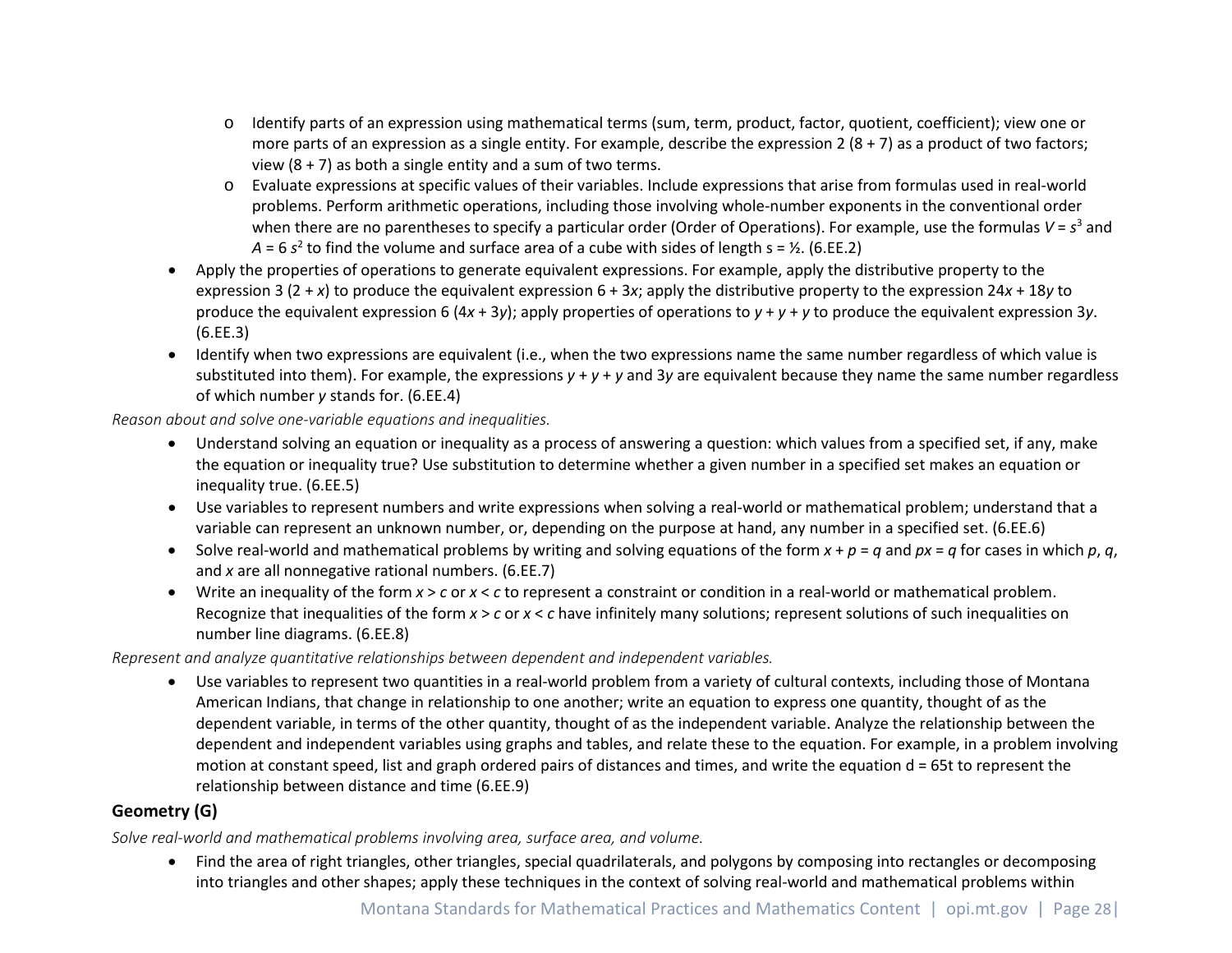cultural contexts, including those of Montana American Indians. For example, use Montana American Indian designs to decompose shapes and find the area. (6.G.1)

- Find the volume of a right rectangular prism with fractional edge lengths by packing it with unit cubes of the appropriate unit fraction edge lengths and show that the volume is the same as would be found by multiplying the edge lengths of the prism. Apply the formulas *V* = *lwh* and *V* = *bh* to find volumes of right rectangular prisms with fractional edge lengths in the context of solving real-world and mathematical problems. (6.G.2)
- Draw polygons in the coordinate plane given coordinates for the vertices; use coordinates to find the length of a side joining points with the same first coordinate or the same second coordinate. Apply these techniques in the context of solving real-world and mathematical problems. (6.G.3)
- Represent three-dimensional figures using nets made up of rectangles and triangles and use the nets to find the surface area of these figures. Apply these techniques in the context of solving real-world and mathematical problems within cultural contexts, including those of Montana American Indians. (6.G.4)

#### **Statistics and Probability (SP)**

*Develop understanding of statistical variability.* 

- Recognize a statistical question as one that anticipates variability in the data related to the question and accounts for it in the answers. For example, "How old am I?" is not a statistical question, but "How old are the students in my school?" is a statistical question because one anticipates variability in students' ages. (6.SP.1)
- Understand that a set of data collected (including Montana American Indian demographic data) to answer a statistical question has a distribution which can be described by its center, spread, and overall shape. (6.SP.2)
- Recognize that a measure of center for a numerical data set summarizes all of its values with a single number, while a measure of variation describes how its values vary with a single number. (6.SP.3)

#### *Summarize and describe distributions.*

- Display numerical data in plots on a number line, including dot plots, histograms, and box plots. (6.SP.4)
- Summarize numerical data sets in relation to their context, such as by:
	- o Reporting the number of observations.
	- o Describing the nature of the attribute under investigation, including how it was measured and its units of measurement
	- o giving quantitative measures of center (median and/or mean) and variability (interquartile range and/or mean absolute deviation), as well as describing any overall pattern and any striking deviations from the overall pattern with reference to the context in which the data were gathered.
	- o Relating the choice of measures of center and variability to the shape of the data distribution and the context in which the data were gathered. (6.SP.5)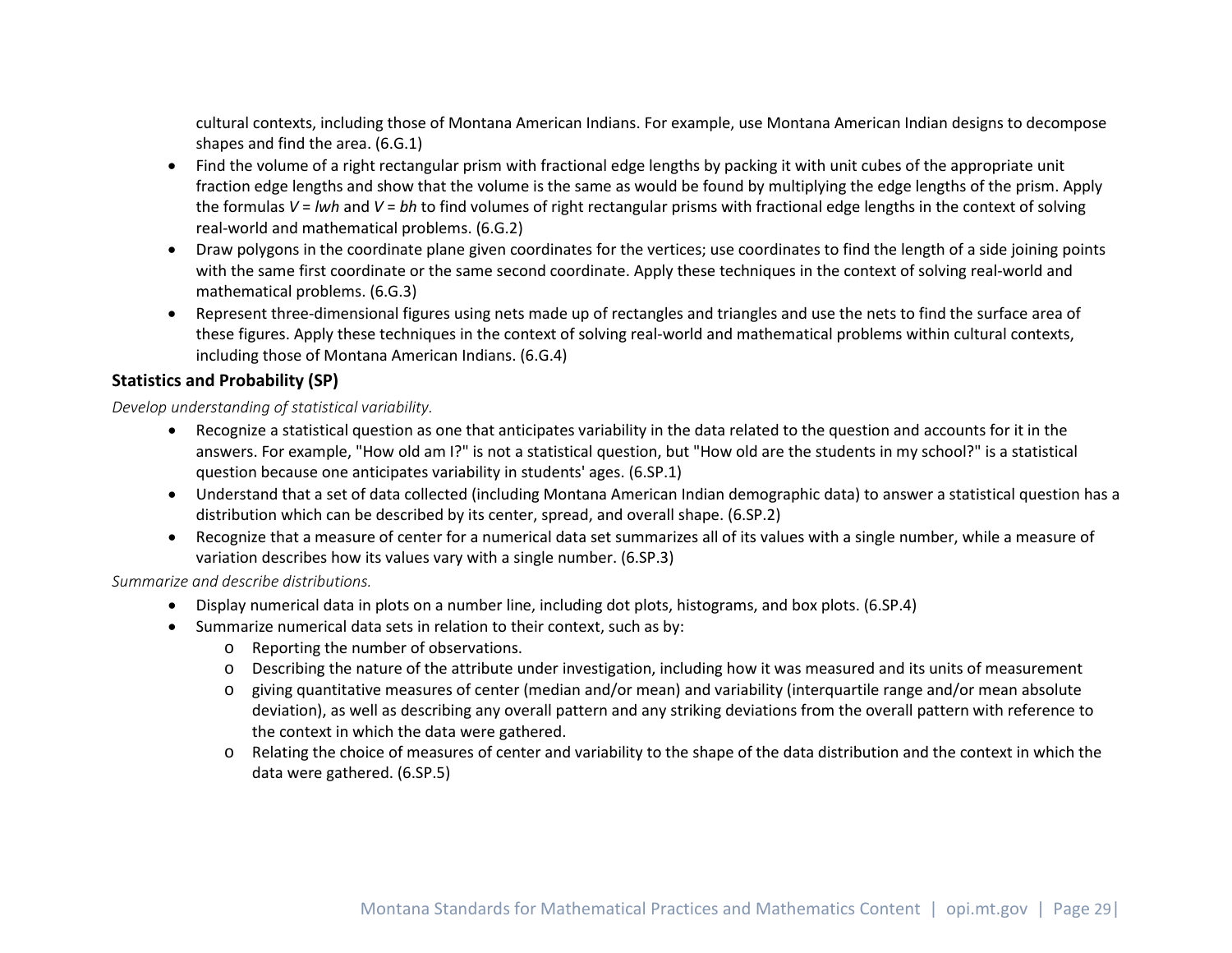# <span id="page-29-0"></span>GRADE 7 STANDARDS

#### **Ratios and Proportional Relationship (RP)**

*Analyze proportional relationships and use them to solve real-world and mathematical problems.* 

- Compute unit rates associated with ratios of fractions, including ratios of lengths, areas and other quantities measured in like or different units. For example, if a person walks 1/2 mile in each 1/4 hour, compute the unit rate as the complex fraction  $\frac{1}{2}$  /  $\frac{1}{4}$  miles per hour, equivalently 2 miles per hour. (7.RP.1)
- Recognize and represent proportional relationships between quantities, including those represented in Montana American Indian cultural contexts.
	- $\circ$  Decide whether two quantities are in a proportional relationship, e.g., by testing for equivalent ratios in a table or graphing on a coordinate plane and observing whether the graph is a straight line through the origin.
	- o Identify the constant of proportionality (unit rate) in tables, graphs, equations, diagrams, and verbal descriptions of proportional relationships.
	- o Represent proportional relationships by equations. For example, if total cost *t* is proportional to the number *n* of items purchased at a constant price *p*, the relationship between the total cost and the number of items can be expressed as *t* = *pn*. As a contemporary American Indian example, analyze cost of beading materials; cost of cooking ingredients for family gatherings, community celebrations, etc.
	- o Explain what a point (*x*, *y*) on the graph of a proportional relationship means in terms of the situation, with special attention to the points (0, 0) and (1, *r*) where *r* is the unit rate. (7.RP.2)
- Use proportional relationships to solve multi-step ratio and percent problems within cultural contexts, including those of Montana American Indians (e.g., percent of increase and decrease of tribal land). Examples: simple interest, tax, markups and markdowns, gratuities and commissions, fees, percent increase and decrease, percent error. (7.RP.3)

#### **The Number System (NS)**

*Apply and extend previous understandings of operations with fractions to add, subtract, multiply and divide rational numbers.* 

- Apply and extend previous understandings of addition and subtraction to add and subtract rational numbers; represent addition and subtraction on a horizontal or vertical number line diagram.
	- o Describe situations in which opposite quantities combine to make 0. For example, a hydrogen atom has 0 charge because its two constituents are oppositely charged.
	- o Understand *p* + *q* as the number located a distance |*q*| from *p*, in the positive or negative direction depending on whether *q* is positive or negative. Show that a number and its opposite have a sum of 0 (are additive inverses). Interpret sums of rational numbers by describing real-world contexts.
	- o Understand subtraction of rational numbers as adding the additive inverse,  $p q = p + (-q)$ . Show that the distance between two rational numbers on the number line is the absolute value of their difference, and apply this principle in real-world contexts.
	- o Apply properties of operations as strategies to add and subtract rational numbers. (7.NS.1)
- Apply and extend previous understandings of multiplication and division and of fractions to multiply and divide rational numbers.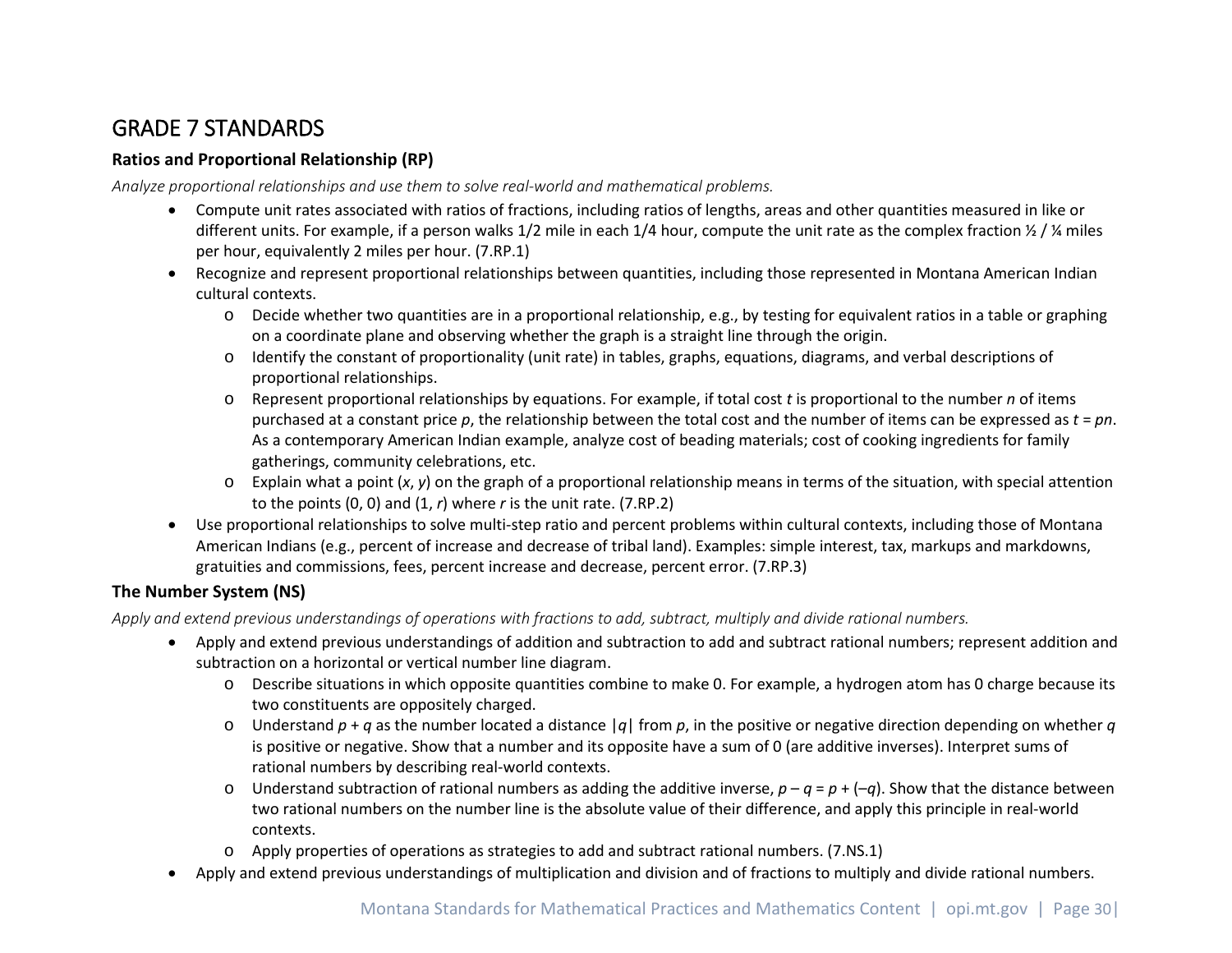- o Understand that multiplication is extended from fractions to rational numbers by requiring that operations continue to satisfy the properties of operations, particularly the distributive property, leading to products such as  $(-1)(-1) = 1$  and the rules for multiplying signed numbers. Interpret products of rational numbers by describing real-world contexts.
- o Understand that integers can be divided, provided that the divisor is not zero, and every quotient of integers (with non-zero divisor) is a rational number. If *p* and *q* are integers, then –(*p*/*q*) = (–*p*)/*q* = *p*/(–*q*). Interpret quotients of rational numbers by describing real-world contexts.
- o Apply properties of operations as strategies to multiply and divide rational numbers.
- o Convert a rational number to a decimal using long division; know that the decimal form of a rational number terminates in 0s or eventually repeats. (7.NS.2)
- Solve real-world and mathematical problems from a variety of cultural contexts, including those of Montana American Indians, involving the four operations with rational numbers. (7.NS.3)

#### **Expressions and Equations (EE)**

*Use properties of operations to generate equivalent expressions.*

- apply properties of operations as strategies to add, subtract, factor, and expand linear expressions with rational coefficients (7.EE.1)
- understand that rewriting an expression in different forms in a problem context can shed light on the problem and how the quantities in it are related. For example, *a* + 0.05*a* = 1.05*a* means that "increase by 5%" is the same as "multiply by 1.05." (7.EE.2)

*Solve real-life and mathematical problems using numerical and algebraic expressions and equations.*

- Solve multi-step real-life and mathematical problems posed with positive and negative rational numbers in any form (whole numbers, fractions, and decimals), using tools strategically. Apply properties of operations to calculate with numbers in any form; convert between forms as appropriate; and assess the reasonableness of answers using mental computation and estimation strategies. Examples: If a woman making \$25 an hour gets a 10% raise, she will make an additional 1/10 of her salary an hour, or \$2.50, for a new salary of \$27.50. If you want to place a towel bar 9 3/4 inches long in the center of a door that is 27 1/2 inches wide, you will need to place the bar about 9 inches from each edge; this estimate can be used as a check on the exact computation. (7.EE.3)
- Use variables to represent quantities in a real-world or mathematical problems, including those represented in Montana American Indian cultural contexts, and construct simple equations and inequalities to solve problems by reasoning about the quantities.
	- $\circ$  Solve word problems leading to equations of the form  $px + q = r$  and  $p(x + q) = r$ , where p, q, and r are specific rational numbers. Solve equations of these forms fluently. Compare an algebraic solution to an arithmetic solution, identifying the sequence of the operations used in each approach. For example, the perimeter of a rectangle is 54 cm. Its length is 6 cm. What is its width?
	- o Solve word problems leading to inequalities of the form *px* + *q* > *r* or *px* + *q* < *r*, where *p*, *q*, and *r* are specific rational numbers. Graph the solution set of the inequality and interpret it in the context of the problem. For example, as a salesperson, you are paid \$50 per week plus \$3 per sale. This week you want your pay to be at least \$100. Write an inequality for the number of sales you need to make, and describe the solutions.(7.EE.4)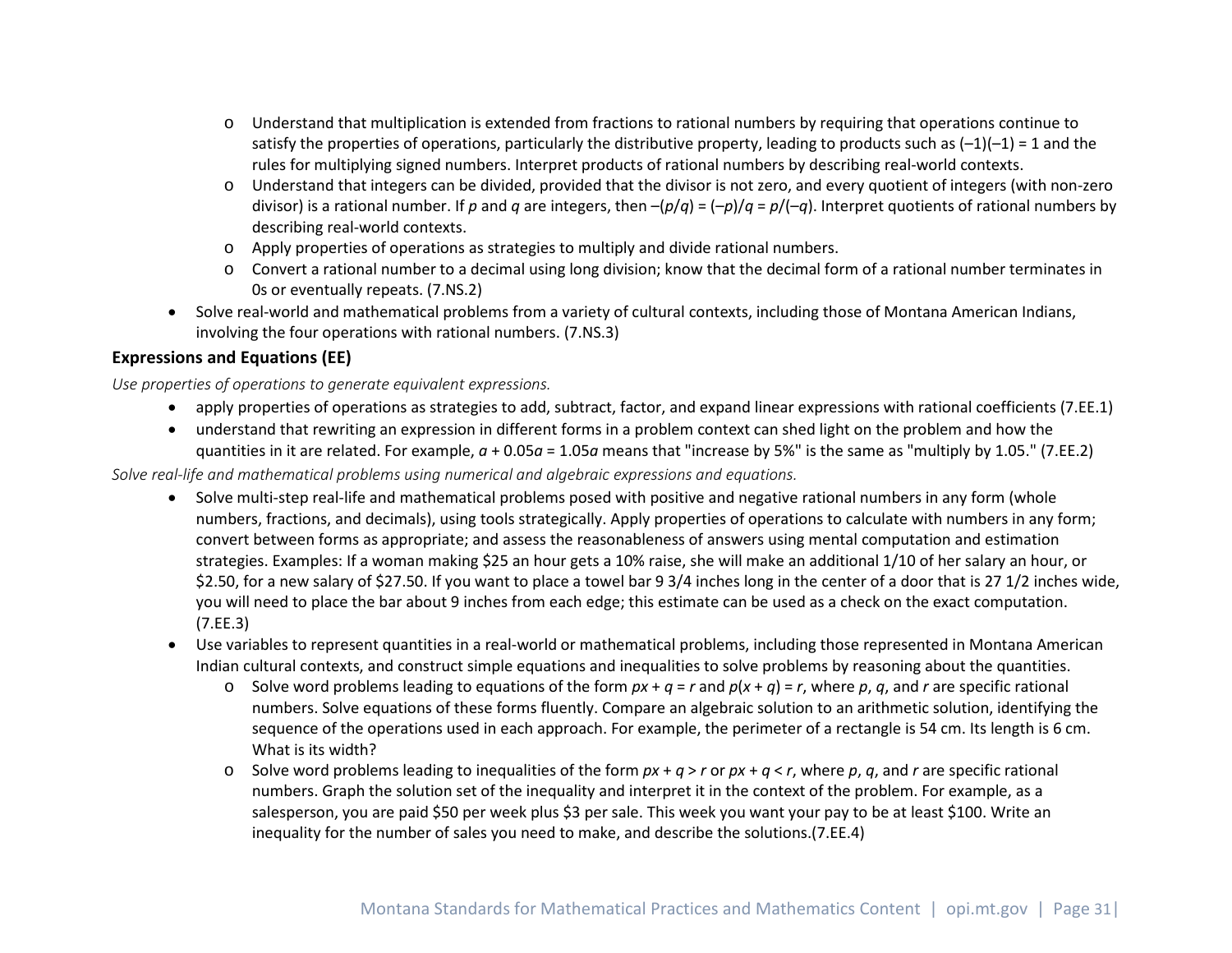## **Geometry (G)**

*Draw, construct, and describe geometrical figures and describe the relationships between them.*

- Solve problems involving scale drawings of geometric figures, including computing actual lengths and areas from a scale drawing and reproducing a scale drawing at a different scale. (7.G.1)
- Draw (freehand, with ruler and protractor, and with technology) geometric shapes with given conditions. Focus on constructing triangles from three measures of angles or sides, noticing when the conditions determine a unique triangle, more than one triangle, or no triangle. (7.G.2)
- Describe the two-dimensional figures that result from slicing three-dimensional figures, as in plane sections of right rectangular prisms and right rectangular pyramids. (7.G.3)

*Solve real-life and mathematical problems involving angle measure, area, surface area, and volume.*

- Know the formulas for the area and circumference of a circle and use them to solve problems from a variety of cultural contexts, including those of Montana American Indians; give an informal derivation of the relationship between the circumference and area of a circle. (7.G.4)
- Use facts about supplementary, complementary, vertical, and adjacent angles in a multi-step problem to write and solve simple equations for an unknown angle in a figure. (7.G.5)
- Solve real-world and mathematical problems from a variety of cultural contexts, including those of Montana American Indians, involving area, volume, and surface area of two- and three-dimensional objects composed of triangles, quadrilaterals, polygons, cubes, and right prisms. (7.G.6)

## **Statistics and Probability (SP)**

*Use random sampling to draw inferences about a population.*

- Understand that statistics can be used to gain information about a population by examining a sample of the population; generalizations about a population from a sample are valid only if the sample is representative of that population. Understand that random sampling tends to produce representative samples and support valid inferences. (7.SP.1)
- Use data, including Montana American Indian demographics data, from a random sample to draw inferences about a population with an unknown characteristic of interest. Generate multiple samples (or simulated samples) of the same size to gauge the variation in estimates or predictions. Examples: Estimate the mean word length in a book by randomly sampling words from the book. Predict the winner of a school election based on randomly sampled survey data. Predict how many text messages your classmates receive in a day. Gauge how far off the estimate or prediction might be. (7.SP.2)

*Draw informal comparative inferences about two populations.*

• Informally assess the degree of visual overlap of two numerical data distributions with similar variabilities, measuring the difference between the centers by expressing it as a multiple of a measure of variability. For example, the mean height of players on the basketball team is 10 cm greater than the mean height of players on the soccer team, about twice the variability (mean absolute deviation) on either team; on a dot plot, the separation between the two distributions of heights is noticeable. (7.SP.3)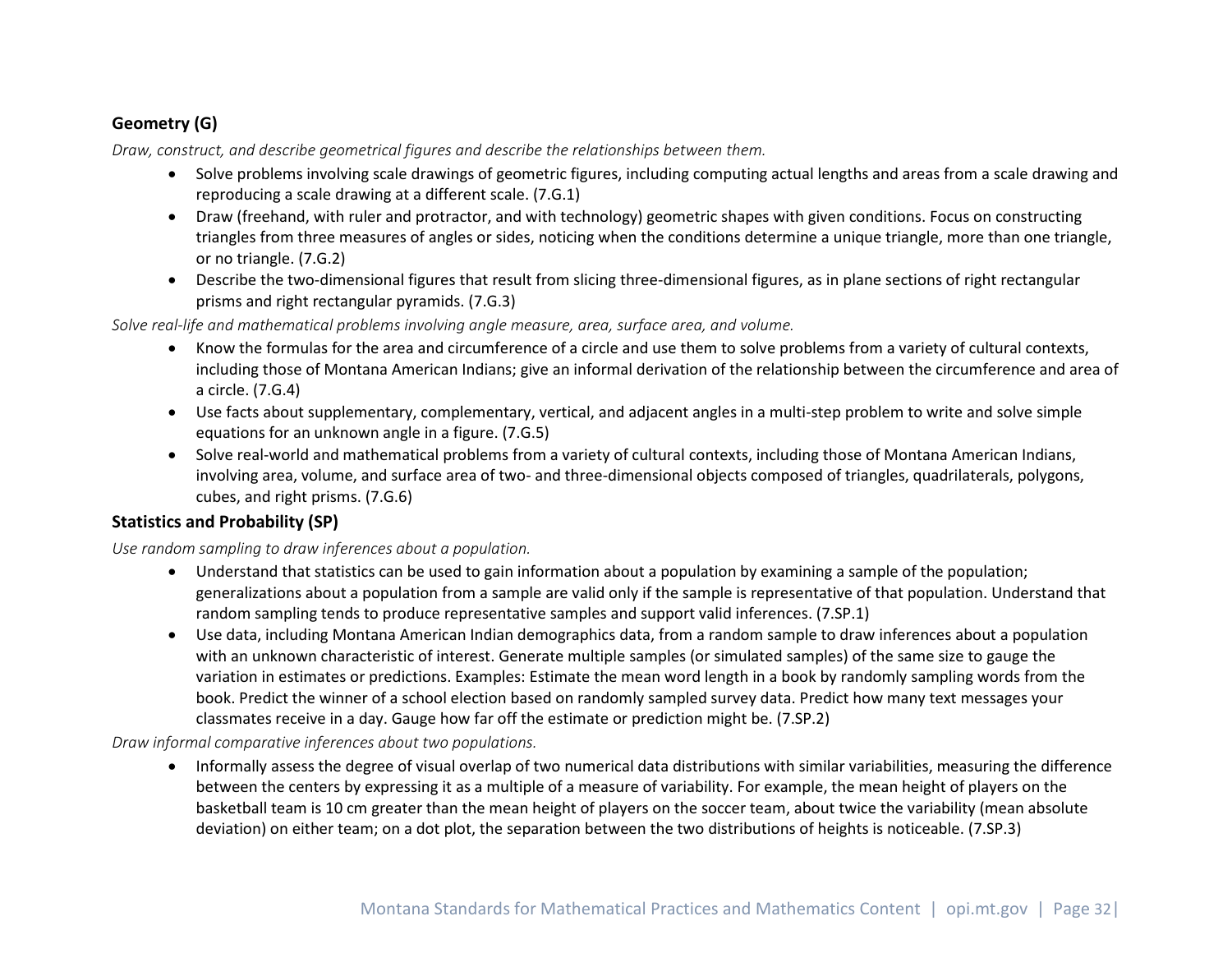• Use measures of center and measures of variability for numerical data from random samples to draw informal comparative inferences about two populations. For example, decide whether the words in a chapter of a seventh-grade science book are generally longer than the words in a chapter of a fourth-grade science book. (7.SP.4)

*Investigate chance processes and develop, use, and evaluate probability models.* 

- Understand that the probability of a chance event is a number between 0 and 1 that expresses the likelihood of the event occurring. Larger numbers indicate greater likelihood. A probability near 0 indicates an unlikely event, a probability around 1/2 indicates an event that is neither unlikely nor likely, and a probability near 1 indicates a likely event. (7.SP.5)
- Approximate the probability of a chance event by collecting data on the chance process that produces it and observing its long-run relative frequency, and predict the approximate relative frequency given the probability. Examples: when rolling a number cube 600 times, predict that a 3 or 6 would be rolled roughly 200 times, but probably not exactly 200 times. When playing Montana American Indian hand/stick games, you can predict the approximate number of accurate guesses. (7.SP.6)
- Develop a probability model and use it to find probabilities of events. Compare probabilities from a model to observed frequencies; if the agreement is not good, explain possible sources of the discrepancy.
	- o Develop a uniform probability model by assigning equal probability to all outcomes, and use the model to determine probabilities of events. For example, if a student is selected at random from a class, find the probability that Jane will be selected and the probability that a girl will be selected.
	- o Develop a probability model (which may not be uniform) by observing frequencies in data generated from a chance process. For example, find the approximate probability that a spinning penny will land heads up or that a tossed paper cup will land open-end down. Do the outcomes for the spinning penny appear to be equally likely based on the observed frequencies? (7.SP.7)
- Find probabilities of compound events using organized lists, tables, tree diagrams, and simulation.
	- o Understand that, just as with simple events, the probability of a compound event is the fraction of outcomes in the sample space for which the compound event occurs.
	- o Represent sample spaces for compound events using methods such as organized lists, tables and tree diagrams. For an event described in everyday language (e.g., "rolling double sixes"), identify the outcomes in the sample space which compose the event.
	- o Design and use a simulation to generate frequencies for compound events. For example, use random digits as a simulation tool to approximate the answer to the question: If 40% of donors have type A blood, what is the probability that it will take at least 4 donors to find one with type A blood? (7.SP.8)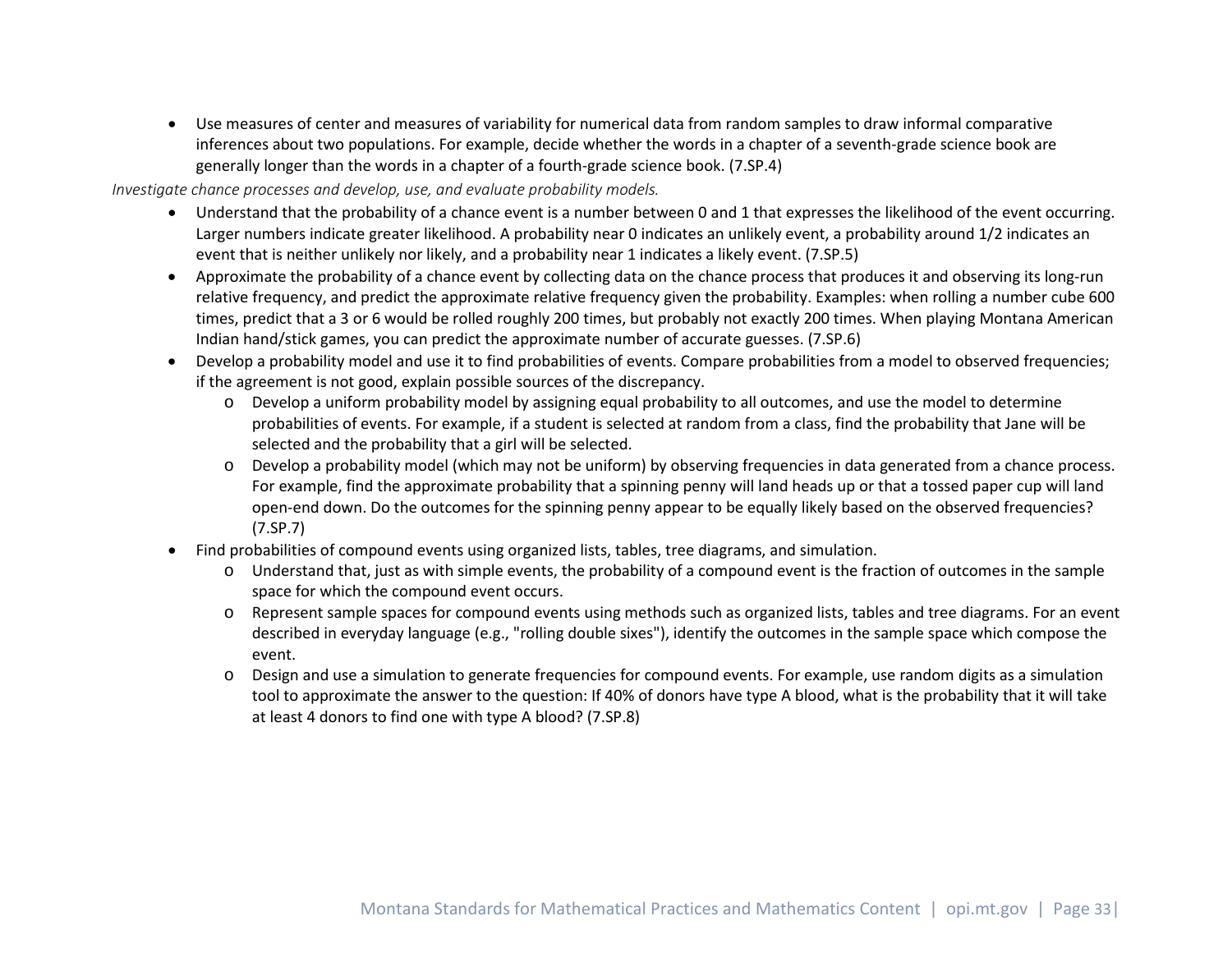# <span id="page-33-0"></span>GRADE 8 STANDARDS

#### **The Number System (NS)**

*Know that there are numbers that are not rational, and approximate them by rational numbers.* 

- Understand informally that every number has a decimal expansion; for rational numbers show that the decimal expansion repeats eventually, and convert a decimal expansion which repeats eventually into a rational number. (8.NS.1)
- Use rational approximations of irrational numbers to compare the size of irrational numbers, locate them approximately on a number line diagram, and estimate the value of expressions (e.g.,  $\pi^2$ ). For example, by truncating the decimal expansion of √2, show that √2 is between 1 and 2, then between 1.4 and 1.5, and explain how to continue on to get better approximations. (8.NS.2)

#### **Expressions and Equations (EE)**

*Work with radicals and integer exponents.* 

- Know and apply the properties of integer exponents to generate equivalent numerical expressions. For example,  $3^2 \times 3^{-5} = 3^{-3} = 1$  $1/3^3 = 1/27.$  (8.EE.1)
- Use square root and cube root symbols to represent solutions to equations of the form  $x^2 = p$  and  $x^3 = p$ , where p is a positive rational number. Evaluate square roots of small perfect squares and cube roots of small perfect cubes. Know that √2 is irrational. (8.EE.2)
- Use numbers expressed in the form of a single digit times a whole-number power of 10 to estimate very large or very small quantities, and to express how many times as much one is than the other. For example, estimate the population of the United States as 3 times 10<sup>8</sup> and the population of the world as 7 times 10<sup>9</sup>, and determine that the world population is more than 20 times larger. (8.EE.3)
- Perform operations with numbers expressed in scientific notation, including problems where both decimal and scientific notation are used. Use scientific notation and choose units of appropriate size for measurements of very large or very small quantities (e.g., use millimeters per year for seafloor spreading). Interpret scientific notation that has been generated by technology. (8.EE.4)

*Understand the connections between proportional relationships, lines, and linear equations.*

- Graph proportional relationships, interpreting the unit rate as the slope of the graph. Compare two different proportional relationships represented in different ways. For example, compare a distance-time graph to a distance-time equation to determine which of two moving objects has greater speed. (8.EE.5)
- Use similar triangles to explain why the slope *m* is the same between any two distinct points on a non-vertical line in the coordinate plane; derive the equation  $y = mx$  for a line through the origin and the equation  $y = mx + b$  for a line intercepting the vertical axis at *b*. (8.EE.6)

*Analyze and solve linear equations and pairs of simultaneous linear equations.* 

- Solve linear equations in one variable.
	- o Give examples of linear equations in one variable with one solution, infinitely many solutions, or no solutions. Show which of these possibilities is the case by successively transforming the given equation into simpler forms, until an equivalent equation of the form  $x = a$ ,  $a = a$ , or  $a = b$  results (where  $a$  and  $b$  are different numbers).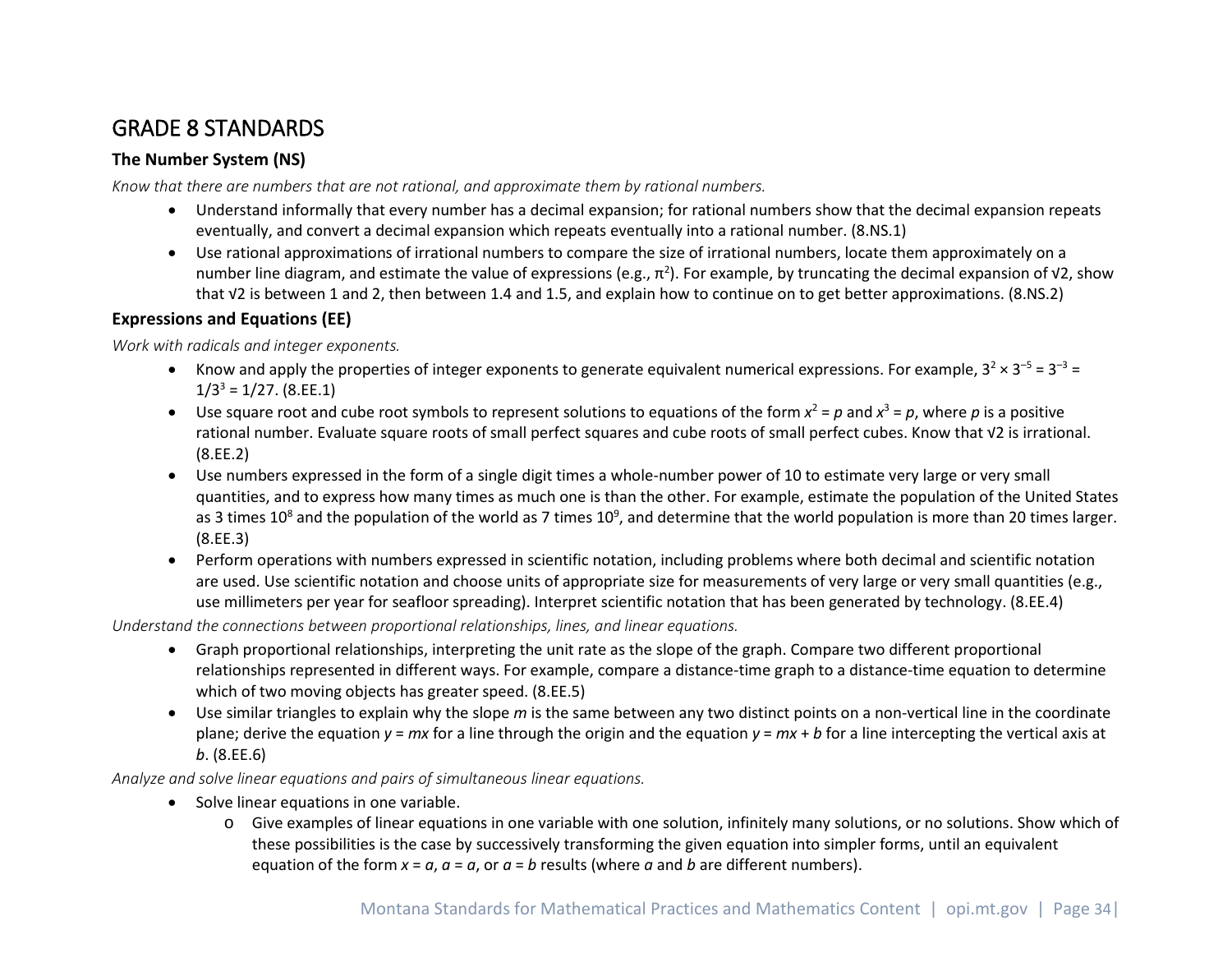- o Solve linear equations with rational number coefficients, including equations whose solutions require expanding expressions using the distributive property and collecting like terms. (8.EE.7)
- Analyze and solve pairs of simultaneous linear equations.
	- o Understand that solutions to a system of two linear equations in two variables correspond to points of intersection of their graphs, because points of intersection satisfy both equations simultaneously.
	- o Solve systems of two linear equations in two variables algebraically, and estimate solutions by graphing the equations. Solve simple cases by inspection. For example, 3*x* + 2*y* = 5 and 3*x* + 2*y* = 6 have no solution because 3*x* + 2*y* cannot simultaneously be 5 and 6.
	- o Solve real-world and mathematical problems from a variety of cultural contexts, including those of Montana American Indians, leading to two linear equations in two variables. For example, given coordinates for two pairs of points, determine whether the line through the first pair of points intersects the line through the second pair. (8.EE.8)

#### **Functions (F)**

*Define, evaluate, and compare functions.*

- Understand that a function is a rule that assigns to each input exactly one output. The graph of a function is the set of ordered pairs consisting of an input and the corresponding output. (8.F.1)
- Compare properties of two functions each represented in a different way (algebraically, graphically, numerically in tables, or by verbal descriptions). For example, given a linear function represented by a table of values and a linear function represented by an algebraic expression, determine which function has the greater rate of change. (8.F.2)
- Interpret the equation  $y = mx + b$  as defining a linear function, whose graph is a straight line; give examples of functions that are not linear. For example, the function *A* = *s*<sup>2</sup> giving the area of a square as a function of its side length is not linear because its graph contains the points (1,1), (2,4), and (3,9), which are not on a straight line. (8.F.3)

*Use functions to model relationships between quantities.*

- Construct a function to model a linear relationship between two quantities. Determine the rate of change and initial value of the function from a description of a relationship or from two (*x*, *y*) values, including reading these from a table or from a graph. Interpret the rate of change and initial value of a linear function in terms of the situation it models and in terms of its graph or a table of values. (8.F.4)
- Describe qualitatively the functional relationship between two quantities by analyzing a graph (e.g., where the function is increasing or decreasing, linear or nonlinear). Sketch a graph that exhibits the qualitative features of a function that has been described verbally. (8.F.5)

# **Geometry (G)**

*Understand congruence and similarity using physical models, transparencies, or geometry software.*

- Verify experimentally the properties of rotations, reflections, and translations from a variety of cultural contexts, including those of Montana American Indians:
	- o Lines are taken to lines, and line segments to line segments of the same length.
	- o Angles are taken to angles of the same measure.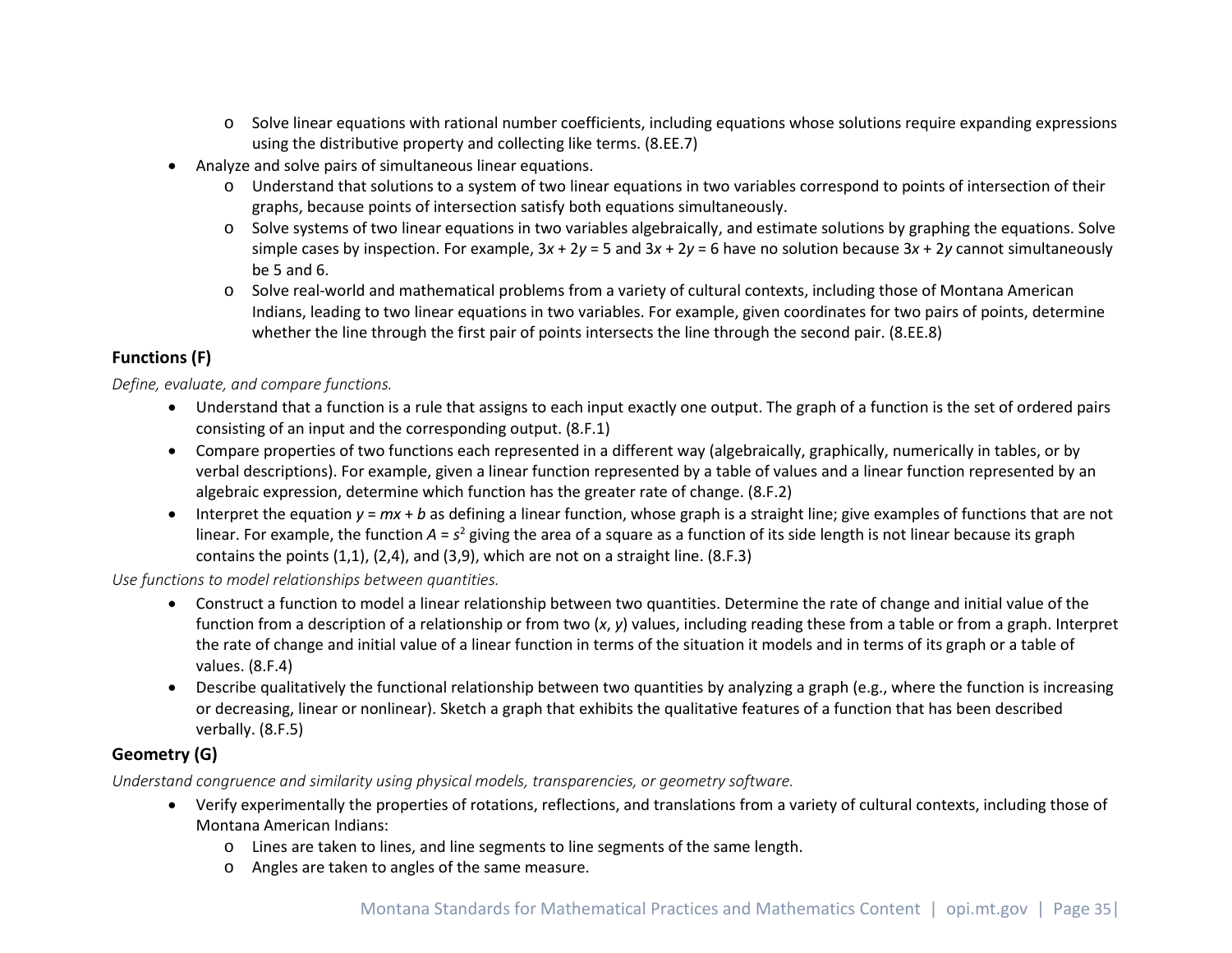- o Parallel lines are taken to parallel lines. (8.G.1)
- Understand that a two-dimensional figure is congruent to another if the second can be obtained from the first by a sequence of rotations, reflections, and translations. Given two congruent figures, describe a sequence that exhibits the congruence between them (8.G.2)
- Describe the effect of dilations, translations, rotations, and reflections on two-dimensional figures from a variety of cultural contexts, including those of Montana American Indians, using coordinates. (8.G.3)
- Understand that a two-dimensional figure is similar to another if the second can be obtained from the first by a sequence of rotations, reflections, translations, and dilations; given two similar two-dimensional figures, describe a sequence that exhibits the similarity between them. (8.G.4)
- Use informal arguments to establish facts about the angle sum and exterior angle of triangles, about the angles created when parallel lines are cut by a transversal, and the angle-angle criterion for similarity of triangles. For example, arrange three copies of the same triangle so that the sum of the three angles appears to form a line, and give an argument in terms of transversals why this is so. (8.G.5)

*Understand and apply the Pythagorean Theorem.*

- Explain a proof of the Pythagorean Theorem and its converse. (8.G.6)
- Apply the Pythagorean Theorem to determine unknown side lengths in right triangles in real-world and mathematical problems in two and three dimensions. For example, determine the unknown height of a Plains Indian tipi when given the side length and radius. (8.G.7)
- Apply the Pythagorean Theorem to find the distance between two points in a coordinate system. (8.G.8)

*Solve real-world and mathematical problems involving volume of cylinders, cones, and spheres.*

• Know the formulas for the volumes of cones, cylinders, and spheres and use them to solve real-world and mathematical problems. (8.G.9)

# **Statistics and Probability (SP)**

*Investigate patterns of association in bivariate data.*

- Construct and interpret scatter plots for bivariate measurement data to investigate patterns of association between two quantities. Describe patterns such as clustering, outliers, positive or negative association, linear association, and nonlinear association. (8.SP.1)
- Know that straight lines are widely used to model relationships between two quantitative variables. For scatter plots that suggest a linear association, informally fit a straight line, and informally assess the model fit by judging the closeness of the data points to the line. (8.SP.2)
- Use the equation of a linear model to solve problems in the context of bivariate measurement data, interpreting the slope and intercept. For example, in a linear model for a biology experiment, interpret a slope of 1.5 cm/hr as meaning that an additional hour of sunlight each day is associated with an additional 1.5 cm in mature plant height. (8.SP.3)
- Understand that patterns of association can also be seen in bivariate categorical data by displaying frequencies and relative frequencies in a two-way table. Construct and interpret a two-way table summarizing data including data from Montana American Indian sources on two categorical variables collected from the same subjects. Use relative frequencies calculated for rows or columns to describe possible association between the two variables. For example, collect data from students in your class on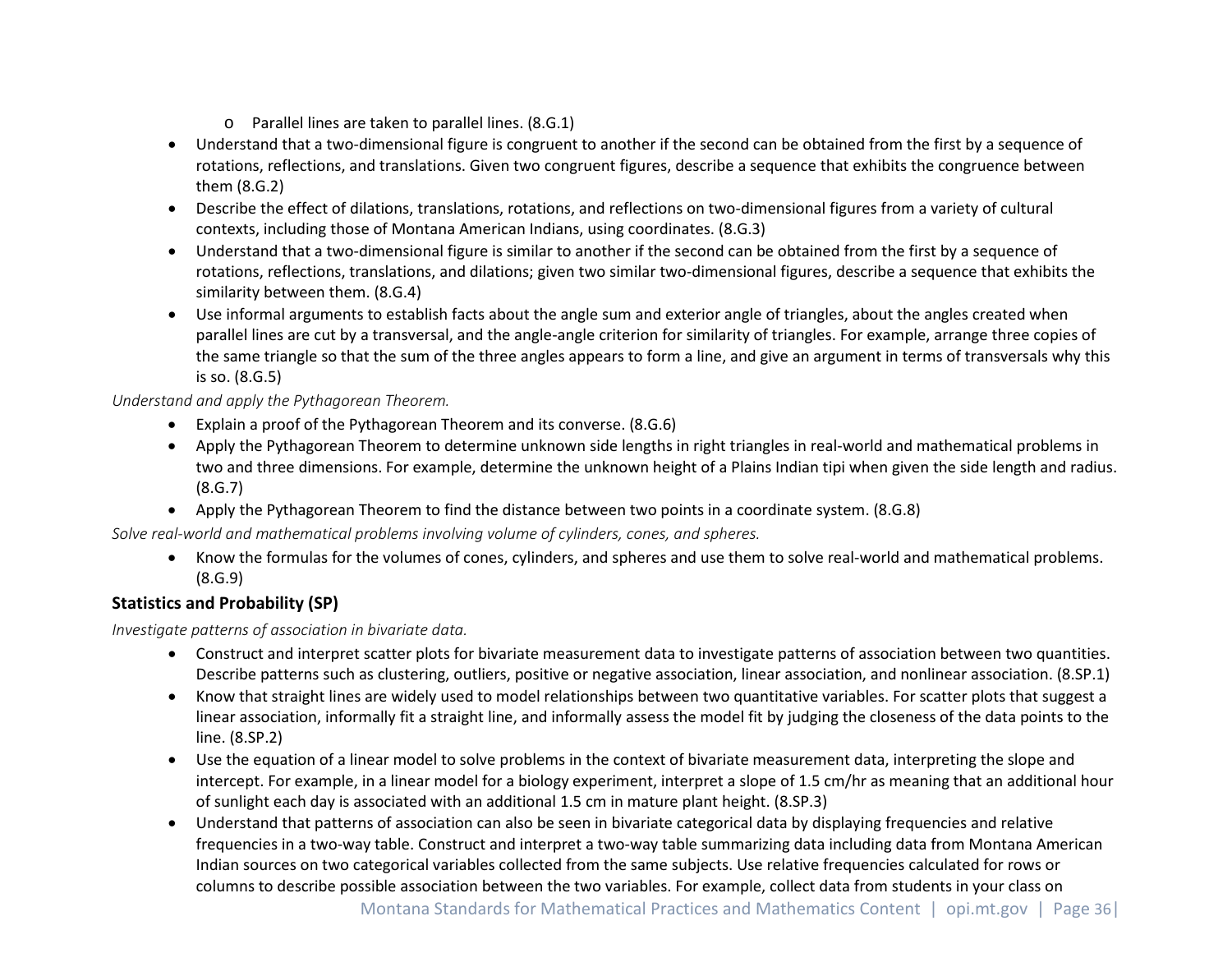whether or not they have a curfew on school nights and whether or not they have assigned chores at home. Is there evidence that those who have a curfew also tend to have chores? (8.SP.4)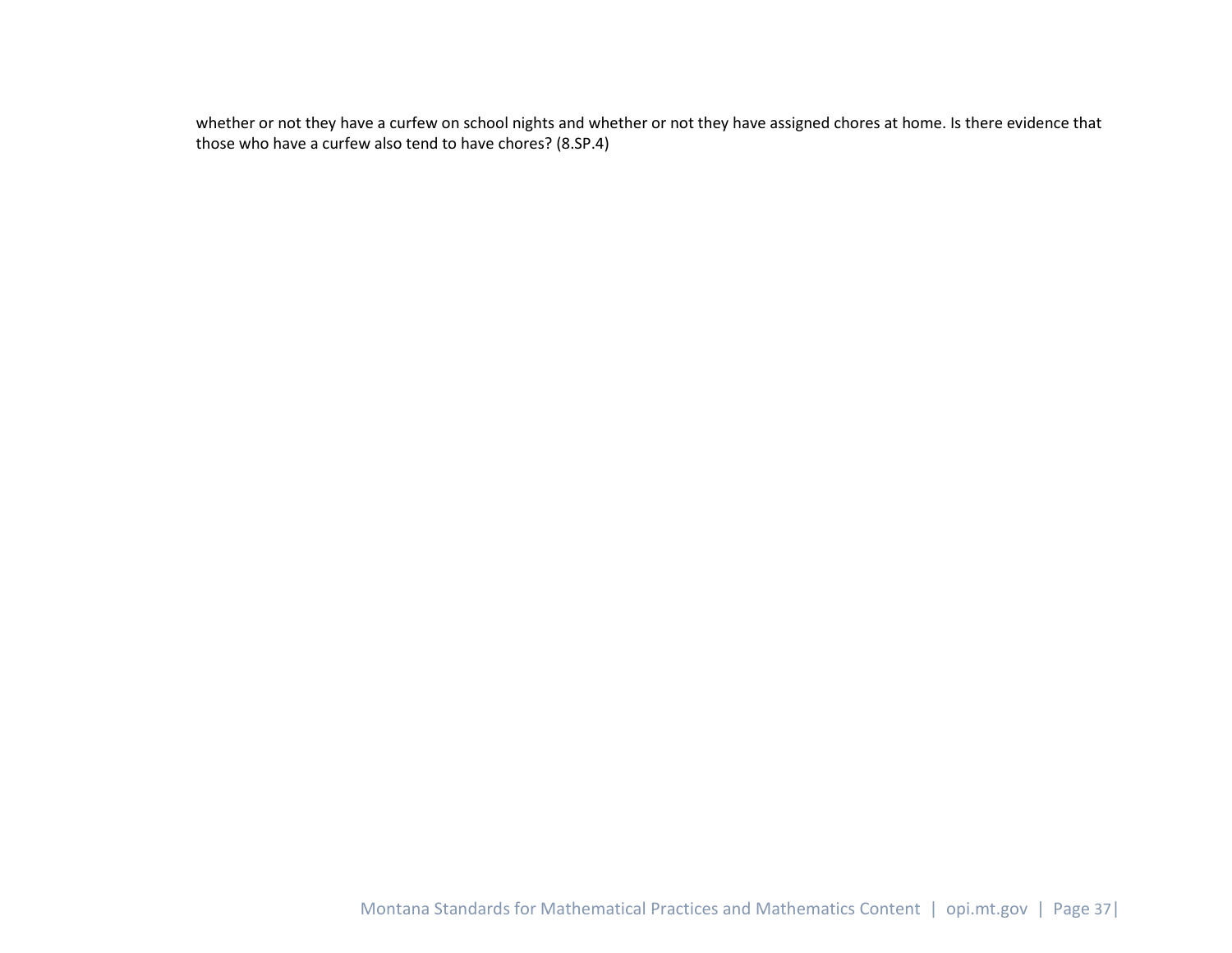# <span id="page-37-0"></span>HIGH SCHOOL SYMBOLS

- The high school standards are listed in conceptual categories, rather than by grade:
	- o Number and Quantity (N)
	- o Algebra (A)
	- o Functions (F)
	- o Modeling (★)
	- o Geometry (G)
	- o Statistics and Probability (S)
- The symbol "★" denotes specific modeling standards appearing throughout the high school mathematics standards.
- The symbol "+" denotes science, technology, engineering, mathematics (STEM) standards that students should learn in order to take advanced courses such as calculus, advanced statistics, or discrete mathematics.

# <span id="page-37-1"></span>HIGH SCHOOL NUMBER AND QUANTITY STANDARDS

#### **The Real Number System (RN)**

*Extend the properties of exponents to rational exponents.* 

- Explain how the definition of the meaning of rational exponents follows from extending the properties of integer exponents to those values, allowing for a notation for radicals in terms of rational exponents. For example, we define 5<sup>1/3</sup> to be the cube root of 5 because we want  $(5^{1/3})^3 = 5^{(1/3)3}$  to hold, so  $(5^{1/3})^3$  must equal 5. (N-RN.1)
- Rewrite expressions involving radicals and rational exponents using the properties of exponents. (N-RN.2)

*Use properties of rational and irrational numbers.* 

• Explain why the sum or product of two rational numbers is rational; that the sum of a rational number and an irrational number is irrational; and that the product of a nonzero rational number and an irrational number is irrational. (N-RN.3)

## **Quantities (Q)**

*Reason quantitatively and use units to solve problems.* 

- Use units as a way to understand problems from a variety of contexts (e.g., science, history, and culture), including those of Montana American Indians, and to guide the solution of multi-step problems; choose and interpret units consistently in formulas; choose and interpret the scale and the origin in graphs and data displays. (N-Q.1)
- Define appropriate quantities for the purpose of descriptive modeling. (N-Q.2)
- Choose a level of accuracy appropriate to limitations on measurement when reporting quantities. (N-Q.3)

#### **The Complex Number System (CN)**

*Perform arithmetic operations with complex numbers.* 

• Know there is a complex number *i* such that  $i^2 = -1$ , and every complex number has the form  $a + bi$  with  $a$  and  $b$  real. (N-CN.1)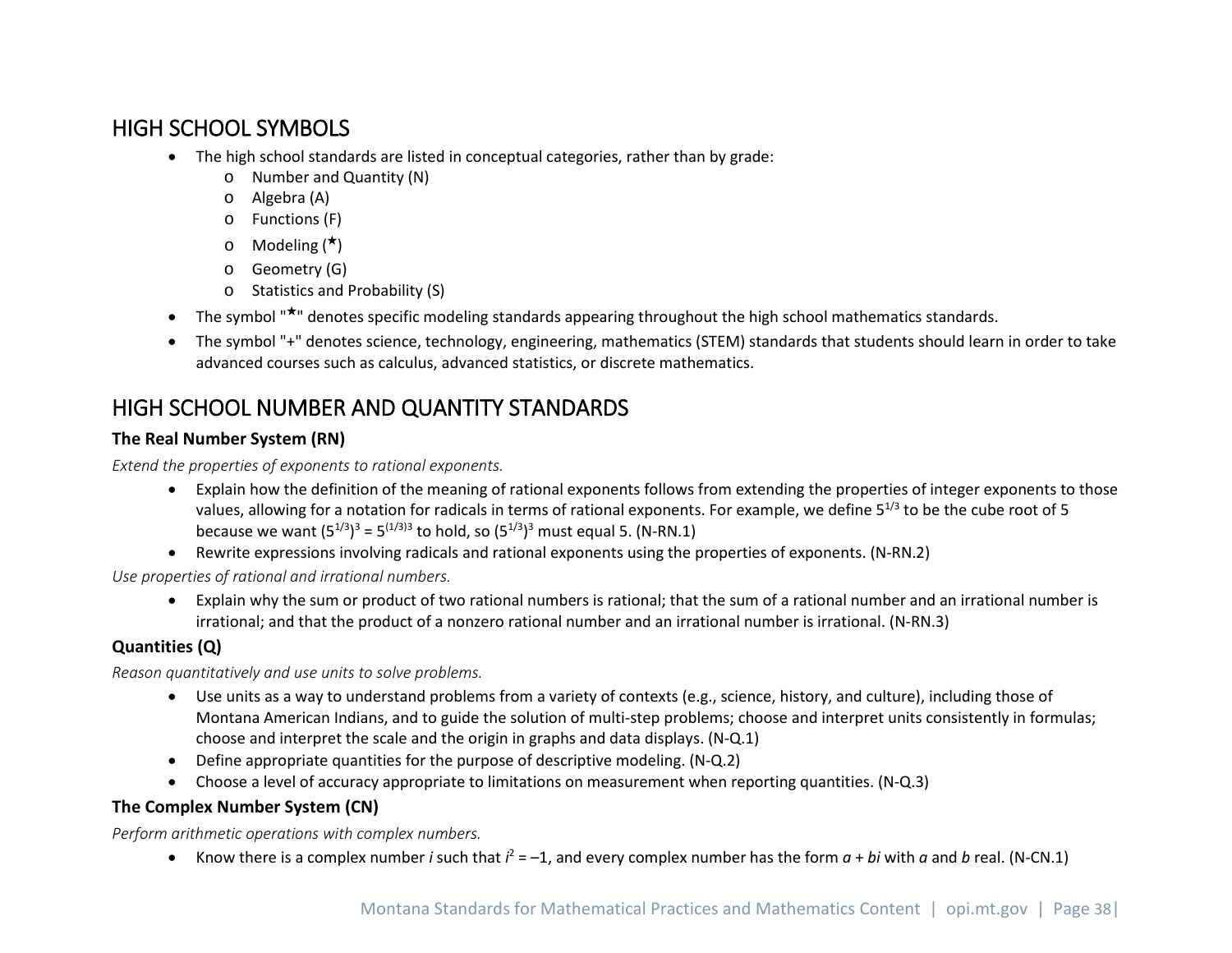- $\bullet$  Use the relation  $i^2 = -1$  and the commutative, associative, and distributive properties to add, subtract, and multiply complex numbers. (N-CN.2)
- (+) Find the conjugate of a complex number; use conjugates to find moduli and quotients of complex numbers. (N-CN.3)

*Represent complex numbers and their operations on the complex plane.*

- (+) Represent complex numbers on the complex plane in rectangular and polar form (including real and imaginary numbers), and explain why the rectangular and polar forms of a given complex number represent the same number. (N-CN.4)
- (+) Represent addition, subtraction, multiplication, and conjugation of complex numbers geometrically on the complex plane; use properties of this representation for computation. For example,  $(-1 + \sqrt{3} i)^3 = 8$  because  $(-1 + \sqrt{3} i)$  has modulus 2 and argument 120°. (N-CN.5)
- (+) Calculate the distance between numbers in the complex plane as the modulus of the difference and the midpoint of a segment as the average of the numbers at its endpoints. (N-CN.6)

*Use complex numbers in polynomial identities and equations.*

- Solve quadratic equations with real coefficients that have complex solutions. (N-CN.7)
- (+) Extend polynomial identities to the complex numbers. For example, rewrite  $x^2 + 4$  as  $(x + 2i)(x 2i)$ . (N-CN.8)
- (+) Know the Fundamental Theorem of Algebra; show that it is true for quadratic polynomials. (N-CN.9)

#### **Vector and Matrix Quantities (VM)**

*Represent and model with vector quantities.*

- (+) Recognize vector quantities as having both magnitude and direction. Represent vector quantities by directed line segments, and use appropriate symbols for vectors and their magnitudes (e.g., *v*, |*v*|, ||*v*||, *v*). (N-VM.1)
- (+) Find the components of a vector by subtracting the coordinates of an initial point from the coordinates of a terminal point. (N-VM.2)
- (+) Solve problems from a variety of contexts (e.g., science, history, and culture), including those of Montana American Indians, involving velocity and other quantities that can be represented by vectors. (N-VM.3)

*Perform operations on vectors.*

- (+) Add and subtract vectors.
	- a. Add vectors end-to-end, component-wise, and by the parallelogram rule. Understand that the magnitude of a sum of two vectors is typically not the sum of the magnitudes.
	- b. Given two vectors in magnitude and direction form, determine the magnitude and direction of their sum.
	- c. Understand vector subtraction *v w* as *v* + (–*w*) where –*w* is the additive inverse of *w*, with the same magnitude as *w* and pointing in the opposite direction. Represent vector subtraction graphically by connecting the tips in the appropriate order, and perform vector subtraction component-wise. (N-VM.4)
- (+) Multiply a vector by a scalar.
	- a. Represent scalar multiplication graphically by scaling vectors and possibly reversing their direction; perform scalar multiplication component-wise, e.g., as  $c(v_x, v_y) = (cv_x, cv_y)$ .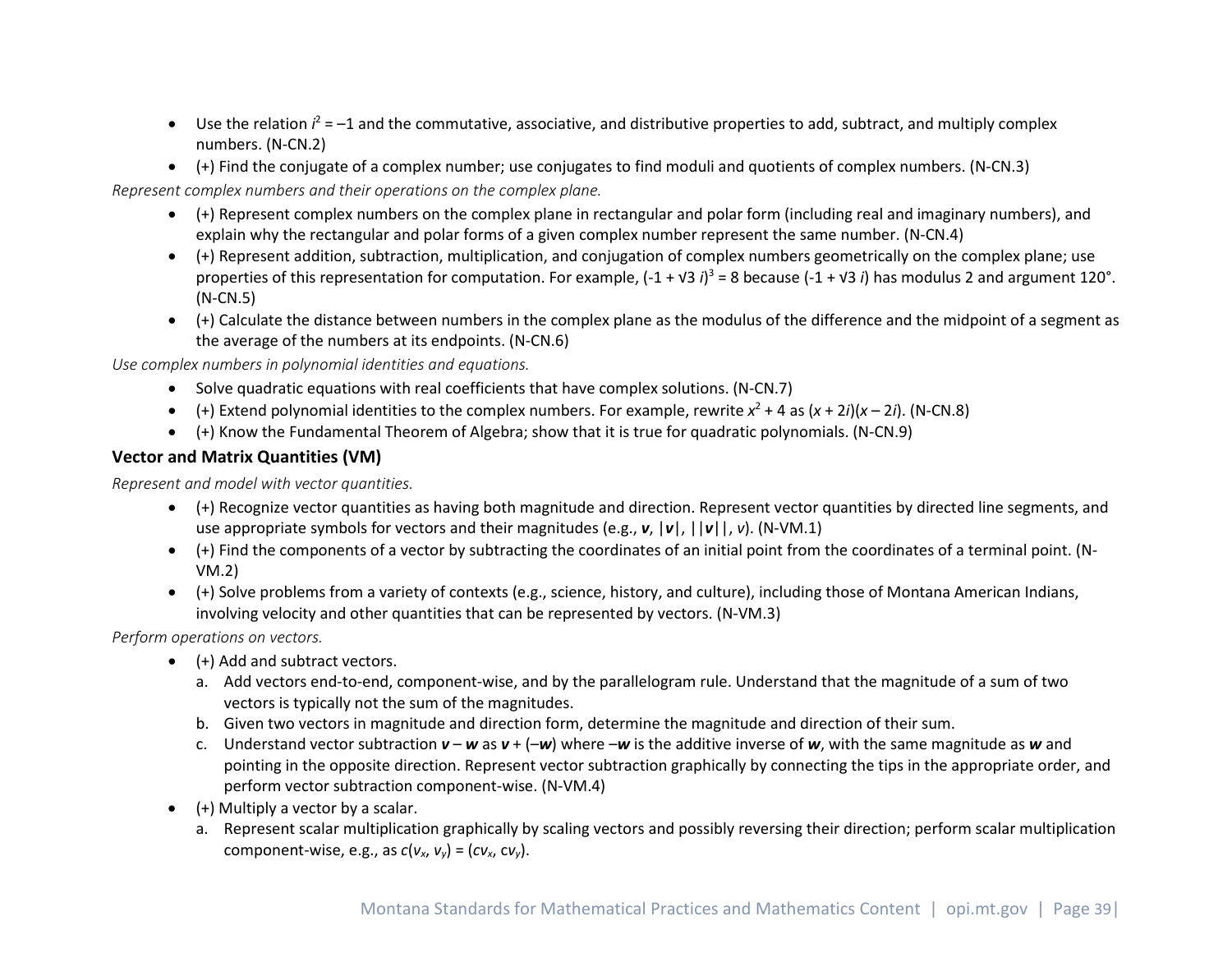b. Compute the magnitude of a scalar multiple *cv* using  $||c\mathbf{v}|| = |c|\mathbf{v}$  and compute the direction of *cv* knowing that when  $|c|\mathbf{v} \neq 0$ , the direction of *cv* is either along **v** (for *c* > 0) or against *v* (for *c* < 0). (N-VM.5)

*Perform operations on matrices and use matrices in applications.* 

- (+) Use matrices to represent and manipulate data, e.g., to represent payoffs or incidence relationships in a network. (N-VM.6)
- (+) Multiply matrices by scalars to produce new matrices, e.g., as when all of the payoffs in a game are doubled. (N-VM.7)
- (+) Add, subtract, and multiply matrices of appropriate dimensions. (N-VM.8)
- (+) Understand that, unlike multiplication of numbers, matrix multiplication for square matrices is not a commutative operation, but still satisfies the associative and distributive properties. (N-VM.9)
- (+) Understand that the zero and identity matrices play a role in matrix addition and multiplication similar to the role of 0 and 1 in the real numbers. The determinant of a square matrix is nonzero if and only if the matrix has a multiplicative inverse. (N-VM.10)
- (+) Multiply a vector (regarded as a matrix with one column) by a matrix of suitable dimensions to produce another vector. Work with matrices as transformations of vectors. (N-VM.11)
- (+) Work with 2 × 2 matrices as transformations of the plane, and interpret the absolute value of the determinant in terms of area. (N-VM.12)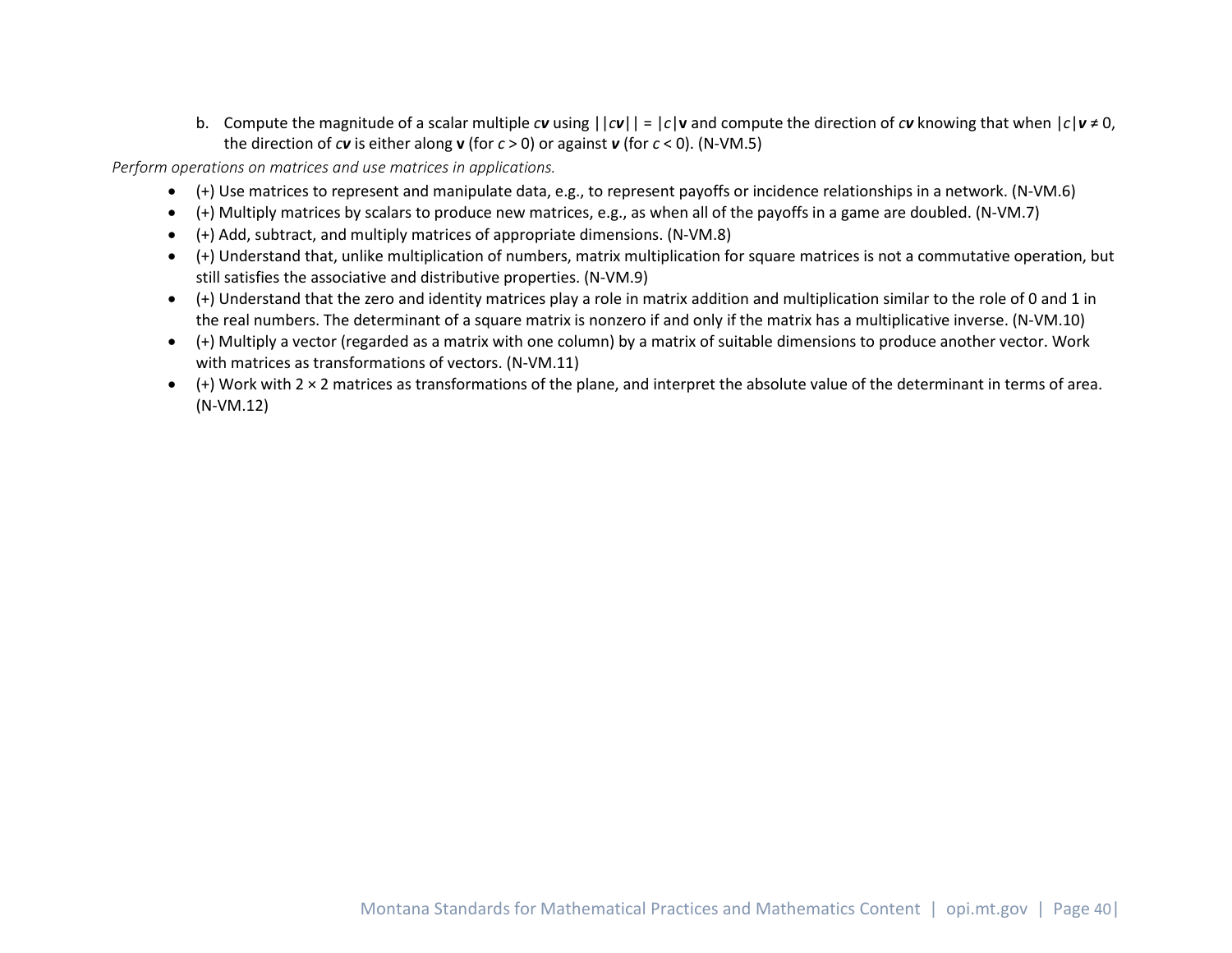# <span id="page-40-0"></span>HIGH SCHOOL ALGEBRA CONTENT STANDARDS

#### **Seeing Structure in Expressions (SSE)**

*Interpret the structure of expressions.* 

- Interpret expressions that represent a quantity in terms of its context.  $\star$ 
	- a. Interpret parts of an expression, such as terms, factors, and coefficients.
	- b. Interpret complicated expressions by viewing one or more of their parts as a single entity. For example, interpret  $P(1+r)^n$  as the product of P and a factor not depending on P. (A-SSE.1)
- Use the structure of an expression to identify ways to rewrite it. For example, see  $x^4 y^4$  as  $(x^2)^2 (y^2)^2$ , thus recognizing it as a difference of squares that can be factored as  $(x^2 - y^2)(x^2 + y^2)$ . (A-SSE.2)

#### *Write expressions in equivalent forms to solve problems.*

- Choose and produce an equivalent form of an expression to reveal and explain properties of the quantity represented by the expression. ★
	- a. Factor a quadratic expression to reveal the zeros of the function it defines.
	- b. Complete the square in a quadratic expression to reveal the maximum or minimum value of the function it defines.
	- c. Use the properties of exponents to transform expressions for exponential functions. For example the expression  $1.15^t$  can be rewritten as  $(1.15^{1/12})^{12t}$   $\approx$  1.012<sup>12t</sup> to reveal the approximate equivalent monthly interest rate if the annual rate is 15%. (A-SEE.3)
- Derive the formula for the sum of a finite geometric series (when the common ratio is not 1), and use the formula to solve problems. For example, calculate mortgage payments. ★ (A-SSE.4)

#### **Arithmetic with Polynomials and Rational Expressions (APR)**

*Perform arithmetic operations on polynomials.* 

• Understand that polynomials form a system analogous to the integers, namely, they are closed under the operations of addition, subtraction, and multiplication; add, subtract, and multiply polynomials. (A-APR.1)

*Understand the relationship between zeros and factors of polynomials.*

- Know and apply the Remainder Theorem: For a polynomial  $p(x)$  and a number *a*, the remainder on division by  $x a$  is  $p(a)$ , so  $p(a) =$ 0 if and only if  $(x - a)$  is a factor of  $p(x)$ . (A-APR.2)
- Identify zeros of polynomials when suitable factorizations are available, and use the zeros to construct a rough graph of the function defined by the polynomial. (A-APR.3)

*Use polynomial identities to solve problems.* 

- Prove polynomial identities and use them to describe numerical relationships. For example, the polynomial identity  $(x^2 + y^2)^2 = (x^2 y^2)^2$ y<sup>2</sup>)<sup>2</sup> + (2xy)<sup>2</sup> can be used to generate Pythagorean triples. (A-APR.4)
- (+) Know and apply the Binomial Theorem for the expansion of  $(x + y)^n$  in powers of x and y for a positive integer *n*, where x and y are any numbers, with coefficients determined for example by Pascal's Triangle. (A-APR.5)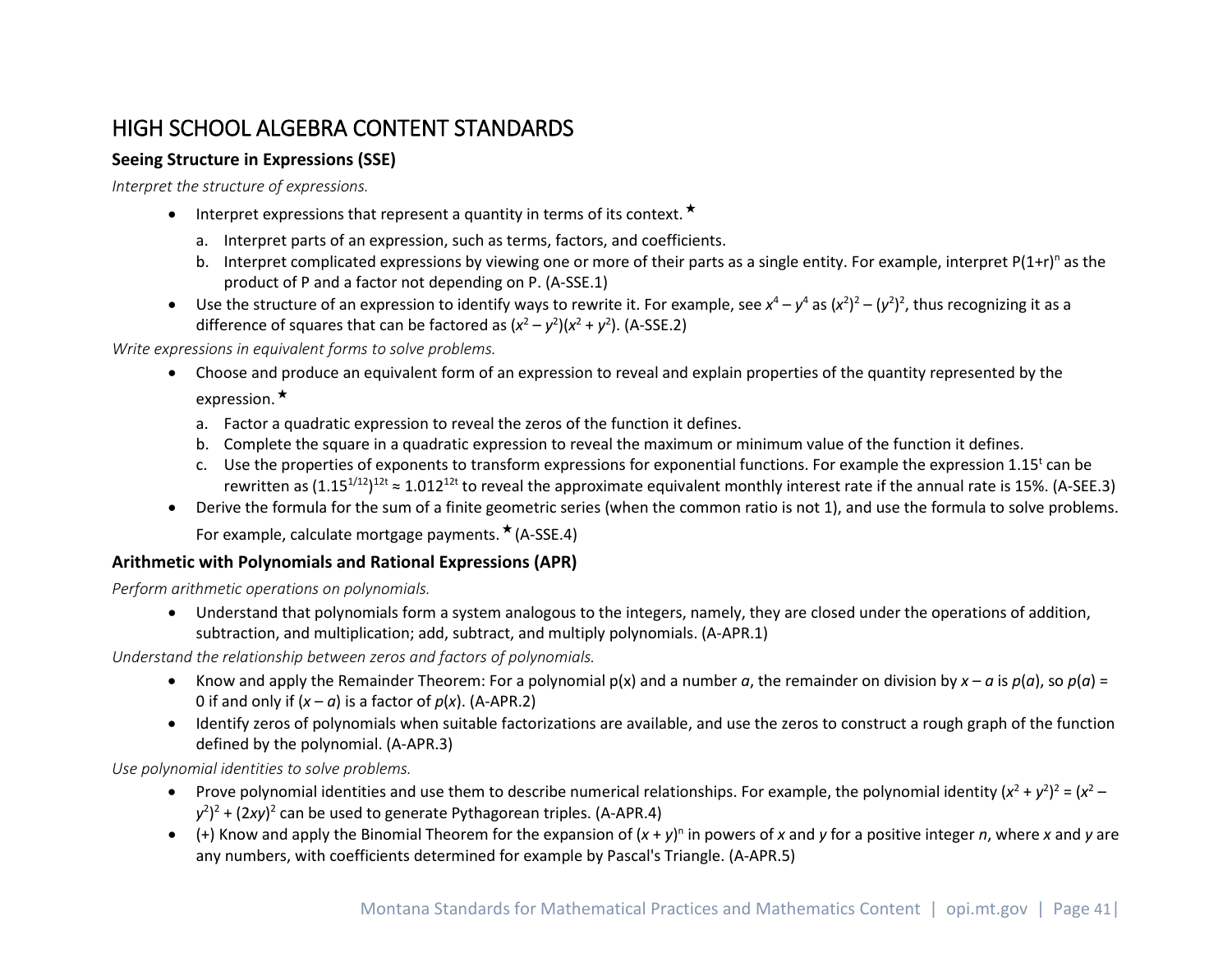*Rewrite rational expressions.*

- Rewrite simple rational expressions in different forms; write  $\frac{a(x)}{b(x)}$  in the form  $q(x) + \frac{r(x)}{b(x)}$ , where  $a(x)$ ,  $b(x)$ ,  $q(x)$ , and  $r(x)$  are polynomials with the degree of *r*(*x*) less than the degree of *b*(*x*), using inspection, long division, or, for the more complicated examples, a computer algebra system. (A-APR.6)
- (+) Understand that rational expressions form a system analogous to the rational numbers, closed under addition, subtraction, multiplication, and division by a nonzero rational expression; add, subtract, multiply, and divide rational expressions. (A-APR.7)

# **Creating Equations (CED)**

*Create equations that describe numbers or relationships.*

- Create equations and inequalities in one variable and use them to solve problems from a variety of contexts (e.g., science, history, and culture), including those of Montana American Indians. Include equations arising from linear and quadratic functions, and simple rational and exponential functions. (A-CED.1)
- Create equations in two or more variables to represent relationships between quantities; graph equations on coordinate axes with labels and scales. (A-CED.2)
- Represent constraints by equations or inequalities and by systems of equations and/or inequalities, and interpret solutions as viable or nonviable options in a modeling context. For example, represent inequalities describing nutritional and cost constraints on combinations of different foods. (A-CED.3)
- Rearrange formulas to highlight a quantity of interest using the same reasoning as in solving equations. For example, rearrange Ohm's law *V* = *IR* to highlight resistance *R*. (A-CED.4)

#### **Reasoning with Equations and Inequalities (REI)**

*Understand solving equations as a process of reasoning and explain the reasoning.*

- Explain each step in solving a simple equation as following from the equality of numbers asserted at the previous step, starting from the assumption that the original equation has a solution. Construct a viable argument to justify a solution method. (A-REI.1)
- Solve simple rational and radical equations in one variable, and give examples showing how extraneous solutions may arise. (A-REI.2)

*Solve equations and inequalities in one variable.*

- Solve linear equations and inequalities in one variable, including equations with coefficients represented by letters. (A-REI.3)
- Solve quadratic equations in one variable.
	- a. Use the method of completing the square to transform any quadratic equation in *x* into an equation of the form  $(x p)^2 = q$  that has the same solutions. Derive the quadratic formula from this form.
	- b. Solve quadratic equations by inspection (e.g., for  $x^2 = 49$ ), taking square roots, completing the square, the quadratic formula and factoring, as appropriate to the initial form of the equation. Recognize when the quadratic formula gives complex solutions and write them as  $a \pm bi$  for real numbers  $a$  and  $b$ . (A-REI.4)

#### *Solve systems of equations.*

• Prove that, given a system of two equations in two variables, replacing one equation by the sum of that equation and a multiple of the other produces a system with the same solutions. (A-REI.5)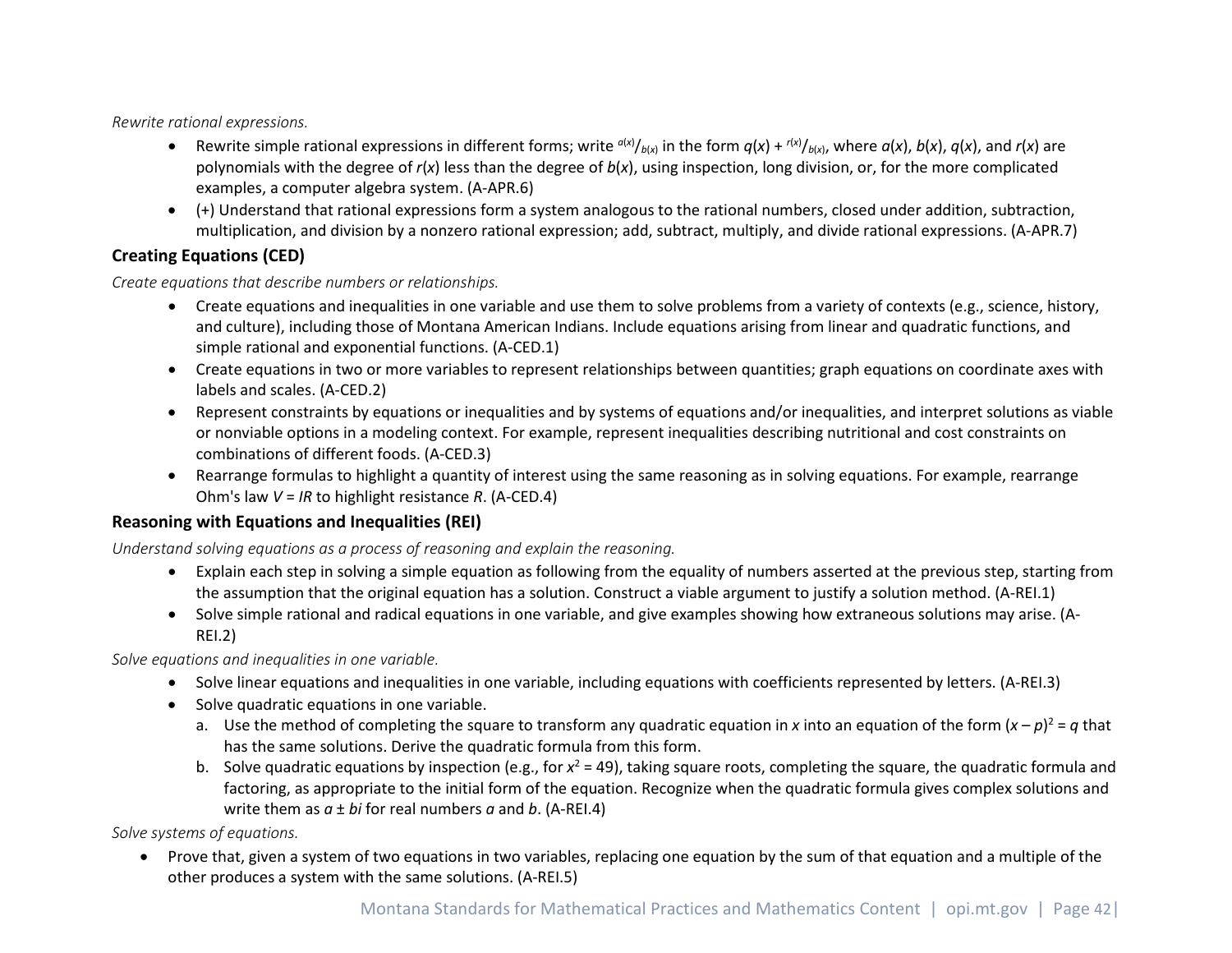- Solve systems of linear equations exactly and approximately (e.g., with graphs), focusing on pairs of linear equations in two variables. (A-REI.6)
- Solve a simple system consisting of a linear equation and a quadratic equation in two variables algebraically and graphically. For example, find the points of intersection between the line  $y = -3x$  and the circle  $x^2 + y^2 = 3$ . (A-REI.7)
- (+) Represent a system of linear equations as a single matrix equation in a vector variable. (A-REI.8)
- $\bullet$  (+) Find the inverse of a matrix if it exists and use it to solve systems of linear equations (using technology for matrices of dimension 3  $\times$ 3 or greater). (A-REI.9)

*Represent and solve equations and inequalities graphically.* 

- Understand that the graph of an equation in two variables is the set of all its solutions plotted in the coordinate plane, often forming a curve (which could be a line). (A-REI.10)
- Explain why the *x*-coordinates of the points where the graphs of the equations  $y = f(x)$  and  $y = g(x)$  intersect are the solutions of the equation  $f(x) = g(x)$ ; find the solutions approximately, e.g., using technology to graph the functions, make tables of values, or find successive approximations. Include cases where *f*(*x*) and/or *g*(*x*) are linear, polynomial, rational, absolute value, exponential, and logarithmic functions. ★ (A-REI.11)
- Graph the solutions to a linear inequality in two variables as a half-plane (excluding the boundary in the case of a strict inequality), and graph the solution set to a system of linear inequalities in two variables as the intersection of the corresponding half-planes. (A-REI.12)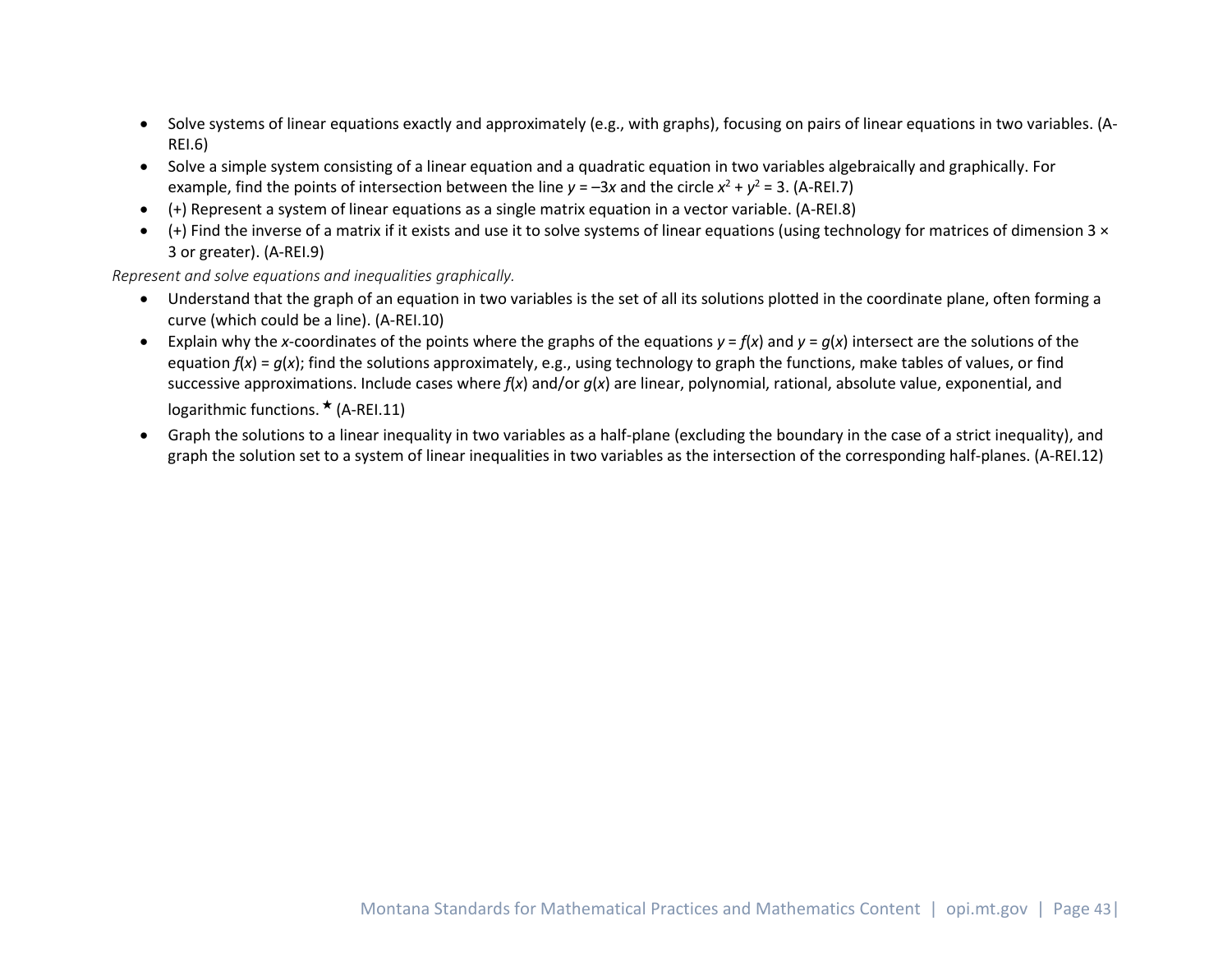# <span id="page-43-0"></span>HIGH SCHOOL FUNCTIONS STANDARDS

# **Interpreting Functions (IF)**

*Understand the concept of a function and use function notation.* 

- Understand that a function from one set (called the domain) to another set (called the range) assigns to each element of the domain exactly one element of the range. If *f* is a function and *x* is an element of its domain, then *f*(*x*) denotes the output of *f* corresponding to the input *x*. The graph of *f* is the graph of the equation  $y = f(x)$ . (F-IF.1)
- Use function notation, evaluate functions for inputs in their domains, and interpret statements that use function notation in terms of a context. (F-IF.2)
- Recognize that sequences are functions, sometimes defined recursively, whose domain is a subset of the integers. For example, the Fibonacci sequence is defined recursively by  $f(0) = f(1) = 1$ ,  $f(n+1) = f(n) + f(n-1)$  for  $n \ge 1$ . (F-IF.3)

*Interpret functions that arise in applications in terms of context.* 

- For a function that models a relationship between two quantities, interpret key features of graphs and tables in terms of the quantities, and sketch graphs showing key features given a verbal description of the relationship. Key features include: intercepts; intervals where the function is increasing, decreasing, positive, or negative; relative maximums and minimums; symmetries; end behavior; and periodicity.  $\star$  (F-IF.4)
- Relate the domain of a function to its graph and, where applicable, to the quantitative relationship it describes. For example, if the function *h*(*n*) gives the number of person-hours it takes to assemble *n* engines in a factory, then the positive integers would be an appropriate domain for the function. ★ (F-IF.5)
- Calculate and interpret the average rate of change of a function (presented symbolically or as a table) over a specified interval. Estimate the rate of change from a graph.  $\star$  (F-IF.6)

*Analyze functions using different representations.* 

• Graph functions expressed symbolically and show key features of the graph, by hand in simple cases and using technology for more

complicated cases. ★

- a. Graph linear and quadratic functions and show intercepts, maxima, and minima.
- b. Graph square root, cube root, and piecewise-defined functions, including step functions and absolute value functions.
- c. Graph polynomial functions, identifying zeros when suitable factorizations are available, and showing end behavior.
- d. (+) Graph rational functions, identifying zeros and asymptotes when suitable factorizations are available, and showing end behavior.
- e. Graph exponential and logarithmic functions, showing intercepts and end behavior, and trigonometric functions, showing period, midline, and amplitude. (F-IF.7)
- Write a function defined by an expression in different but equivalent forms to reveal and explain different properties of the function.
	- a. Use the process of factoring and completing the square in a quadratic function to show zeros, extreme values, and symmetry of the graph, and interpret these in terms of a context.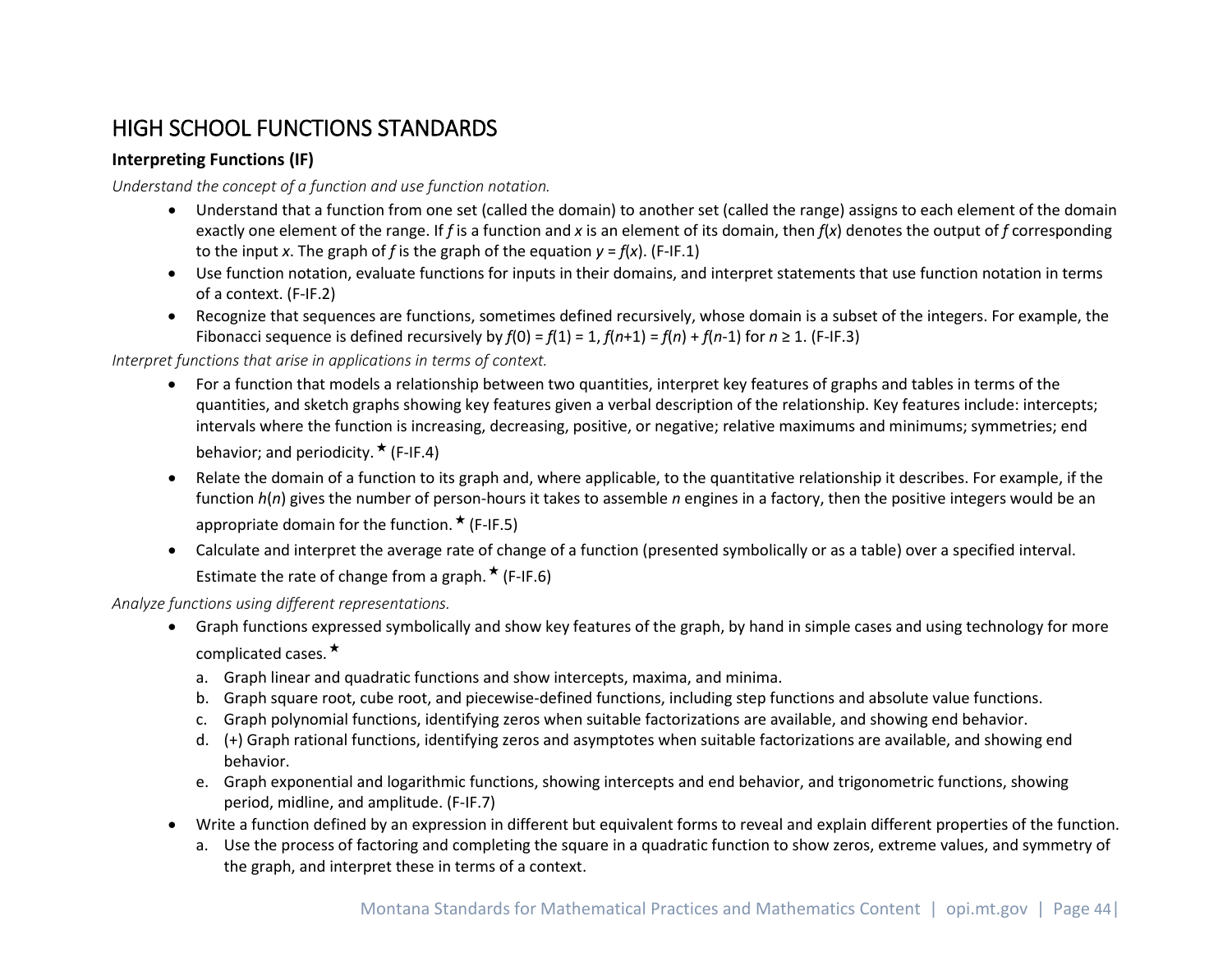- b. Use the properties of exponents to interpret expressions for exponential functions. For example, identify percent rate of change in functions such as  $y = (1.02)^t$ ,  $y = (0.97)^t$ ,  $y = (1.01)^{12t}$ ,  $y = (1.2)^{t/10}$ , and classify them as representing exponential growth or decay. (F-IF.8)
- Compare properties of two functions each represented in a different way (algebraically, graphically, numerically in tables, or by verbal descriptions). For example, given a graph of one quadratic function and an algebraic expression for another, say which has the larger maximum. (F-IF.9)

## **Building Functions (BF)**

*Build a function that models a relationship between two quantities.*

- Write a function that describes a relationship between two quantities. **\*** 
	- a. Determine an explicit expression, a recursive process, or steps for calculation from a context.
	- b. Combine standard function types using arithmetic operations. For example, build a function that models the temperature of a cooling body by adding a constant function to a decaying exponential, and relate these functions to the model.
	- c. (+) Compose functions. For example, if *T*(*y*) is the temperature in the atmosphere as a function of height, and *h*(*t*) is the height of a weather balloon as a function of time, then *T*(*h*(*t*)) is the temperature at the location of the weather balloon as a function of time. (F-BF.1)
- Write arithmetic and geometric sequences both recursively and with an explicit formula, use them to model situations from a variety of contexts (e.g., science, history, and culture, including those of the Montana American Indian), and translate between the two

forms. ★ (F-BF.2)

#### *Build new functions form existing functions.*

- Identify the effect on the graph of replacing  $f(x)$  by  $f(x) + k$ ,  $k f(x)$ ,  $f(kx)$ , and  $f(x + k)$  for specific values of k (both positive and negative); find the value of k given the graphs. Experiment with cases and illustrate an explanation of the effects on the graph using technology. Include recognizing even and odd functions from their graphs and algebraic expressions for them. (F-BF.3)
- Find inverse functions.
	- a. Solve an equation of the form *f*(*x*) = *c* for a simple function *f* that has an inverse and write an expression for the inverse. For example,  $f(x) = 2x^3$  or  $f(x) = (x+1)/(x-1)$  for  $x \ne 1$ .
	- b. (+) Verify by composition that one function is the inverse of another.
	- c. (+) Read values of an inverse function from a graph or a table, given that the function has an inverse.
	- d. (+) Produce an invertible function from a non-invertible function by restricting the domain. (F-BF.4)
- (+) Understand the inverse relationship between exponents and logarithms and use this relationship to solve problems involving logarithms and exponents. (F-BF.5)

## **Linear, Quadratic, and Exponential Models (LE)**

*Construct and compare linear, quadratic, and exponential models and solve problems.*

- Distinguish between situations that can be modeled with linear functions and with exponential functions.
	- a. Prove that linear functions grow by equal differences over equal intervals, and that exponential functions grow by equal factors over equal intervals.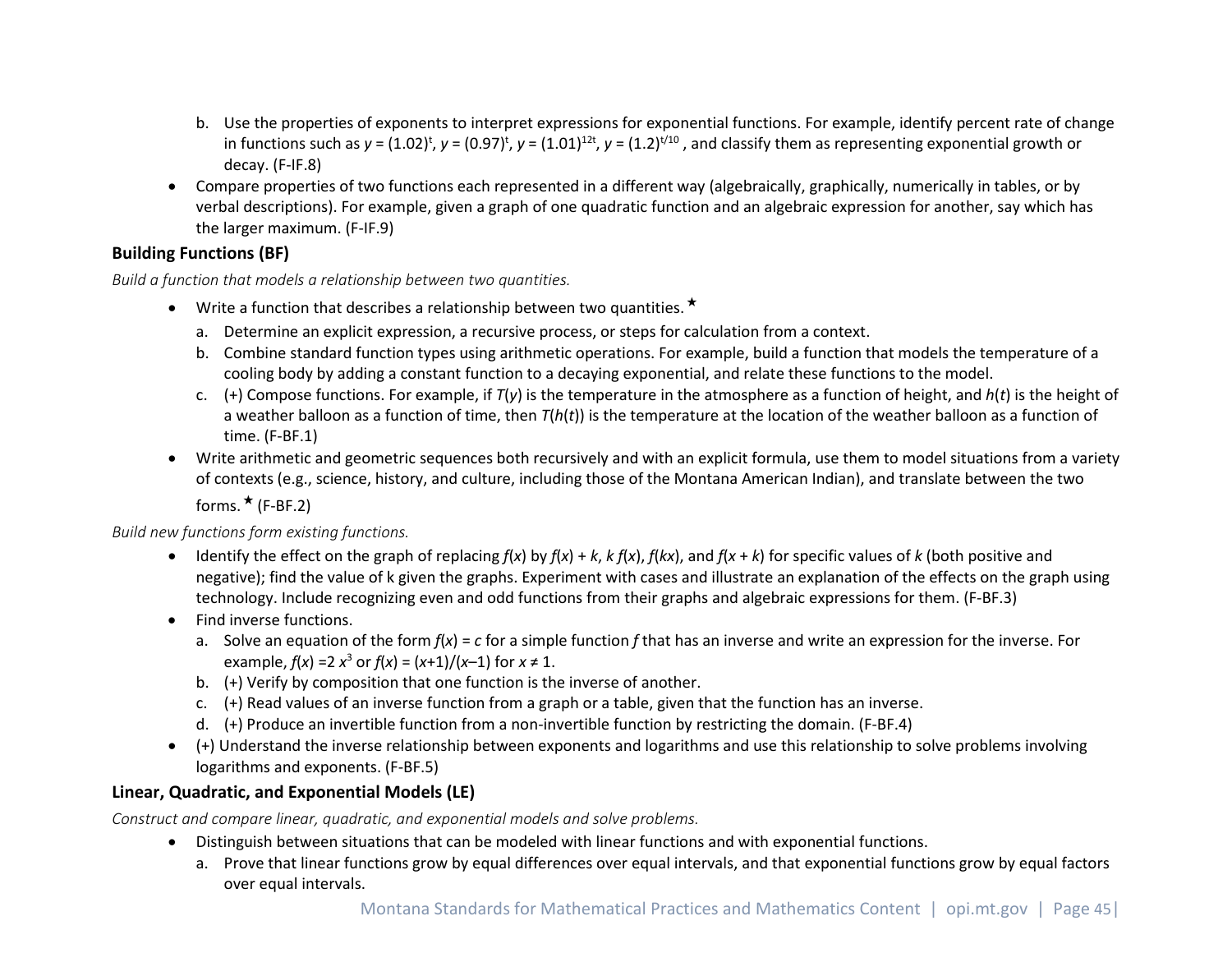- b. Recognize situations in which one quantity changes at a constant rate per unit interval relative to another.
- c. Recognize situations in which a quantity grows or decays by a constant percent rate per unit interval relative to another. (F-LE.1)
- Construct linear and exponential functions, including arithmetic and geometric sequences, given a graph, a description of a relationship, or two input-output pairs (include reading these from a table). (F-LE.2)
- Observe using graphs and tables that a quantity increasing exponentially eventually exceeds a quantity increasing linearly, quadratically, or (more generally) as a polynomial function. (F-LE.3)
- For exponential models, express as a logarithm the solution to  $ab^{ct} = d$  where  $a, c$ , and  $d$  are numbers and the base  $b$  is 2, 10, or e; evaluate the logarithm using technology. (F-LE.4)

*Interpret expressions for functions in terms of the situation they model.*

• Interpret the parameters in a linear or exponential function in terms of a context. (F-LE.5)

## **Trigonometric Functions (TF)**

*Extend the domain of trigonometric functions using the unit circle.*

- Understand radian measure of an angle as the length of the arc on the unit circle subtended by the angle. (F-TF.1)
- Explain how the unit circle in the coordinate plane enables the extension of trigonometric functions to all real numbers, interpreted as radian measures of angles traversed counterclockwise around the unit circle. (F-TF.2)
- (+) Use special triangles to determine geometrically the values of sine, cosine, tangent for  $\pi/3$ ,  $\pi/4$  and  $\pi/6$  and use the unit circle to express the values of sine, cosines, and tangent for x,  $π + x$ , and  $2π - x$  in terms of their values for x, where x is any real number. (F-TF.3)
- (+) Use the unit circle to explain symmetry (odd and even) and periodicity of trigonometric functions. (F-TF.4)

*Model periodic phenomena with trigonometric functions.*

- Choose trigonometric functions to model periodic phenomena from a variety of contexts (e.g., science, history, and culture, including those of the Montana American Indian) with specified amplitude, frequency, and midline. ★ (F-TF.5)
- (+) Understand that restricting a trigonometric function to a domain on which it is always increasing or always decreasing allows its inverse to be constructed. (F-TF.6)
- (+) Use inverse functions to solve trigonometric equations that arise in modeling contexts; evaluate the solutions using technology; and interpret them in terms of the context. ★ (T-TF.7)

*Prove and apply trigonometric identities.*

- Prove the Pythagorean identity  $sin^2(\theta) + cos^2(\theta) = 1$  and use it to calculate trigonometric ratios. (F-TF.8)
- (+) Prove the addition and subtraction formulas for sine, cosine, and tangent and use them to solve problems. (F-TF.9)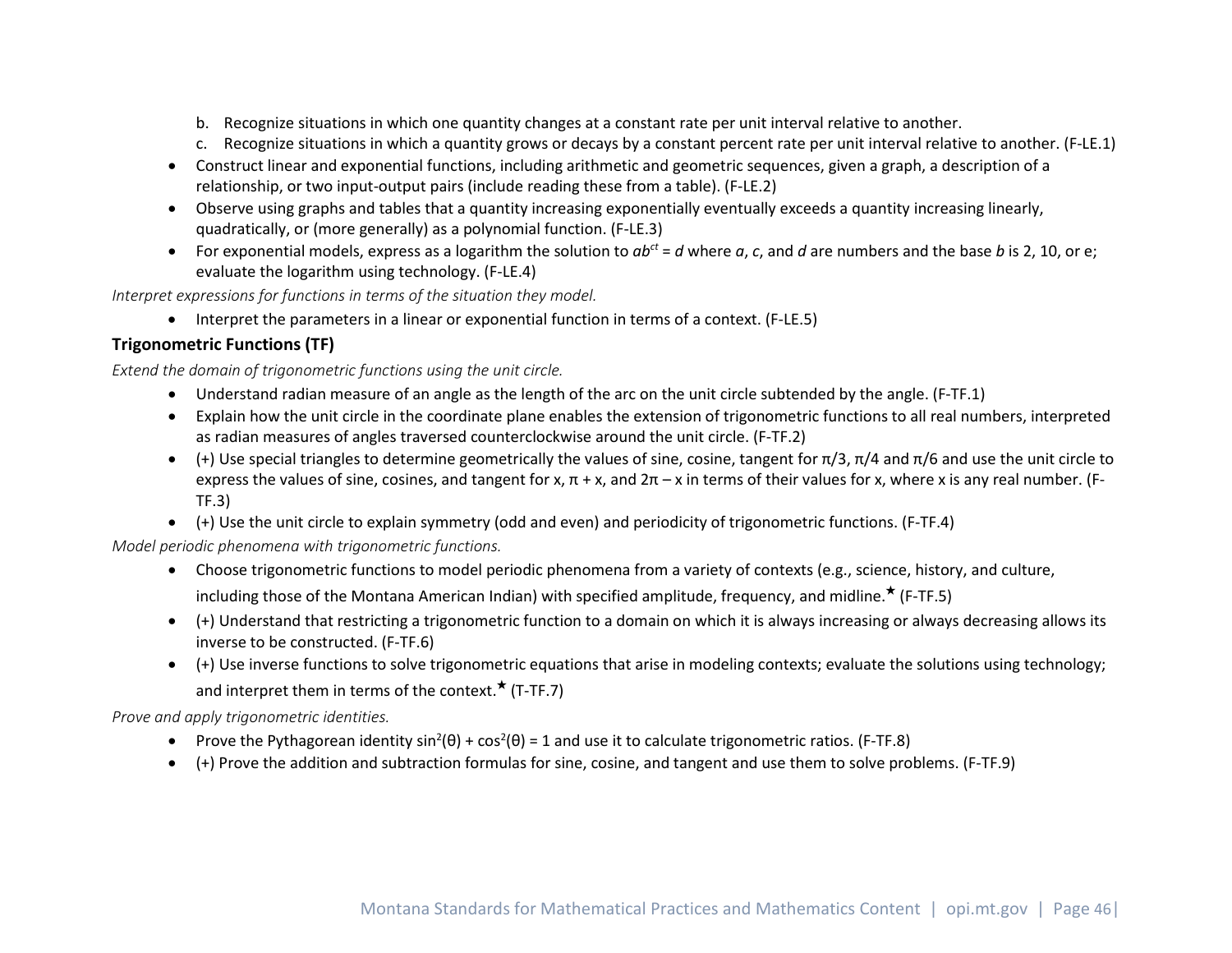# <span id="page-46-0"></span>HIGH SCHOOL GEOMETRY CONTENT STANDARDS

## **Congruence (CO)**

*Experiment with transformations in the plane.* 

- Know precise definitions of angle, circle, perpendicular line, parallel line, and line segment, based on the undefined notions of point, line, distance along a line, and distance around a circular arc. (G-CO.1)
- Represent transformations in the plane using, e.g., transparencies and geometry software; describe transformations as functions that take points in the plane as inputs and give other points as outputs. Compare transformations that preserve distance and angle to those that do not (e.g., translation versus horizontal stretch). (G-CO.2)
- Given a rectangle, parallelogram, trapezoid, or regular polygon, describe the rotations and reflections that carry it onto itself. (G-CO.3)
- Develop definitions of rotations, reflections, and translations in terms of angles, circles, perpendicular lines, parallel lines, and line segments. (G-CO.4)
- Given a geometric figure and a rotation, reflection, or translation, draw the transformed figure using, e.g., graph paper, tracing paper, or geometry software. Specify a sequence of transformations that will carry a given figure onto another. (G-CO.5)

*Understand congruence in terms of rigid motions.* 

- Use geometric descriptions of rigid motions to transform figures and to predict the effect of a given rigid motion on a given figure; given two figures, use the definition of congruence in terms of rigid motions to decide if they are congruent. (G-CO.6)
- Use the definition of congruence in terms of rigid motions to show that two triangles are congruent if and only if corresponding pairs of sides and corresponding pairs of angles are congruent. (G-CO.7)
- Explain how the criteria for triangle congruence (ASA, SAS, and SSS) follow from the definition of congruence in terms of rigid motions. (G-CO.8)

*Prove geometric theorems.* 

- Prove theorems about lines and angles. Theorems include: vertical angles are congruent; when a transversal crosses parallel lines, alternate interior angles are congruent and corresponding angles are congruent; points on a perpendicular bisector of a line segment are exactly those equidistant from the segment's endpoints. (G-CO.9)
- Prove theorems about triangles. Theorems include: measures of interior angles of a triangle sum to 180°; base angles of isosceles triangles are congruent; the segment joining midpoints of two sides of a triangle is parallel to the third side and half the length; the medians of a triangle meet at a point. (G-CO.10)
- Prove theorems about parallelograms. Theorems include: opposite sides are congruent, opposite angles are congruent, the diagonals of a parallelogram bisect each other, and conversely, rectangles are parallelograms with congruent diagonals. (G-CO.11)

*Make geometric constructions.* 

• Make formal geometric constructions, including those representing Montana American Indians, with a variety of tools and methods (compass and straightedge, string, reflective devices, paper folding, dynamic geometric software, etc.). Copying a segment; copying an angle; bisecting a segment; bisecting an angle; constructing perpendicular lines, including the perpendicular bisector of a line segment; and constructing a line parallel to a given line through a point not on the line. (G-CO.12)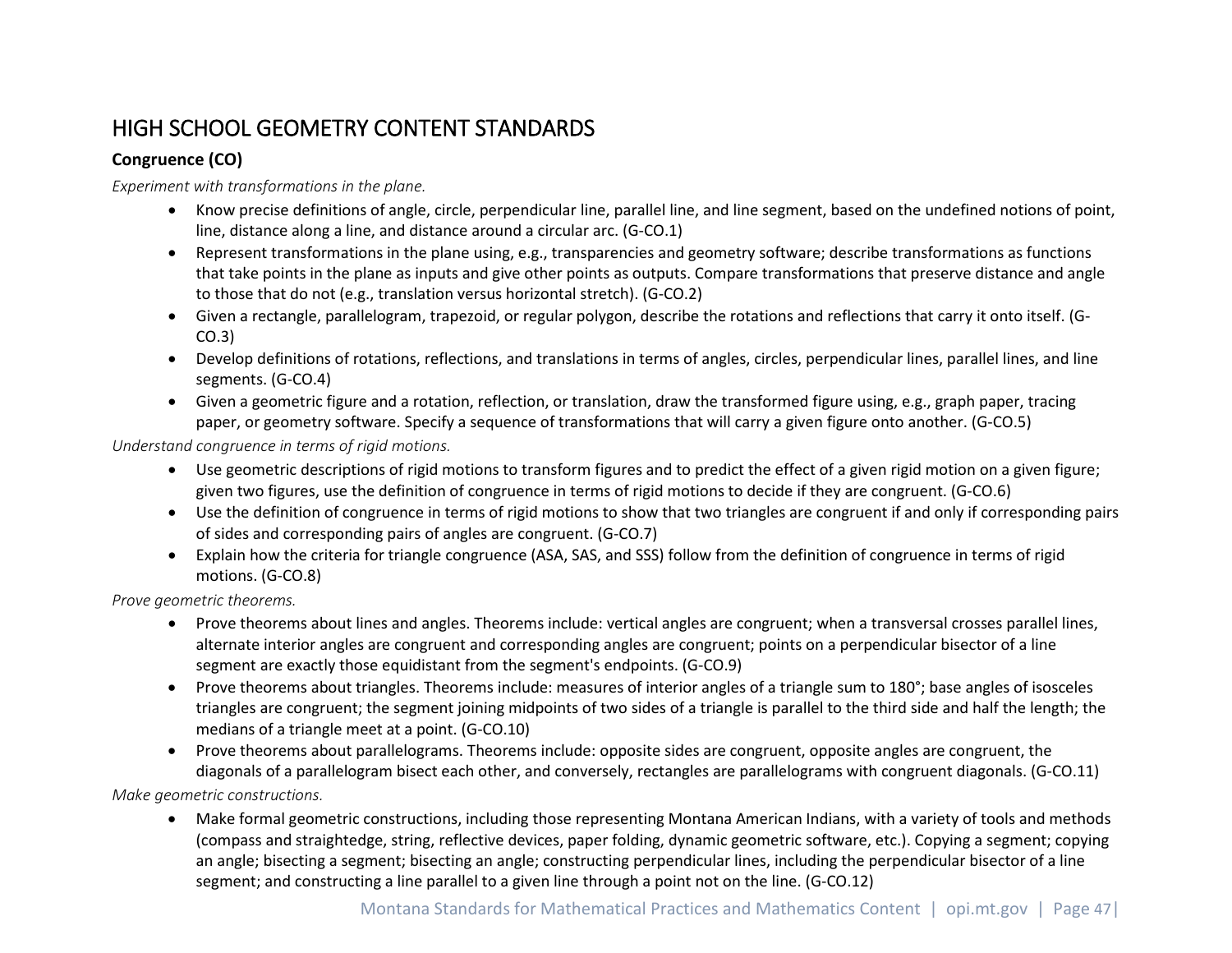• Construct an equilateral triangle, a square, and a regular hexagon inscribed in a circle. (G-CO.13)

## **Similarity, Right Triangles, and Trigonometry (SRT)**

*Understand similarity in terms of similarity transformations.*

- Verify experimentally the properties of dilations given by a center and a scale factor:
	- a. A dilation takes a line not passing through the center of the dilation to a parallel line, and leaves a line passing through the center unchanged.
	- b. The dilation of a line segment is longer or shorter in the ratio given by the scale factor. (G-SRT.1)
- Given two figures, use the definition of similarity in terms of similarity transformations to decide if they are similar; explain using similarity transformations the meaning of similarity for triangles as the equality of all corresponding pairs of angles and the proportionality of all corresponding pairs of sides. (G-SRT.2)
- Use the properties of similarity transformations to establish the AA criterion for two triangles to be similar. (G-SRT.3)

*Prove theorems involving similarity.*

- Prove theorems about triangles. Theorems include: a line parallel to one side of a triangle divides the other two proportionally, and conversely; the Pythagorean Theorem proved using triangle similarity. (G-SRT.4)
- Use congruence and similarity criteria for triangles to solve problems and to prove relationships in geometric figures. (G-SRT.5)

*Define trigonometric ratios and solve problems involving right triangles.*

- Understand that by similarity, side ratios in right triangles are properties of the angles in the triangle, leading to definitions of trigonometric ratios for acute angles. (G-SRT.6)
- Explain and use the relationship between the sine and cosine of complementary angles. (G-SRT.7)
- Use trigonometric ratios and the Pythagorean Theorem to solve right triangles in applied problems. (G-SRT.8)

*Apply trigonometry to general triangles.*

- (+) Derive the formula *A* = 1/2 *ab* sin(*C*) for the area of a triangle by drawing an auxiliary line from a vertex perpendicular to the opposite side. (G-SRT.9)
- (+) Prove the Laws of Sines and Cosines and use them to solve problems. (G-SRT.10)
- (+) Understand and apply the Laws of Sines and Cosines to find unknown measurements in right and non-right triangles (e.g., surveying problems, resultant forces). (G-SRT.11)

# **Circles (C)**

*Understand and apply theorems about circles.*

- Prove that all circles are similar. (G-C.1)
- Identify and describe relationships among inscribed angles, radii, and chords. Include the relationship between central, inscribed, and circumscribed angles; inscribed angles on a diameter are right angles; the radius of a circle is perpendicular to the tangent where the radius intersects the circle. (G-C.2)
- Construct the inscribed and circumscribed circles of a triangle, and prove properties of angles for a quadrilateral inscribed in a circle. (G-C.3)
- (+) Construct a tangent line from a point outside a given circle to the circle. (G-C.4)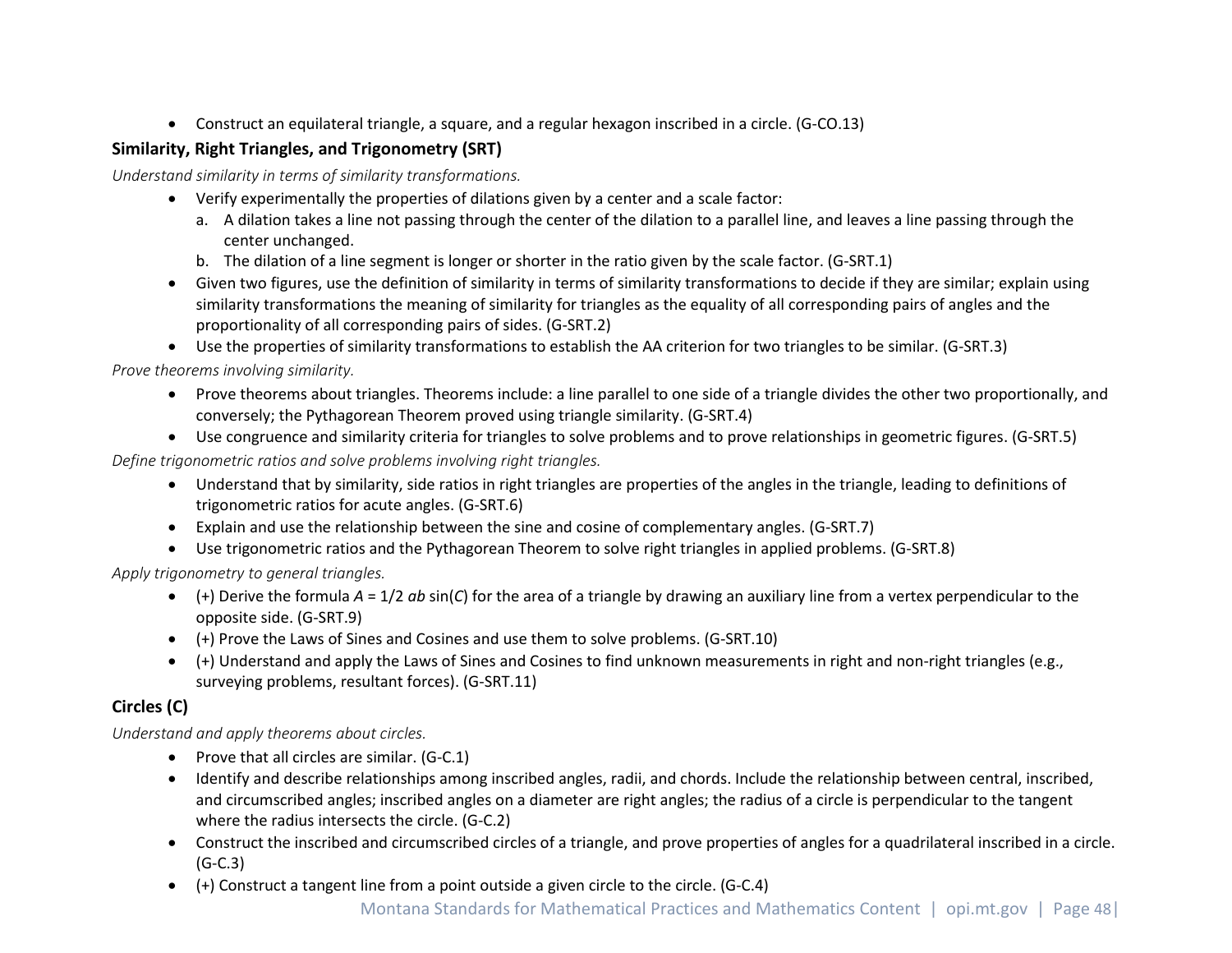*Find arc lengths and area of sectors of circles.*

• Derive using similarity, the fact that the length of the arc intercepted by an angle is proportional to the radius, and define the radian measure of the angle as the constant of proportionality; derive the formula for the area of a sector. (G-C.5)

## **Expressing Geometric Properties with Equations (GPE)**

*Translate between the geometric description and the equation for a conic section.*

- Derive the equation of a circle of given center and radius using the Pythagorean Theorem; complete the square to find the center and radius of a circle given by an equation. (G-GPE.1)
- Derive the equation of a parabola given a focus and directrix. (G-GPE.2)
- (+) Derive the equations of ellipses and hyperbolas given the foci and directrices. (G-GPE.3)

*Use coordinates to prove simple geometric theorems algebraically.*

- Use coordinates to prove simple geometric theorems algebraically. For example, prove or disprove that a figure defined by four given points in the coordinate plane is a rectangle; prove or disprove that the point (1, √3) lies on the circle centered at the origin and containing the point (0, 2). (G-GPE.4)
- Prove the slope criteria for parallel and perpendicular lines and use them to solve geometric problems (e.g., find the equation of a line parallel or perpendicular to a given line that passes through a given point). (G-GPE.5)
- Find the point on a directed line segment between two given points that partitions the segment in a given ratio. (G-GPE.6)
- Use coordinates to compute perimeters of polygons and areas of triangles and rectangles, e.g., using the distance formula. ★ (G-GPE.7)

#### **Geometric Measurement and Dimension (GMD)**

*Explain volume formulas and use them to solve problems.*

- Give an informal argument for the formulas for the circumference of a circle, area of a circle, volume of a cylinder, pyramid, and cone. Use dissection arguments, Cavalieri's principle, and informal limit arguments. (G-GMD.1)
- (+) Give an informal argument using Cavalieri's principle for the formulas for the volume of a sphere and other solid figures. (G-GMD.2)
- Use volume formulas for cylinders, pyramids, cones, and spheres to solve problems. ★ (G-GMD.3)

*Visualize relationships between two-dimensional and three-dimensional objects.*

• Identify the shapes of two-dimensional cross-sections of three-dimensional objects, and identify three-dimensional objects generated by rotations of two-dimensional objects. (G-GMD.4)

# **Modeling with Geometry (MG)**

*Apply geometric concepts in modeling situations.*

• Use geometric shapes, their measures, and their properties to describe objects (e.g., modeling a tree trunk or a human torso as a cylinder; modeling a Montana American Indian tipi as a cone). ★ (G-MG.1)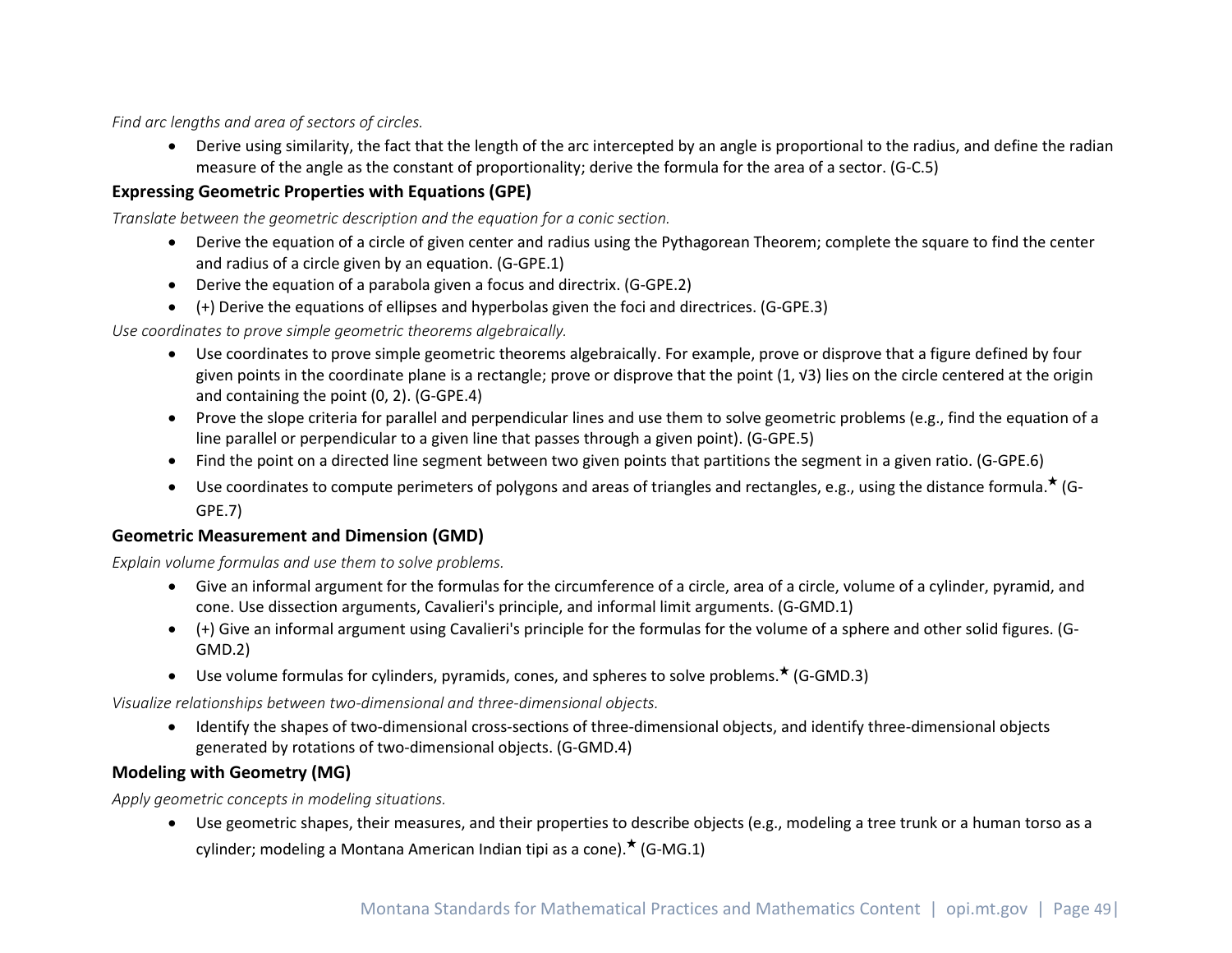- Apply concepts of density based on area and volume in modeling situations (e.g., persons per square mile, BTUs per cubic foot). ★ (G-MG.2)
- Apply geometric methods to solve design problems (e.g., designing an object or structure to satisfy physical constraints or minimize cost; working with typographic grid systems based on ratios). ★ (G-MG.3)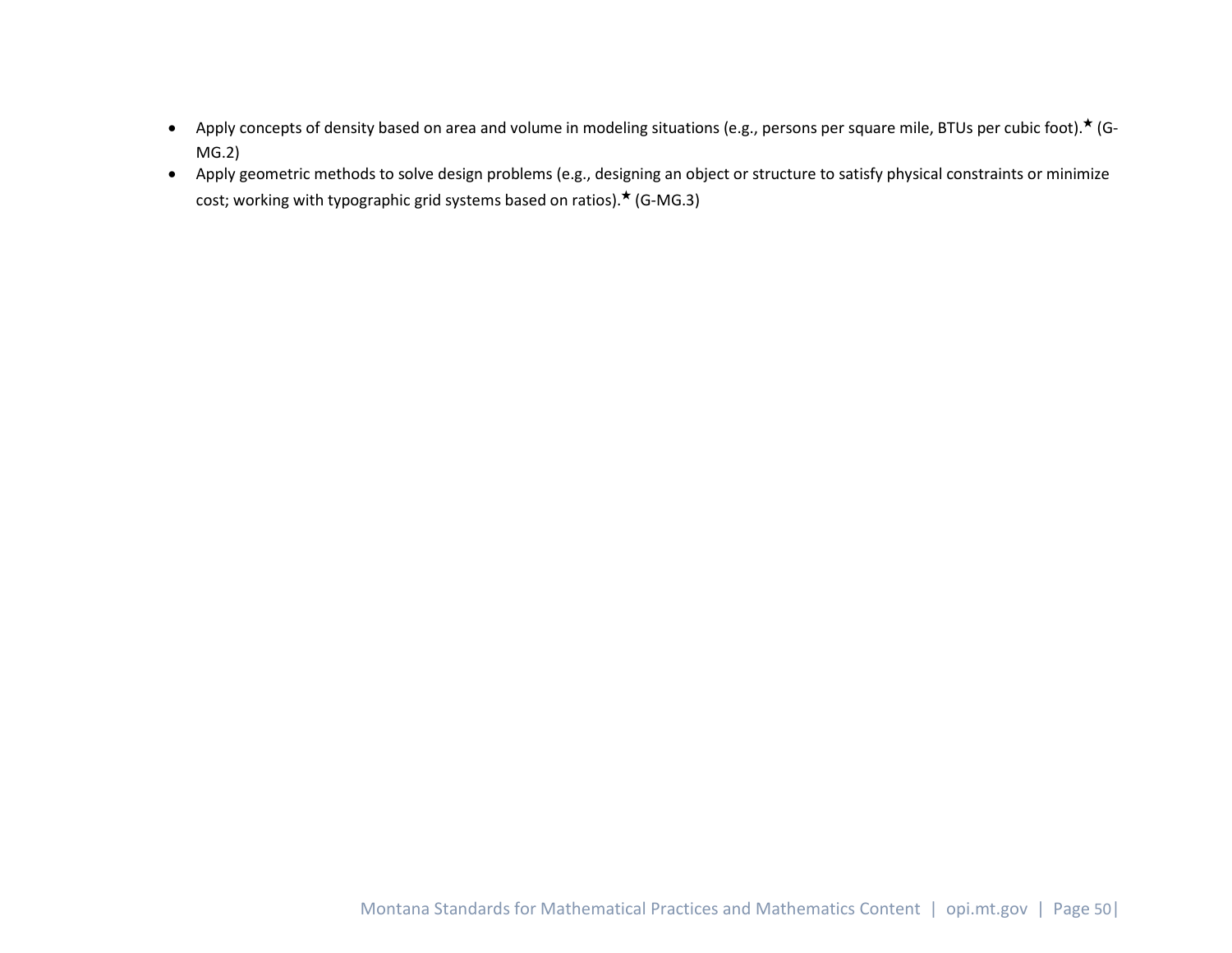# <span id="page-50-0"></span>HIGH SCHOOL STATISTICS AND PROBABILITY STANDARDS

#### **Interpreting Categorical and Quantitative Data (ID)**

*Summarize, represent, and interpret data on a single count or measurement variable.* 

- Represent data with plots on the real number line (dot plots, histograms, and box plots). (S-ID.1)
- Use statistics appropriate to the shape of the data distribution to compare center (median, mean) and spread (interquartile range, standard deviation) of two or more different data sets. (S-ID.2)
- Interpret differences in shape, center, and spread in the context of the data sets, accounting for possible effects of extreme data points (outliers). (S-ID.3)
- Use the mean and standard deviation of a data set to fit it to a normal distribution and to estimate population percentages. Recognize that there are data sets for which such a procedure is not appropriate. Use calculators, spreadsheets, tables, and Montana American Indian data sources to estimate areas under the normal curve. (S-ID.4)

*Summarize, represent, and interpret data on two categorical and quantitative variables.* 

- Summarize categorical data for two categories in two-way frequency tables. Interpret relative frequencies in the context of the data (including joint, marginal, and conditional relative frequencies). Recognize possible associations and trends in the data. (S-ID.5)
- Represent data on two quantitative variables on a scatter plot, and describe how the variables are related.
	- a. Fit a function to the data; use functions fitted to data to solve problems in the context of the data. Use given functions or choose a function suggested by the context. Emphasize linear, quadratic, and exponential models.
	- b. Informally assess the fit of a function by plotting and analyzing residuals.
	- c. Fit a linear function for a scatter plot that suggests a linear association. (S-ID.6)

#### *Interpret linear models.*

- Interpret the slope (rate of change) and the intercept (constant term) of a linear model in the context of the data. (S-ID.7)
- Compute (using technology) and interpret the correlation coefficient of a linear fit. (S-ID.8)
- Distinguish between correlation and causation. (S-ID.9)

#### **Making Inferences and Justifying Conclusions (IC)**

*Understand and evaluate random processes underlying statistical experiments*

- Understand statistics as a process for making inferences about population parameters based on a random sample from that population. (S-IC.1)
- Decide if a specified model is consistent with results from a given data-generating process, e.g., using simulation. For example, a model says a spinning coin falls heads up with probability 0.5. Would a result of 5 tails in a row cause you to question the model? (S- $IC.2)$

*Make inferences and justify conclusions from sample surveys, experiments, and observational studies.* 

• Recognize the purposes of and differences among sample surveys, experiments, and observational studies; explain how randomization relates to each. (S-IC.3)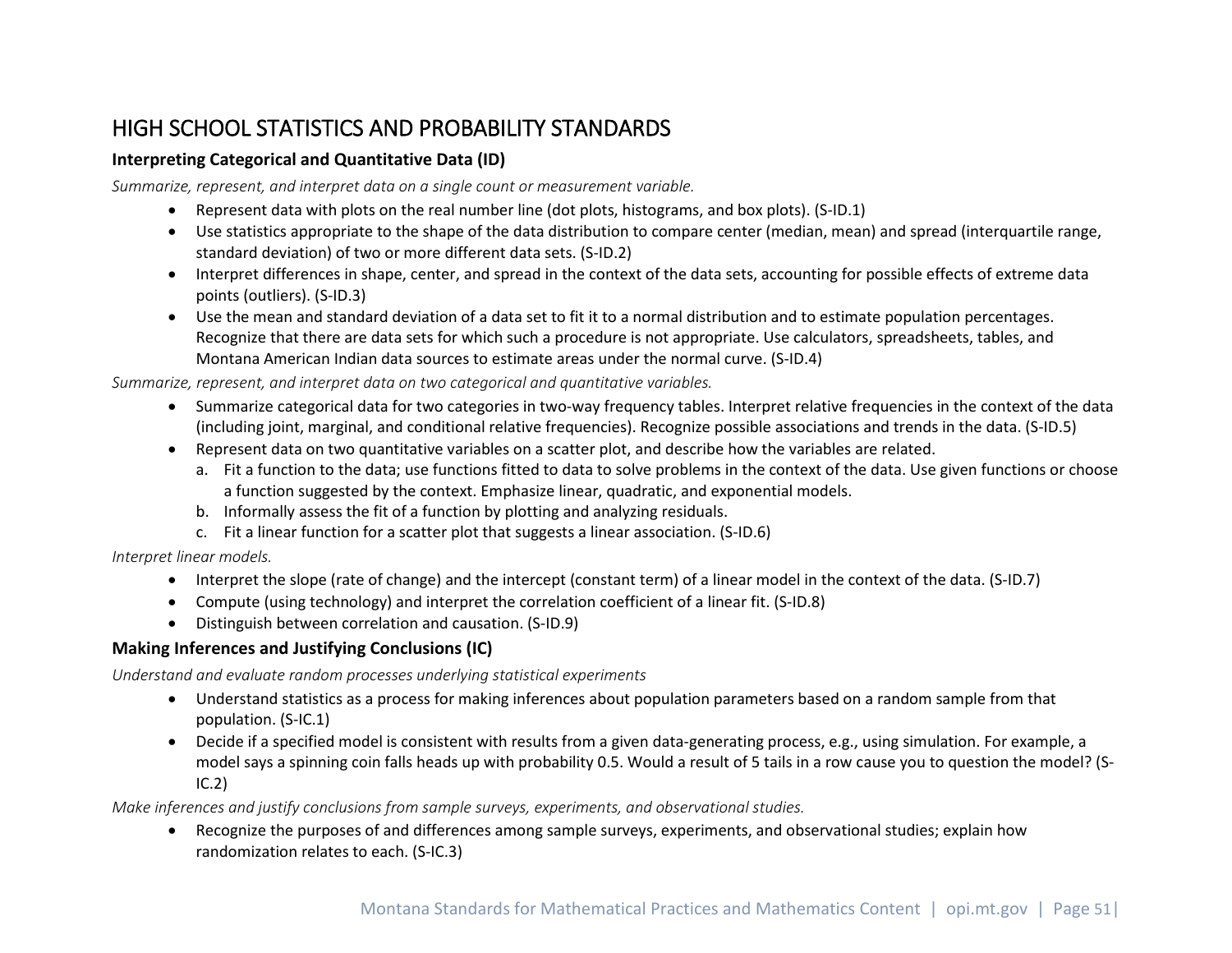- Use data from a sample survey to estimate a population mean or proportion; develop a margin of error through the use of simulation models for random sampling. (S-IC.4)
- Use data from a randomized experiment to compare two treatments; use simulations to decide if differences between parameters are significant. (S-IC.5)
- Evaluate reports based on data. (S-IC.6)

#### **Conditional Probability and the Rules of Probability (CP)**

*Understand independence and conditional probability and use them to interpret data*

- Describe events as subsets of a sample space (the set of outcomes) using characteristics (or categories) of the outcomes, or as unions, intersections, or complements of other events ("or," "and," "not"). (S-CP.1)
- Understand that two events *A* and *B* are independent if the probability of *A* and *B* occurring together is the product of their probabilities, and use this characterization to determine if they are independent. (S-CP.2)
- Understand the conditional probability of *A* given *B* as *P*(*A* and *B*)/*P*(*B*) and interpret independence of *A* and *B* as saying that the conditional probability of *A* given *B* is the same as the probability of *A*, and the conditional probability of *B* given *A* is the same as the probability of *B*. (S-CP.3)
- Construct and interpret two-way frequency tables of data, including information from Montana American Indian data sources, when two categories are associated with each object being classified. Use the two-way table as a sample space to decide if events are independent and to approximate conditional probabilities. For example, collect data from a random sample of students in your school on their favorite subject among math, science, and English. Estimate the probability that a randomly selected student from your school will favor science given that the student is in tenth grade. Do the same for other subjects and compare the results. (S-CP.4)
- Recognize and explain the concepts of conditional probability and independence in everyday language and everyday situations. For example, compare the chance of having lung cancer if you are a smoker with the chance of being a smoker if you have lung cancer. (S-CP.5)

*Use the rules of probability to compute probabilities of compound events in a uniform probability model.*

- Find the conditional probability of *A* given *B* as the fraction of *B*'s outcomes that also belong to *A*, and interpret the answer in terms of the model. (S-CP.6)
- Apply the Addition Rule, *P*(*A* or *B*) = *P*(*A*) + *P*(*B*) *P*(*A* and *B*), and interpret the answer in terms of the model. (S-CP.7)
- (+) Apply the general Multiplication Rule in a uniform probability model, *P*(*A* and *B*) = *P*(*A*)*P*(*B*|*A*) = *P*(*B*)*P*(*A*|*B*), and interpret the answer in terms of the model. (S-CP.8)
- (+)Use permutations and combinations to compute probabilities of compound events and solve problems. (S-CP.9)

#### **Using Probability to Make Decisions (MD)**

*Calculate expected values and use them to solve problems.*

- (+) Define a random variable for a quantity of interest by assigning a numerical value to each event in a sample space; graph the corresponding probability distribution using the same graphical displays as for data distributions. (S-MD.1)
- (+) Calculate the expected value of a random variable; interpret it as the mean of the probability distribution. (S-MD.2)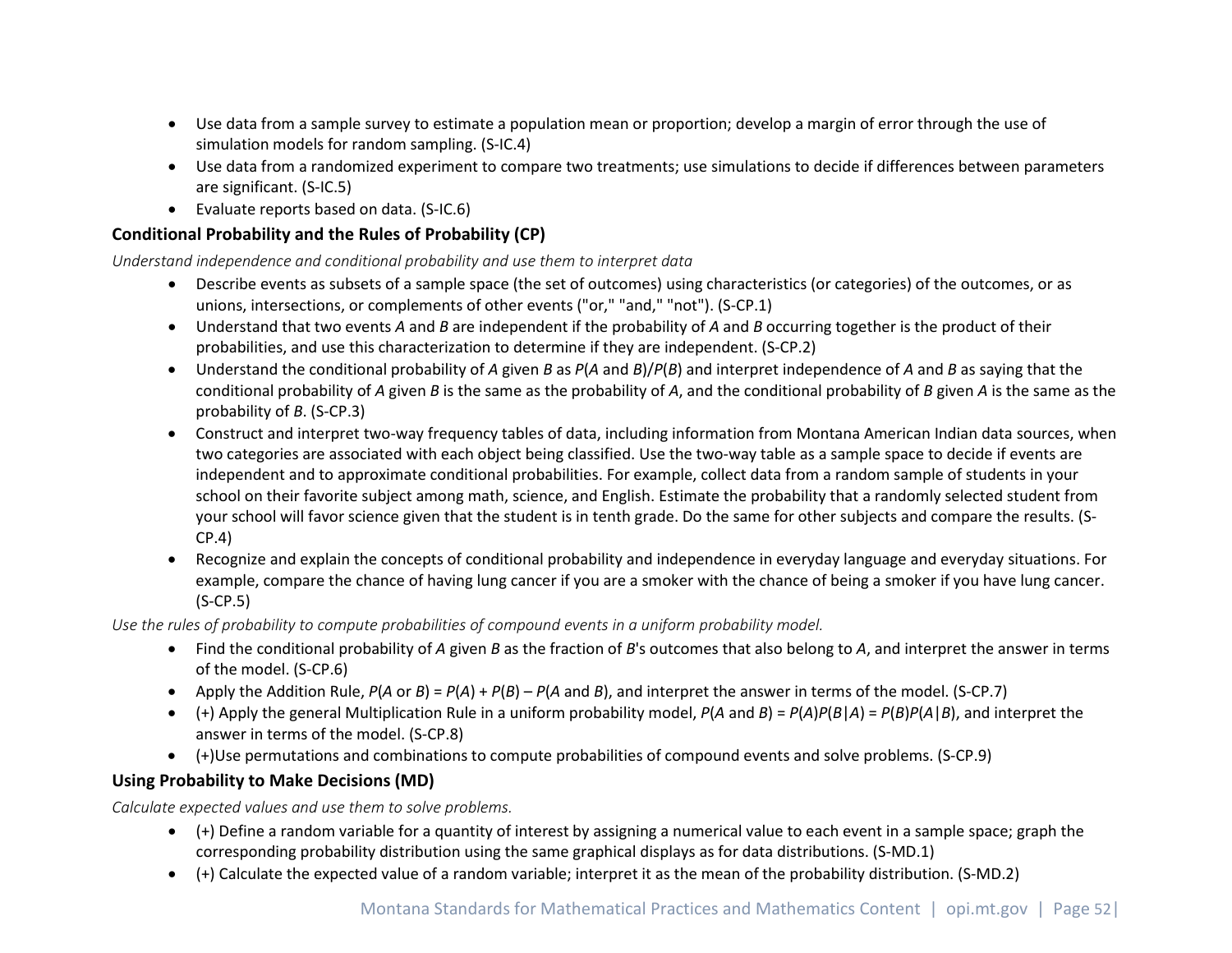- (+) Develop a probability distribution for a random variable defined for a sample space in which theoretical probabilities can be calculated; find the expected value. For example, find the theoretical probability distribution for the number of correct answers obtained by guessing on all five questions of a multiple-choice test where each question has four choices, and find the expected grade under various grading schemes. (S-MD.3)
- (+) Develop a probability distribution for a random variable defined for a sample space in which probabilities are assigned empirically; find the expected value. For example, find a current data distribution on the number of TV sets per household in the United States, and calculate the expected number of sets per household. How many TV sets would you expect to find in 100 randomly selected households? (S-MD.4)

#### *Use probability to evaluate outcomes of decisions.*

- (+) Weigh the possible outcomes of a decision by assigning probabilities to payoff values and finding expected values.
	- a. Find the expected payoff for a game of chance. For example, find the expected winnings from a state lottery ticket or a game at a fast-food restaurant.
	- b. Evaluate and compare strategies on the basis of expected values. For example, compare a high-deductible versus a lowdeductible automobile insurance policy using various, but reasonable, chances of having a minor or a major accident. (S-MD.5)
- (+) Use probabilities to make fair decisions (e.g., drawing by lots, using a random number generator). (S-MD.6)
- (+) Analyze decisions and strategies using probability concepts (e.g., product testing, medical testing, pulling a hockey goalie at the end of a game). (S-MD.7)